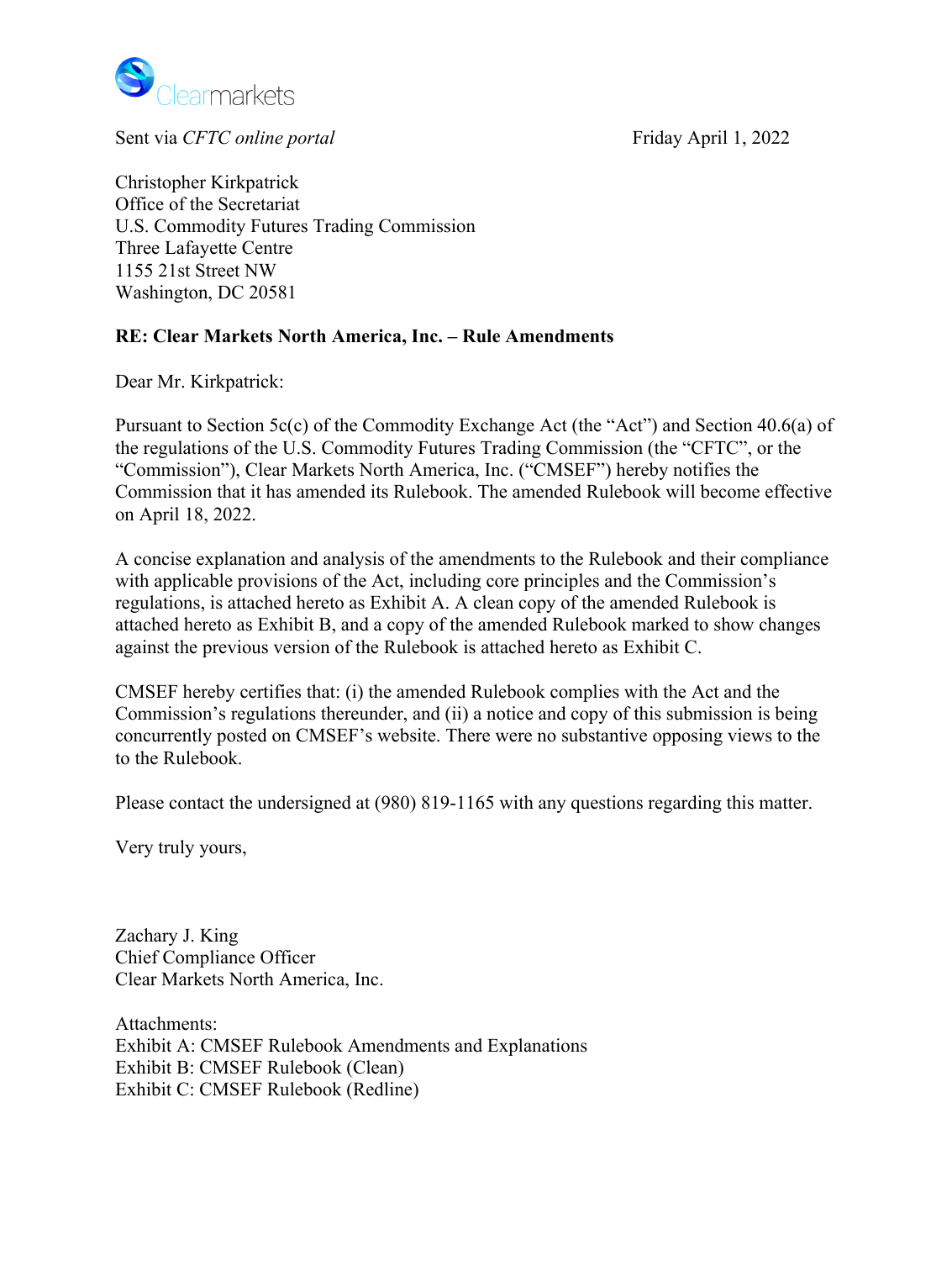

| <b>Rule Number</b> | <b>Rule Amendment</b>                                                                                                                                                                                          | <b>Explanation and Support</b>                                                                                                                                                                                                                                                                                                   |  |
|--------------------|----------------------------------------------------------------------------------------------------------------------------------------------------------------------------------------------------------------|----------------------------------------------------------------------------------------------------------------------------------------------------------------------------------------------------------------------------------------------------------------------------------------------------------------------------------|--|
|                    |                                                                                                                                                                                                                | for Rule Amendment                                                                                                                                                                                                                                                                                                               |  |
| Definitions        | "Cryptocurrency", "Hard"<br>Fork" and "Settlement"<br>Finality" were added to the<br>Rulebook Definitions.                                                                                                     | The new terms were added<br>in connection with new<br>requirements under amended<br>Rule 303A, explained<br>below.                                                                                                                                                                                                               |  |
| Rule 303A          | Rule amended to make<br>explicit requirements that<br>Participants that enter into<br>uncleared swaps have<br>entered into agreements to<br>account for certain aspects<br>of the settlement of such<br>swaps. | Clear Markets has a<br>responsibility to ensure the<br>financial integrity of swaps<br>entered into on its platform.<br>The financial integrity of<br>swaps includes certainty that<br>such swaps will be properly<br>and timely settled. Clear<br>Markets has amended this<br>give Participants clarity on<br>what is required. |  |

# **Exhibit A: CMSEF Rulebook Amendments and Explanations**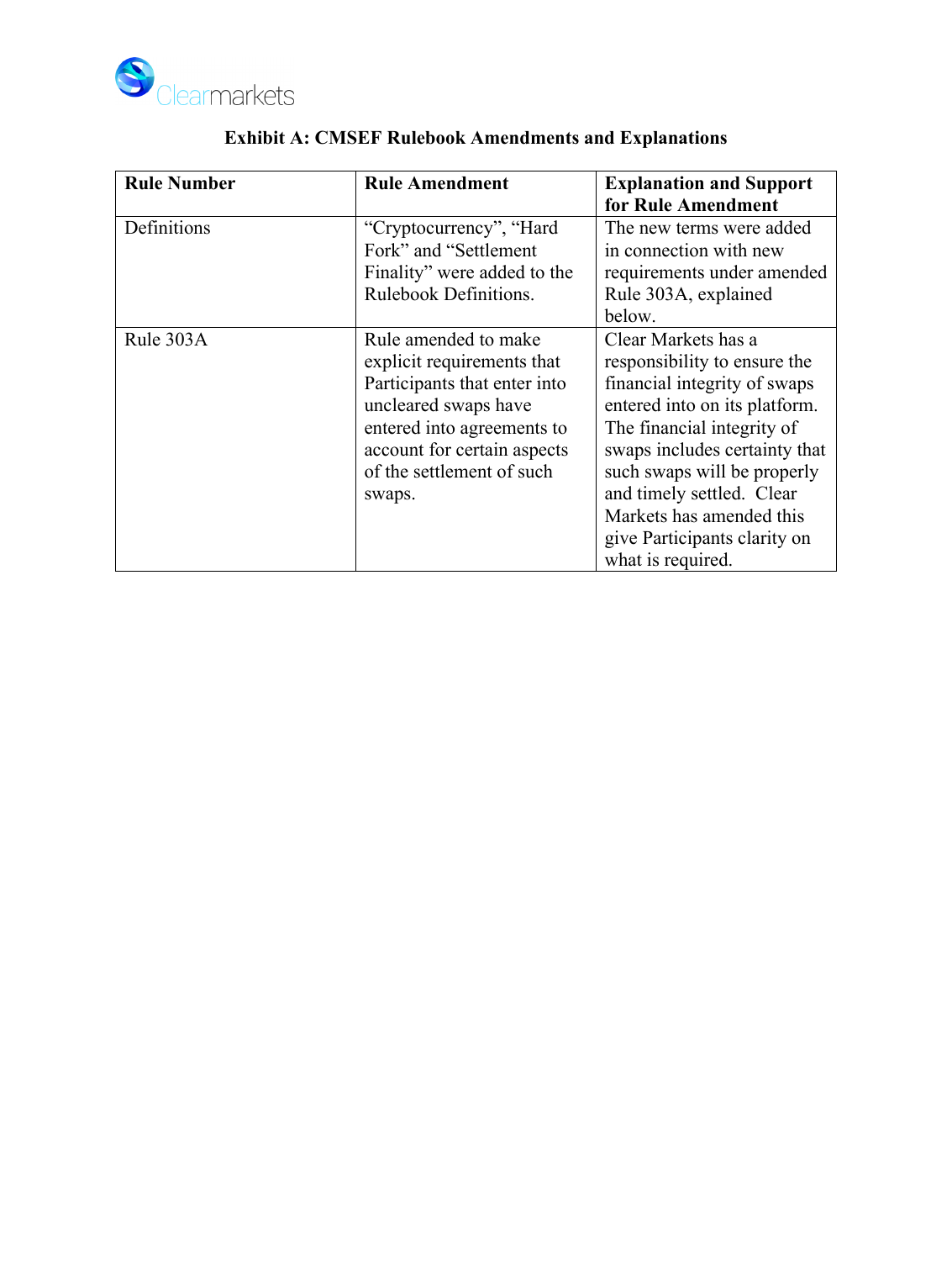

# **Exhibit C: CMSEF Rulebook (Redline)**

[See Next Page]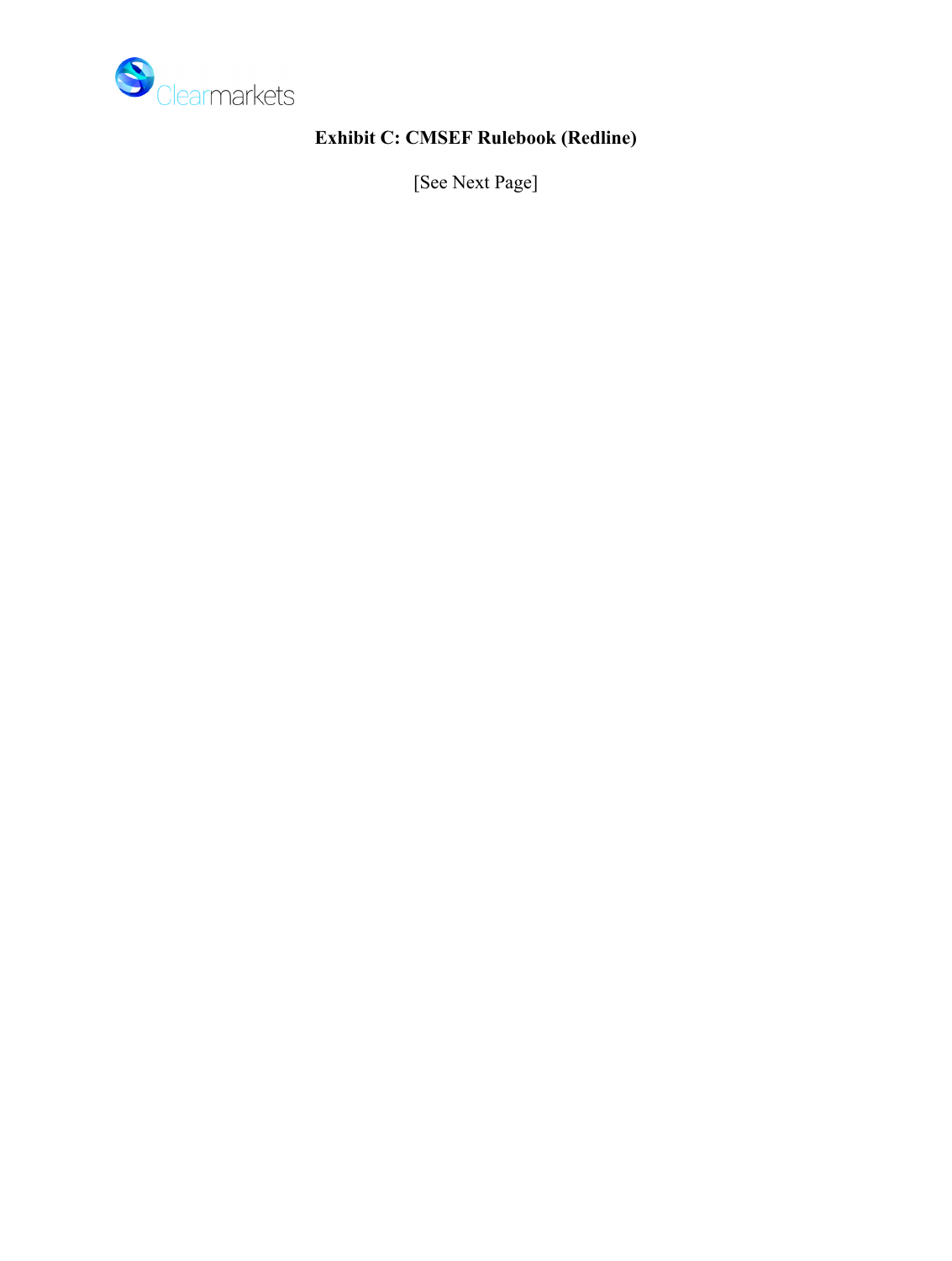

# **Swap Execution Facility Rulebook**

January April 2022

Version  $\frac{0.2504}{0.012022}$ 

ALL CLEAR MARKETS SWAP EXECUTION FACILITY PARTICIPANTS AND AUTHORIZED USERS, WHETHER SUCH PARTICIPANT OR AUTHORIZED USER ACCESSES CMSEF DIRECTLY OR THROUGH AN INTERMEDIARY, AND ANY CLEARING MEMBER WHICH GUARANTEES SWAPS TRADED ON CMSEF, HEREBY AGREE THAT THESE RULES ARE BINDING UPON ANY SUCH PERSON OR ENTITY AND ITS EMPLOYEES AND CUSTOMERS. IT IS FURTHER AGREED THAT THESE RULES ARE APPLICABLE AND THAT SUCH PERSONS ARE SUBJECT TO THE JURISDICTION OF CMSEF, THE CFTC, AND ANY RELEVANT SELF-REGULATORY ORGANIZATION. ALL SUCH PERSONS HEREBY AGREE TO COOPERATE FULLY IN THE EVENT CMSEF, THE CFTC, OR A SELF-REGULATORY ORGANIZATION CONDUCTS ANY INQUIRY, INVESTIGATION, OR AUDIT OF ANY PARTICIPANT OR ACTIVITY CONDUCTED ON THIS SWAP EXECUTION FACILITY.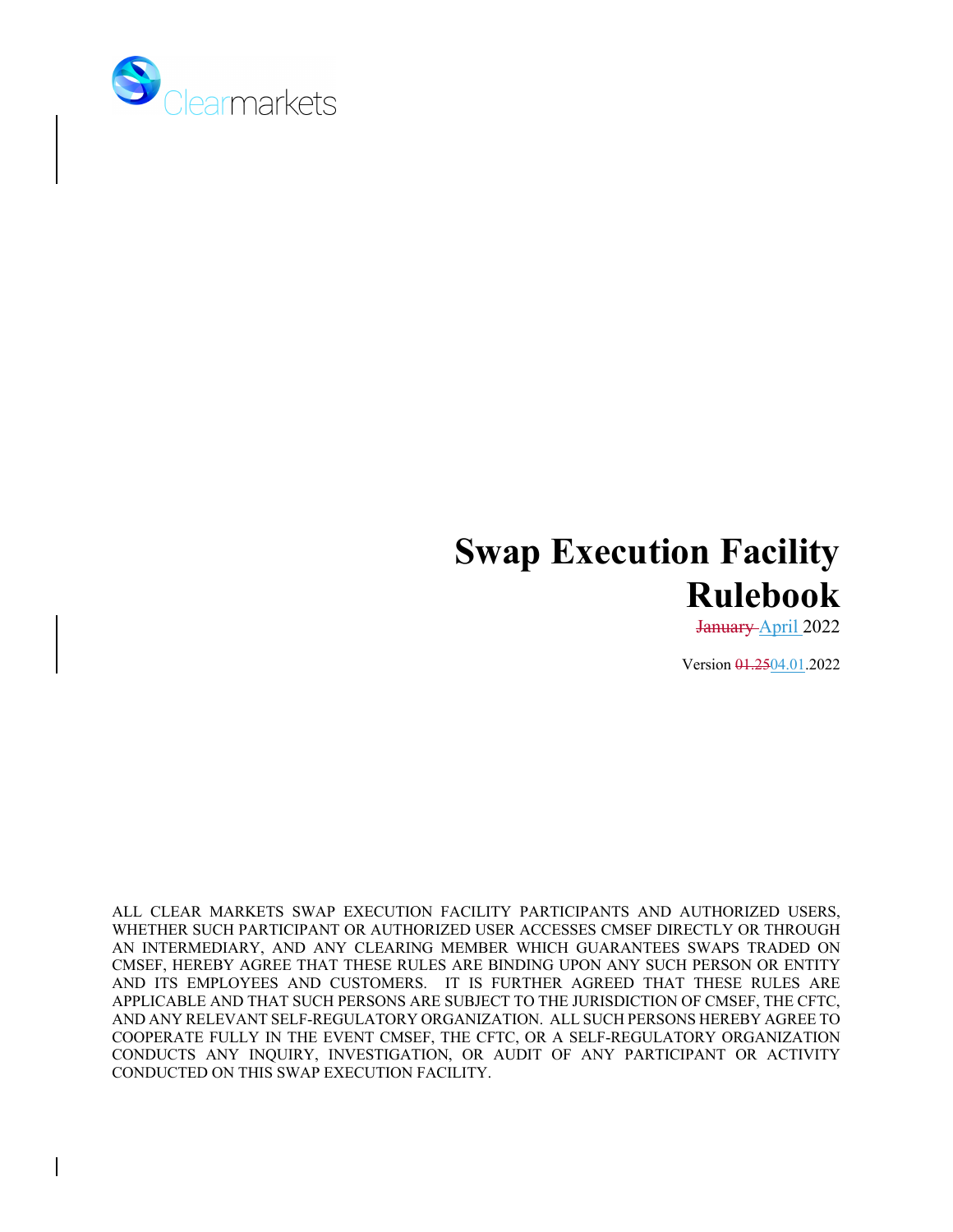# **Table of Contents**

| Chapter 1             |              |
|-----------------------|--------------|
| Chapter 2             |              |
|                       |              |
|                       |              |
|                       |              |
|                       |              |
|                       |              |
|                       |              |
|                       |              |
|                       |              |
|                       |              |
|                       |              |
|                       |              |
|                       |              |
|                       |              |
|                       |              |
|                       |              |
|                       |              |
|                       |              |
|                       |              |
|                       |              |
| Chapter 3             |              |
|                       |              |
|                       |              |
|                       |              |
|                       |              |
|                       |              |
|                       |              |
|                       |              |
|                       |              |
|                       |              |
| <b>CMSEF Rulebook</b> | CMSEF Page 2 |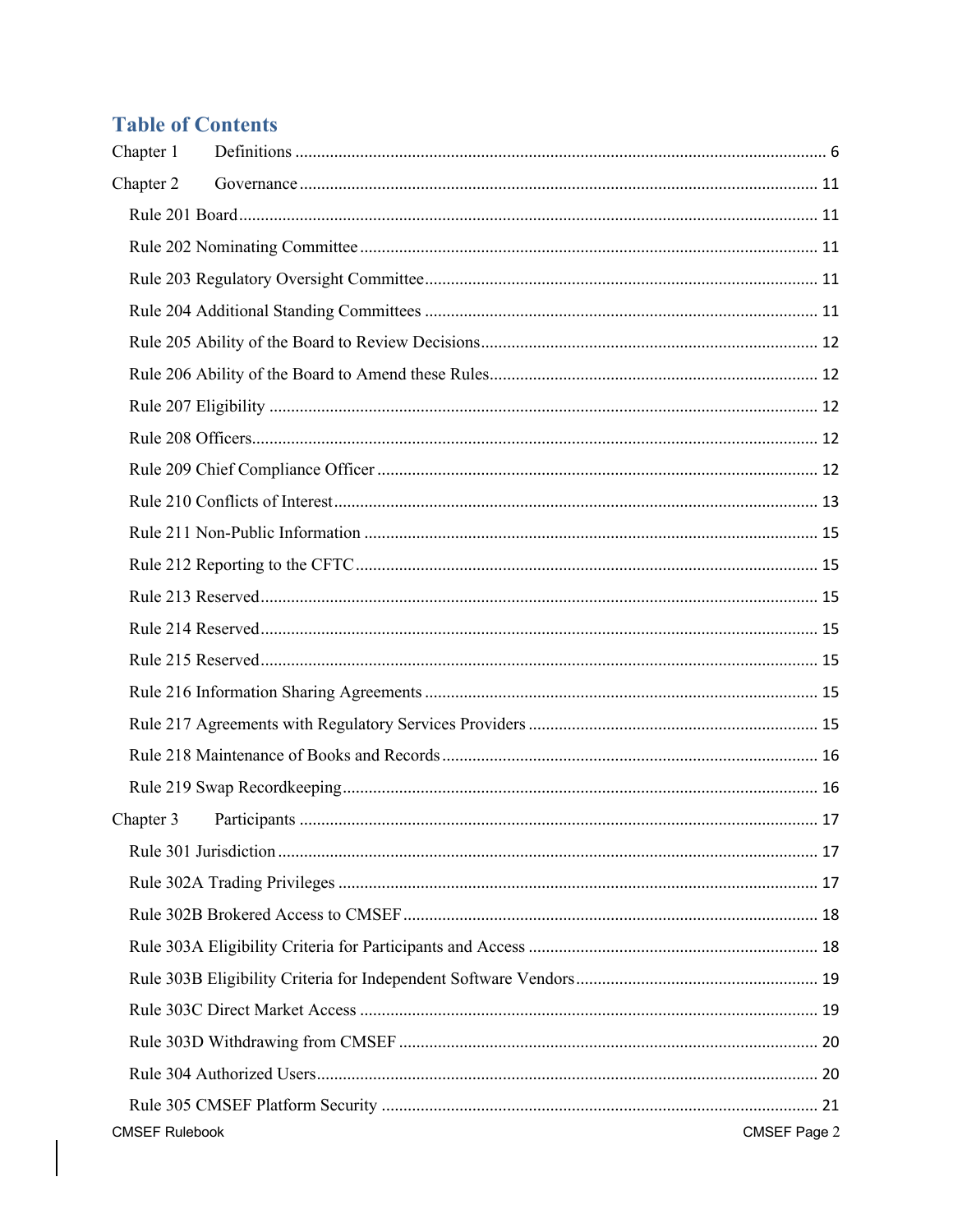| Chapter 4             |              |
|-----------------------|--------------|
|                       |              |
|                       |              |
|                       |              |
|                       |              |
|                       |              |
|                       |              |
|                       |              |
|                       |              |
|                       |              |
|                       |              |
|                       |              |
|                       |              |
|                       |              |
|                       |              |
|                       |              |
| <b>CMSEF Rulebook</b> | CMSEF Page 3 |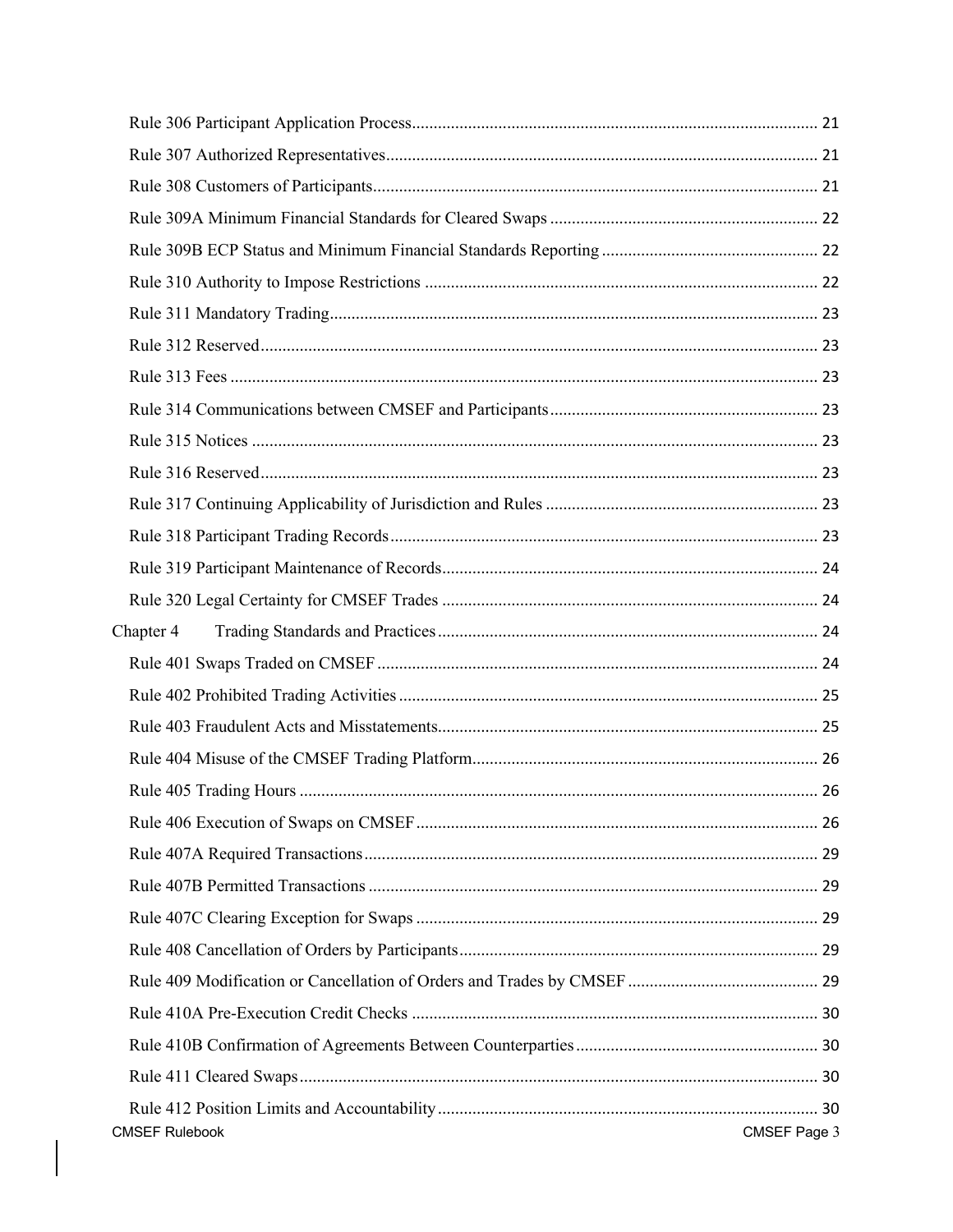| Chapter 5 |  |
|-----------|--|
|           |  |
|           |  |
|           |  |
|           |  |
|           |  |
|           |  |
|           |  |
|           |  |
|           |  |
|           |  |
|           |  |
|           |  |
|           |  |
|           |  |
|           |  |
|           |  |
|           |  |
|           |  |
|           |  |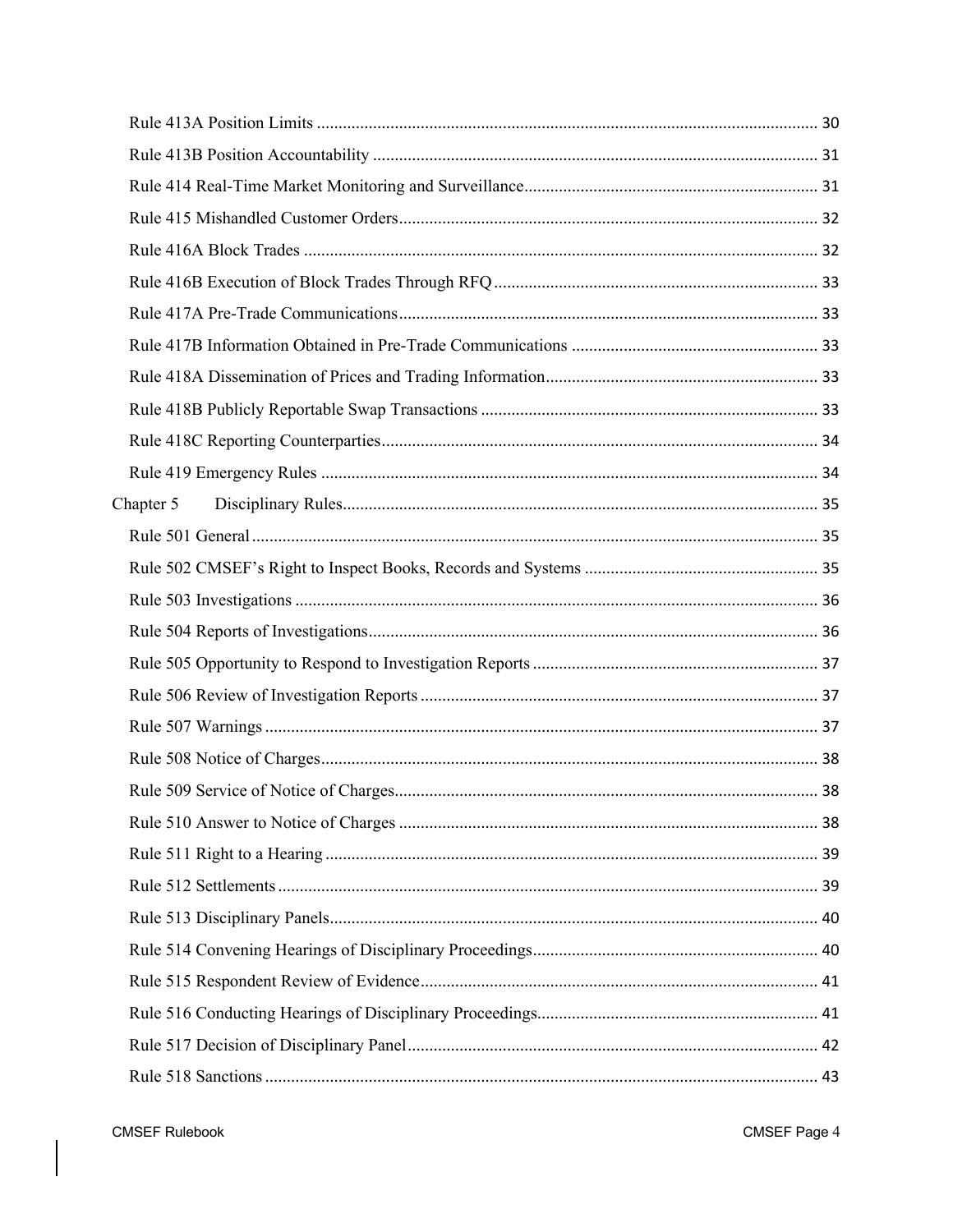| Rule 519 Appeal from Disciplinary Panel Decision, Summary Impositions of Fines and Other |
|------------------------------------------------------------------------------------------|
|                                                                                          |
|                                                                                          |
|                                                                                          |
|                                                                                          |
|                                                                                          |
|                                                                                          |
|                                                                                          |
|                                                                                          |
|                                                                                          |
|                                                                                          |
|                                                                                          |
|                                                                                          |
|                                                                                          |
|                                                                                          |
|                                                                                          |
|                                                                                          |
|                                                                                          |
|                                                                                          |
|                                                                                          |
|                                                                                          |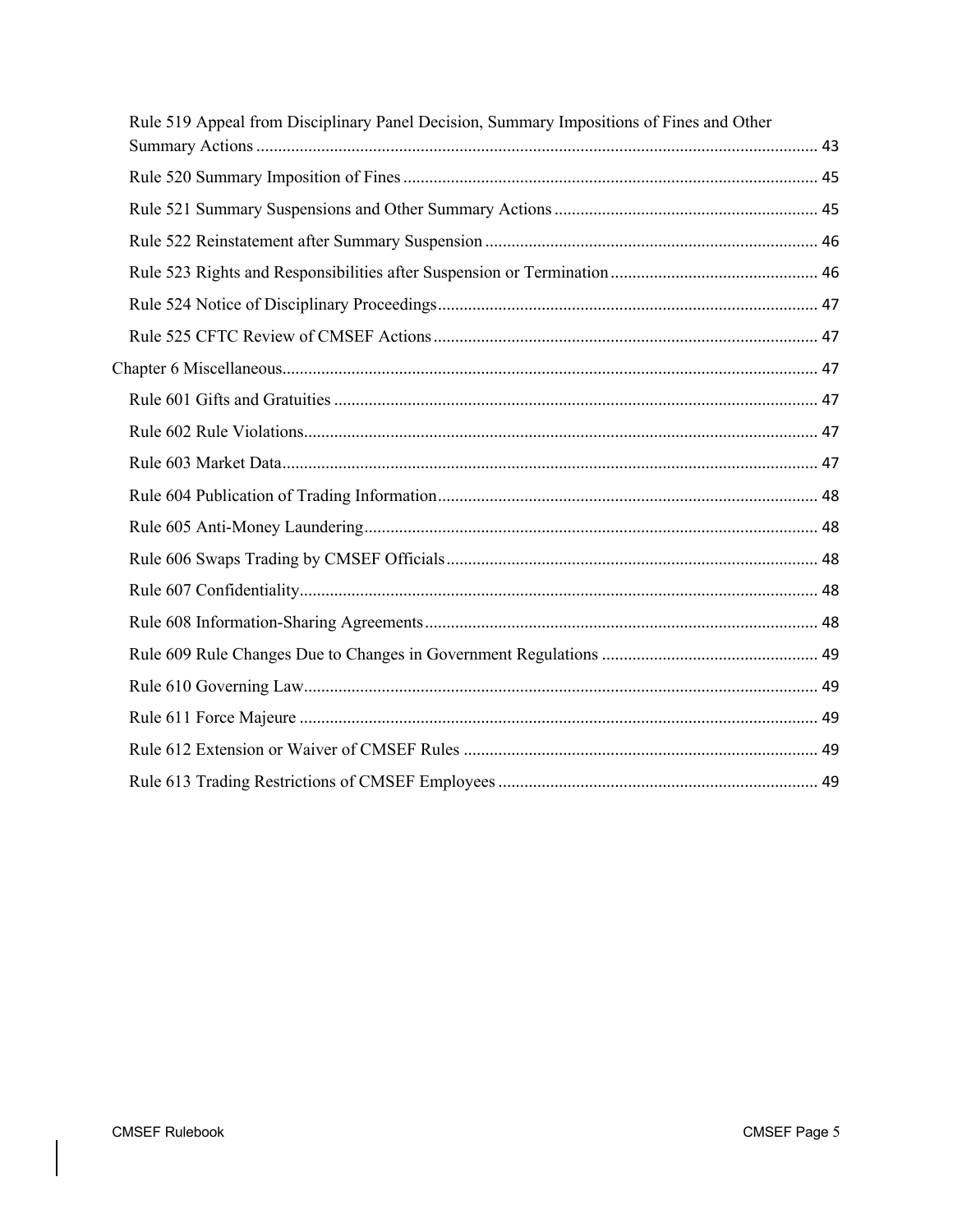# **Chapter 1 Definitions**

Unless otherwise specified, the following are defined terms and shall have the meanings specified below.

**Acceptable Price Range** means the range of prices that an order may be executed without being subject to review by the CMSEF Compliance Department and shall be published on the CMSEF website.

**Account Manager** means a Person that meets the criteria set forth in CFTC Rule 43.6(h)(6).

**Act or CEA** means the Commodity Exchange Act, as amended from time to time.

**Affiliate** means an affiliate of a Participant or a Person or entity who controls, is controlled or is directed, either directly or indirectly by another Person or Participant.

**API** means application programming interface.

**Appeals Panel** means a panel appointed by the Chief Compliance Officer under Rule 519.

**Applicable Law** means, with respect to any Person, and statute, law, regulation, rule or ordinance of any governmental or self-regulatory authority applicable to such Person, including the CEA, Exchange Act and CFTC Regulations.

**Authorized Broker User** means a type of Authorized User that is a Person who is employed or is an agent of a Registered Broker and who has been authorized by such Registered Broker to access one or more Platforms pursuant to Rule 302B and to enter Orders or execute Swaps on a Platform on behalf of Participants that have brokerage agreements the Registered Broker.

**Authorized Person** means any Person who is authorized by a Participant to represent the Participant in CMSEF matters.

**Authorized User** means any Person who is an agent or Employee of a Participant or Customer of a Participant and is authorized by such Participant to access the SEF by any means. For the avoidance of doubt, any Authorized User of a Customer shall not be considered an Authorized User of the Sponsoring Broker providing DMA to the Customer by virtue of the DMA relationship between the two parties.

**Block Trade** means a publicly reportable swap transaction that meets the definition found in CFTC Regulation 43.2, or meets the requirements of CFTC No-Action Letter No. 15-60; specifically, a Block Trade:

- (1) Involves a swap that is listed on CMSEF;
- (2) Is executed pursuant to CMSEF's Rules and procedures;
- (3) Has a notional or principal amount at or above the appropriate minimum block size applicable to such swap; and
- (4) Is reported subject to the rules and procedures of CMSEF and the rules described in Part 43 of the CFTC Regulations, including the appropriate time delay requirements set forth in CFTC Regulation 43.5.

**Board** means the Board of Directors of CMSEF constituted in accordance with these Rules and Applicable Law.

**Business Day** means any day on which CMSEF is open for trading.

**By-Laws** mean the By-Laws of CMSEF.

**CFTC or Commission** means the Commodity Futures Trading Commission and any successor regulatory agency or authority.

**CFTC Regulations** means the rules and regulations of the CFTC, as amended.

**Chief Compliance Officer** is described under Rule 209.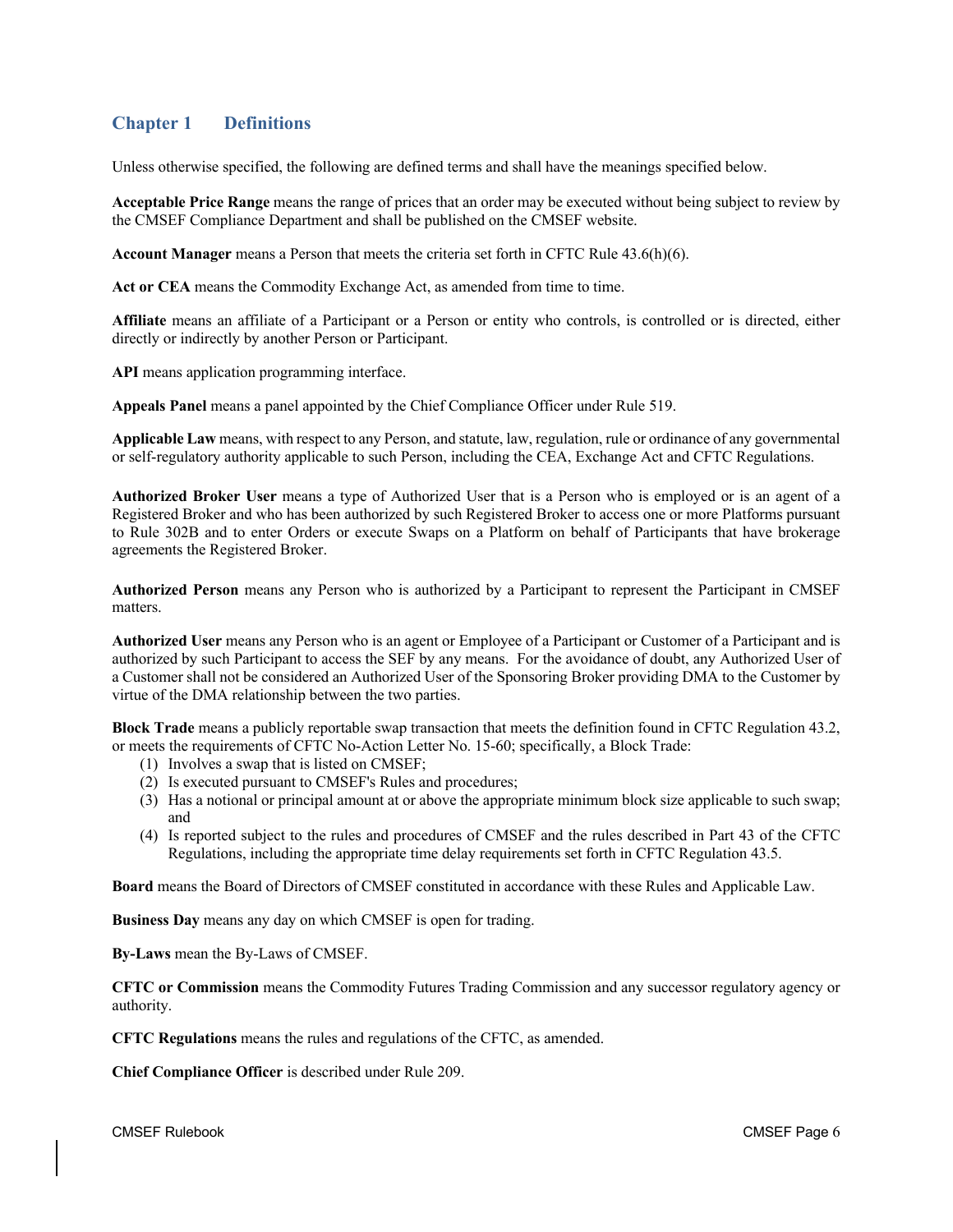**Cleared Swap** means a Swap that is required to be cleared under Section 2(h)(1)(A) of the CEA and CFTC Regulation 39.5 or is accepted for clearing by a Derivatives Clearing Organization even though such Swap is not required to be cleared.

**Clearing Exception** means meeting the requirements for exemption from the clearing requirement set forth in Section  $2(h)(1)$  of the Act because one counterparty to the transaction is entitled to the exception by virtue of meeting the requirements set forth in Section 2(h)(7) of the CEA, CFTC Regulations or CFTC Staff No- Action Letters.

**Clearing Exception Form** means a form that entitles a counterparty to enter into a swap with a Clearing Exception under the Rules of CMSEF.

**Clearing House** means a Derivatives Clearing Organization or non-US central clearing house approved by the CFTC that provides clearing services for Swaps traded on CMSEF.

**Clearing Member** means a member of a Clearing House that is authorized to clear trades for Participants or on behalf of a Participant or Authorized Users under the CMSEF Rules.

**Client** means a Person, other than an individual, that has provided written authority to an Account Manager to execute Swaps on CMSEF on behalf of and in the name of that Person.

**CMSEF** means Clear Markets North America, Inc. and its trading platform(s).

**Compliance Department** means anyone that assists CMSEF in the surveillance and enforcement of the CMSEF Rules. This includes Employees and agents of CMSEF, including Employees and agents of the Regulatory Services Provider.

**Control** means the possession, direct or indirect, or the power or ability to influence or direct or cause the direction of the management and policies of an entity, whether through the ownership of securities or otherwise.

**Cryptocurrency** means the following digital currencies: Bitcoin (BTC) and Ether (ETH).

**Customer** has the meaning set forth in CFTC Regulation 1.3(k).

**Customer Account** means an account held by a Participant on behalf of a Customer.

**Derivatives Clearing Organization or DCO** has the meaning set forth in Section 1a(15) of the CEA.

**Direct Market Access** or **DMA** means an arrangement among a Sponsoring Broker, its Customer and CMSEF that allows one or more representatives of that Customer to have Trading Access using the Participant ID of the Sponsoring Broker.

**Director** means any member of the Board of CMSEF.

**Disciplinary Offense** has the meaning set forth in CFTC Regulation 1.63(a).

**Disciplinary Panel** means a panel appointed by the CCO pursuant to Rule 513 to conduct hearings, render decisions, and impose sanctions involving disciplinary matters pursuant to these Rules.

**Disciplinary Proceedings** means all actions taken by CMSEF with respect to potential violations of the Rules, as set forth in Chapter 5 of this Rulebook.

**DMA Customer** means a Customer of a Sponsoring Broker where representatives of the Customer that are Persons are designated by the Sponsoring Broker to have Trading Access to the SEF Platform using the Participant ID of the Sponsoring Broker and where such Customer signs the DMA Customer Documentation.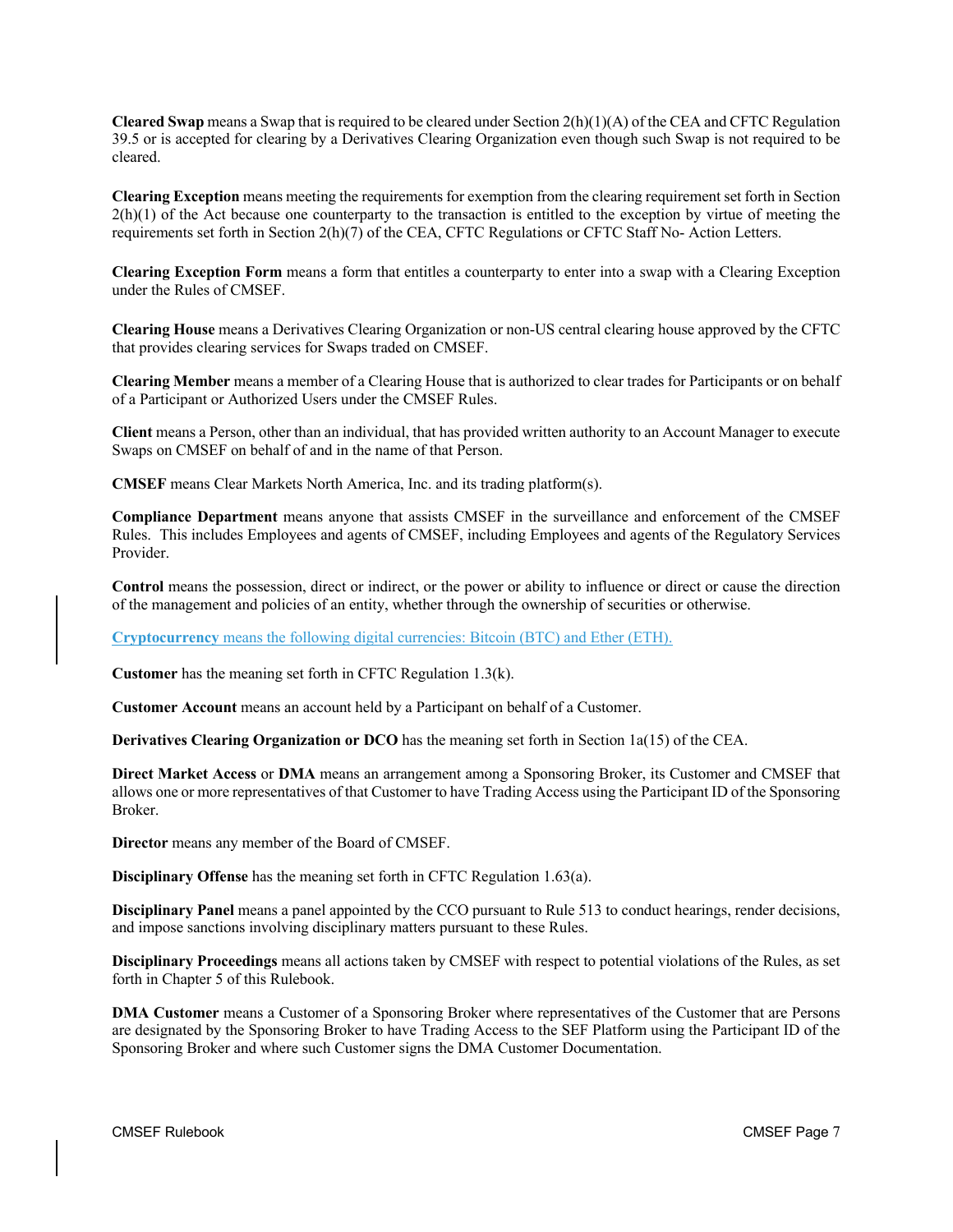**DMA Customer Documentation** means the agreements (together with any applicable schedules, exhibits or appendices thereto required by CMSEF) in form and substance acceptable to CMSEF, that are required to be executed and delivered to CMSEF before a DMA Customer may access the SEF Platform.

**DMA Order** means an Order or RFQ placed by a DMA Customer using the Participant ID of the Sponsoring Broker.

**Eligible Contract Participant or ECP** means a Participant as defined by Section 1a(18) of the CEA.

**Emergency** means any occurrence or circumstance that, in the opinion of the Board, or a Person or Persons duly authorized to issue such an opinion on behalf of the Board under circumstances and pursuant to procedures that are specified, requires immediate action and threatens or may threaten such things as the fair and orderly trading in, or the liquidation of or delivery pursuant to, any agreements, contracts, swaps or transactions or the timely collection and payment of funds in connection with clearing and settlement by a derivatives clearing organization, including: (a) any manipulative or attempted manipulative activity; (b) any actual, attempted or threatened corner, squeeze, congestion or undue concentration of positions; (c) any circumstances which may materially affect the performance of agreements, contracts, swaps or transactions, including failure of the payment system or the bankruptcy or insolvency of any participant; (d) any action taken by any governmental body, or any other registered entity, board of trade, market or facility which may have a direct impact on trading or clearing and settlement; (e) at the request of the CFTC; and (f) any other circumstance which may have a severe, adverse effect upon the functioning of CMSEF.

**Emergency Rules** has the meaning set forth in Rule 419.

**Employee** has the meaning found in CFTC Regulation 1.59.

**Exchange Act** means the Securities Exchange Act of 1934, as amended.

**Final Decision** has the meaning set forth in CFTC Regulation 1.63(a).

**Financial Entity** means any Participant meeting the criteria set forth in Section 2(h)(7)(C) of the CEA.

**Futures Commission Merchant or FCM** has the meaning set forth in Section 1a(28) of the CEA.

**Hard Fork** means a change to a Cryptocurrency's protocol that makes an original and new blockchain, which are then no longer compatible.

**Independent Software Vendor or ISV** means a Person that provides Participants with a system or platform to route orders to CMSEF but does not provide Participants with the ability to execute swaps on system or platform. An ISV cannot be a Participant.

**Investigation** means a process by which the Compliance Department determines whether a violation of CMSEF Rules has occurred.

**Investigation Report** has the meaning as described in Rule 504.

**Legal Entity Identifier** has the meaning described in CFTC Regulation 45.6.

**Major Swap Participant** is defined in Section 1a(33) of the CEA.

**Market Data** means any data or other information contained in, displayed on, or generated by transactions entered into or executed on CMSEF.

**Market Date Vendor** means a vendor who has entered into an agreement with CMSEF to distribute Market Data.

**NFA** means the National Futures Association.

**Officer** means an officer of CMSEF.

CMSEF Rulebook CMSEF Page 8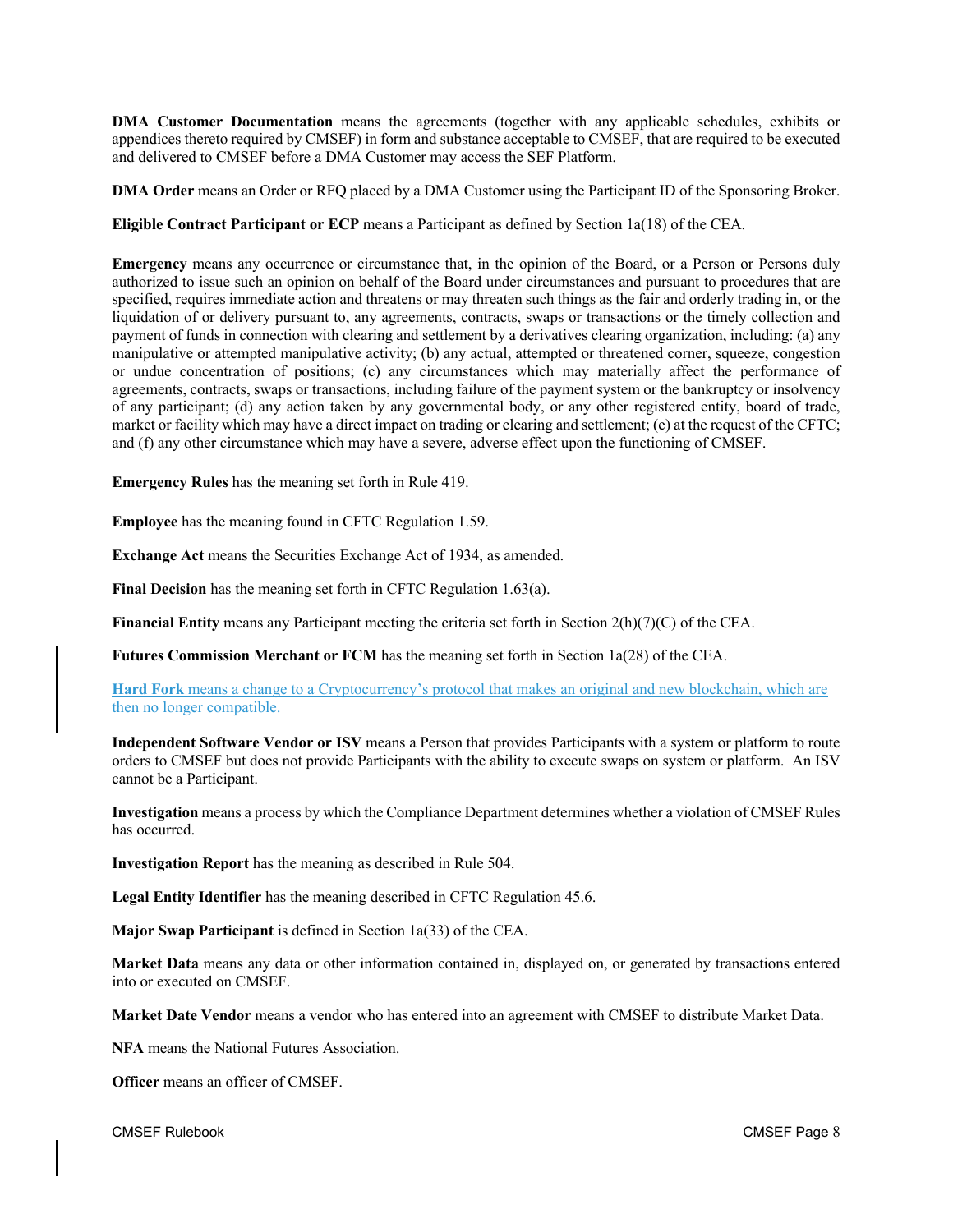**Order** means an actionable bid or offer (i) in response to an RFQ, (ii) displayed in the Order Book, or (iii) modification of an RFQ or price displayed in the Order Book.

**Order Book** means the Central Limit Order book part of the CMSEF trading system in which all Participants have the ability to enter multiple bids or offers, observe or receive bids and offers entered by other Participants, and execute such bids and offers.

**Participant** means any Person that has been granted Trading Privileges under the CMSEF Rules and who may trade for its own account or for or on behalf of a Customer.

**Participant Data** means any and all data and other information submitted to CMSEF by the Participant.

**Participant Documentation** means any such agreements and subsequent addenda or amendments required by CMSEF before a Participant will be granted Trading Privileges.

**Participant ID** is a unique identifier assigned to each Participant by CMSEF.

**Person** means any natural person or entity.

**President** means the Person appointed by the Board as CMSEF's chief executive officer in accordance with CMSEF's By-Laws and duties as determined by the Board.

**Proprietary Account** is defined by CFTC Regulation 1.3(y).

**Proprietary Data** means any information with respect to any Person or the identity of such Person or their transactions or trading positions.

**Public Director** means a director of CMSEF who is not an Employee or agent of CMSEF and whose compensation is not tied to the performance of CMSEF.

**Registered Broker** means a type of Participant that is registered as a Futures Commission Merchant or Introducing Broker or in another capacity that permits the Person to enter agency trades on behalf of others, or is exempt from such registration, and only enters Orders or executes Swaps on CMSEF on behalf of other Participants, but not proprietary trades on behalf of the Registered Broker.

**Regulatory Oversight Committee or ROC** means the committee of the Board as described in Rule 203.

**Regulatory Services Agreement** means the agreement by which CMSEF delegates certain market surveillance, trade practice surveillance, and other regulatory compliance related services to a Regulatory Services Provider.

**Regulatory Services Provider** means the organization that provides regulatory services to CMSEF under a Regulatory Services Agreement.

**Reporting Counterparty** means a Participant that is designated as such under CFTC Regulation 45.1 and 45.8.

**Request for Quote or RFQ** means a request for quote sent by a Participant to other Participants for the purpose of getting bids or offers for a specific instrument under these Rules.

**Required Swap Creation Data** is defined under CFTC Regulation 45.1.

**Required Transaction** means any Swap transaction that is required under Section 2(h)(8) of the CEA to be executed on a SEF.

**Review Panel** means a panel formed for the purpose of deciding whether there has been a violation of CMSEF Rules.

**Rules** mean any rule adopted from time to time by CMSEF relating to the operation of or conduct of trading on CMSEF.

CMSEF Rulebook CMSEF Page 9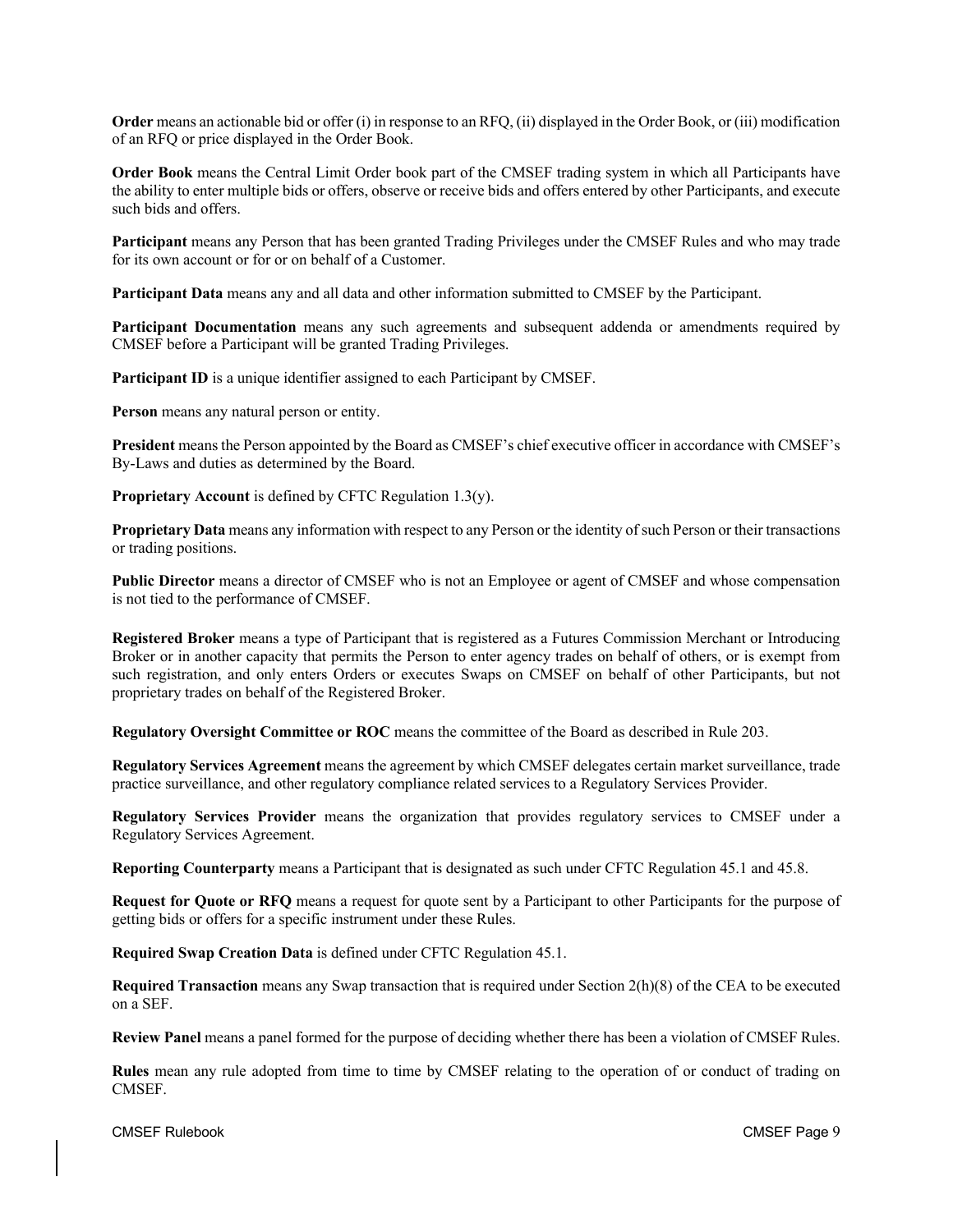**SEC** means the Securities and Exchange Commission and any successor agency or regulatory authority.

**SEF** means a swap execution facility as registered with the CFTC and defined in Section 1a(50) of the CEA. CMSEF is a SEF.

**Settlement Agreement** has the meaning set forth in CFTC Regulation 1.63(a).

**Settlement Finality** means that the receiving party in a transaction has unconditional and irrevocable possession of the asset. In the context of Cryptocurrency transferred on a public blockchain, it occurs when the likelihood that the transaction will be reversed is beyond realistic possibility as stipulated by agreement between the counterparties. In the context of Cyptocurrency transferred on the ledger of a single custodian, it occurs when the contractual agreement between the custodian and the receiving party so stipulates.

**Sponsoring Broker** means a Participant that designates one or more of its Customers as DMA Customers under the CMSEF Rules.

**Swap** means any instrument defined as a swap under Section 1a(47) of the CEA and as defined in further CFTC Regulations, and is traded on CMSEF.

**Swap Data Repository or SDR** means any swap data repository registered with the CFTC as defined by Section 1a(48) of the CEA.

**Swap Dealer** means a swap dealer as defined in Section 1a(49) of the CEA.

**Trade** means any executed transaction for the purchase or sale of a Swap on CMSEF.

**Trading Hours** means the hours during which Participants may regularly execute trades on CMSEF.

**Trading Privileges** means the rights granted to a Participant to enter Orders and execute Swap transactions on CMSEF.

**User ID** means a unique identifier issued to each Authorized User, which enables CMSEF to identify each individual accessing the CMSEF system.

**Voice Request for Quote or VRFQ** means a request for quote sent by a Participant to other Participants via a CMSEF Voice Agent for the purpose of getting bids or offers for a specific instrument under these Rules. Outside of Rule 406(ii) and Rule 416, references to RFQ shall also include VRFQ.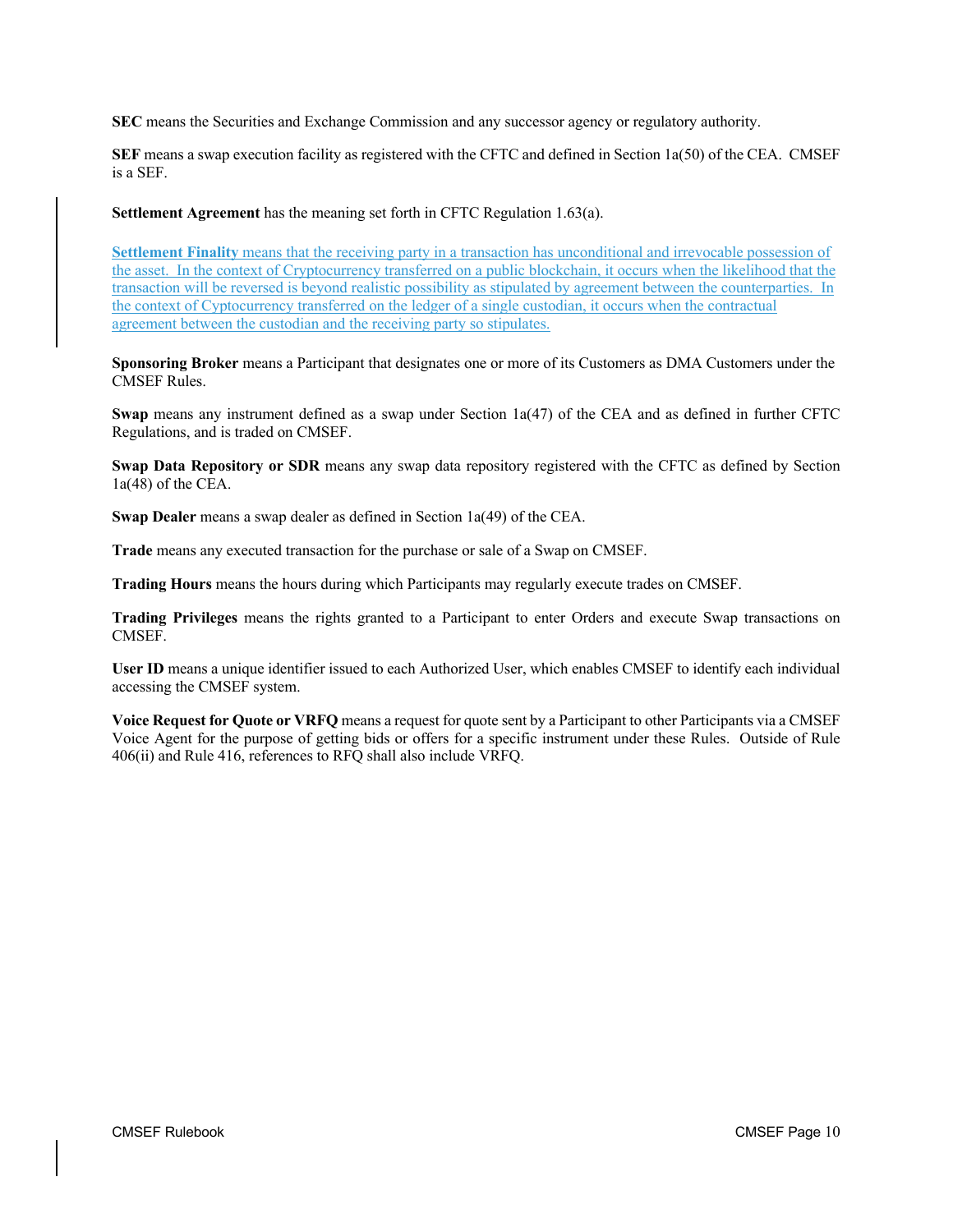# **Chapter 2 Governance**

# **Rule 201 Board**

- (i) CMSEF shall be governed by the Board according to the By-Laws of Clear Markets North America, Inc.
- (ii) At all times following the CFTC granting CMSEF permission to operate as a SEF the Board shall be composed of at least 35%, but in no case less than two, or fewer than the minimum number or percentage of Public Directors required by CFTC Regulations.
- (iii) Public Directors can only be appointed or removed by an absolute majority of the members of the Board or Stockholders, either:
	- a. in a meeting;
	- b. by written consent of all Directors in lieu of a meeting; or
	- c. by written consent of a majority of Stockholders in lieu of a meeting.
- (iv) Public Directors shall serve for two-year terms from their date of election, and shall meet the following criteria:
	- a. Public Directors may not be members of CMSEF;
	- b. Public Directors may not be salaried Employees of CMSEF;
	- c. Public Directors may not primarily perform services for CMSEF in a capacity other than as a member of the Board; and
	- d. Public Directors shall not be officers, principals or Employees of a Participant of CMSEF.
- (v) Members of the Board, including Public Directors must be of sufficient integrity and have relevant experience in financial markets.
- (vi) Non-executive Directors and Public Directors compensation shall not be linked to the performance of CMSEF.

# **Rule 202 Nominating Committee**

The Board shall create a Nominating Committee to identify and nominate qualified individuals to serve on the Board as required by Applicable Law. The Board shall take this action no later than the date set for compliance as set by the CFTC in order for CMSEF to operate as a SEF. The Committee shall include no fewer than the minimum number of Public Directors required by the CFTC at all times following the compliance date set by the CFTC.

# **Rule 203 Regulatory Oversight Committee**

The Board shall create a Regulatory Oversight Committee chaired by the Chief Compliance Officer. A majority of the members of the Regulatory Oversight Committee shall be Public Directors. The Regulatory Oversight Committee shall report to the Board and shall be responsible for:

- (i) overseeing CMSEF's regulatory program, including but not limited to audits, examinations, Investigations, financial reporting, market surveillance and record keeping;
- (ii) monitoring compliance with all regulatory requirements, including those of the CFTC and SEC;
- (iii) review the performance of the Chief Compliance Officer and the Compliance Department;
- (iv) review and approve the annual compliance budget and resources;
- (v) review and approve all proposed regulatory changes or changes to CMSEF's regulatory program;
- (vi) review any Investigations conducted by CMSEF;
- (vii) prepare an annual report to the Board and the CFTC on CMSEF's regulatory program;
- (viii) monitoring the sufficiency, independence and effectiveness of the CMSEF's regulatory program; and
- (ix) undertake any additional duties required under these Rules or assigned to it by the Board.

# **Rule 204 Additional Standing Committees**

The Board may create additional standing committees as may be necessary from time to time.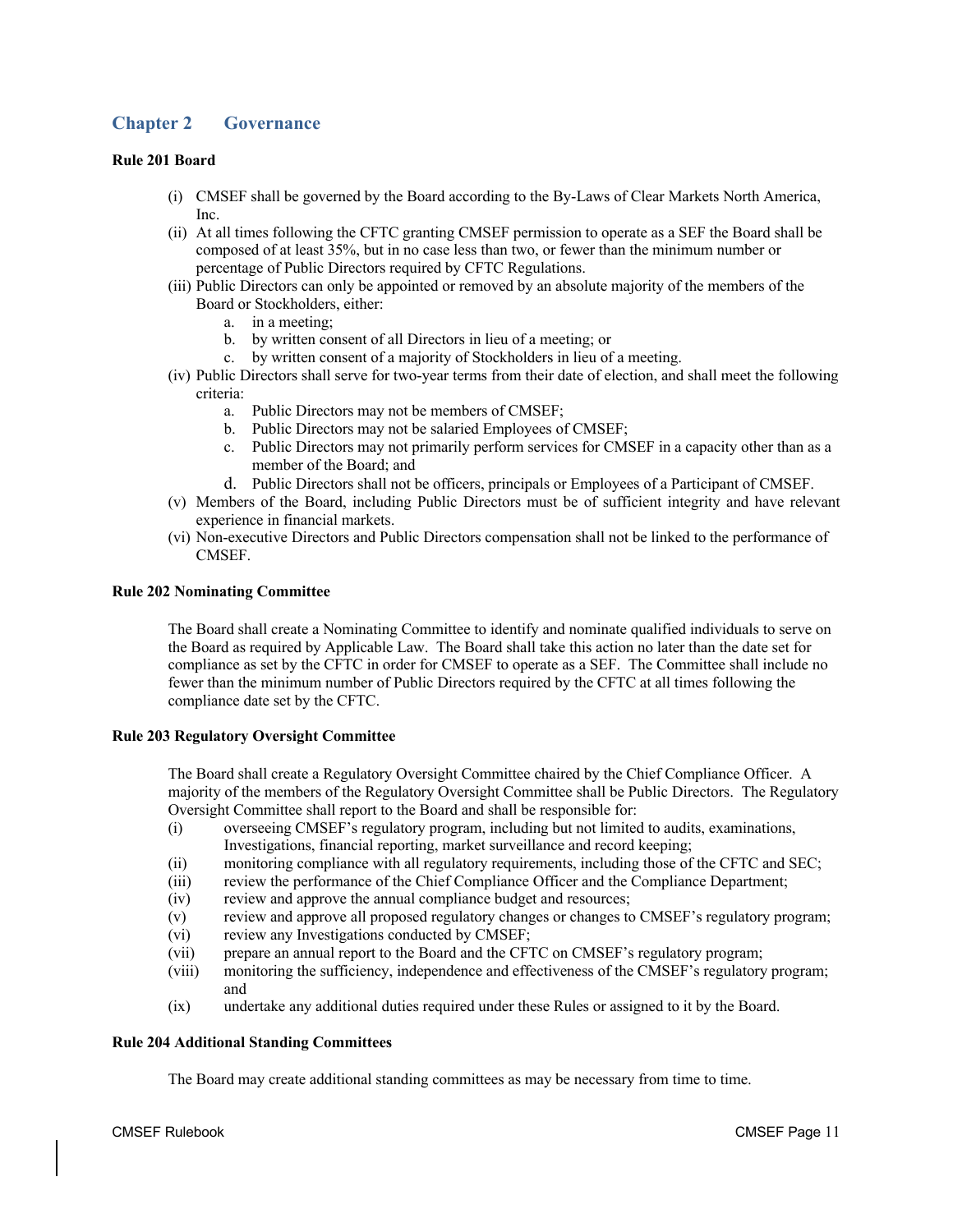## **Rule 205 Ability of the Board to Review Decisions**

The Board has the authority to review and affirm, modify, or overrule any and all actions taken by any Committees of the Board.

# **Rule 206 Ability of the Board to Amend these Rules**

Subject to any required approval or filing required by the CFTC, the Board may from time to time amend, repeal or adopt new Rules. All such amendments, repeals, or new Rules shall become effective on the date specified by the Board unless otherwise directed by the CFTC.

# **Rule 207 Eligibility**

A Person may not serve on the Board or a Disciplinary Panel, or be an Officer or Employee of CMSEF if the individual:

- (i) has been convicted of a felony listed in Section  $8a(2)(D)(ii)$  through (iv) of the CEA;
- (ii) is subject to a denial, suspension or disqualification from serving on a disciplinary committee, arbitration panel, or governing board of any self-regulatory organization as that term was defined in the Exchange Act;
- (iii) was found by Final Decision in the past three (3) years of a self-regulatory organization, administrative law judge, a court of competent jurisdiction, the CFTC or the SEC to have committed a disciplinary offence;
- (iv) entered into a Settlement Agreement within the past three (3) years in which any of the findings or, in absence of such findings, any of the acts charged, included a Disciplinary Offense;
- (v) is currently suspended from trading on any contract market, is suspended or expelled from membership with any self-regulatory organization, is serving any sentence of probation or owes any portion of any fine imposed pursuant to either (A) a finding by a Final Decision of a self-regulatory organization, an administrative law judge, a court of competent jurisdiction or the CFTC or SEC that the Person committed a disciplinary offence, or (B) a Settlement Agreement in which any of the findings or, in absence of such findings, any of the acts charged, included a disciplinary offence;
- (vi) is subject to an agreement with any self-regulatory organization not to apply for membership; or
- (vii) is subject to an agreement with the CFTC not to apply for registration.

In the event any of the above events occur with respect to a Board Member, member of a Disciplinary Panel, Officer, or Employee of CMSEF, the individual shall immediately disclose the occurrence to the CCO.

# **Rule 208 Officers**

The Board shall appoint a President, Chief Compliance Officer, Chief Financial Officer, Chief Technology Officer and other such officers and the Board may deem necessary from time to time. The President shall be the Chief Executive Officer. Any Officer may also be a board member, Employee or officer of any of CMSEF's Affiliates or subsidiaries.

# **Rule 209 Chief Compliance Officer**

The Board shall appoint an individual to serve as the CCO of CMSEF. The Board shall approve the compensation of the CCO. Removal of the CCO shall require the approval of a majority of the Board. CMSEF shall notify the CFTC of the removal of the CCO and the appointment of any new CCO, whether interim or permanent, within two business days of such appointment.

The CCO shall be an individual who:

- (i) has the background and experience necessary to handle the responsibilities of the position; and
- (ii) would not be disqualified from serving as a Director of CMSEF.

CMSEF Rulebook CMSEF Page 12 The CCO shall: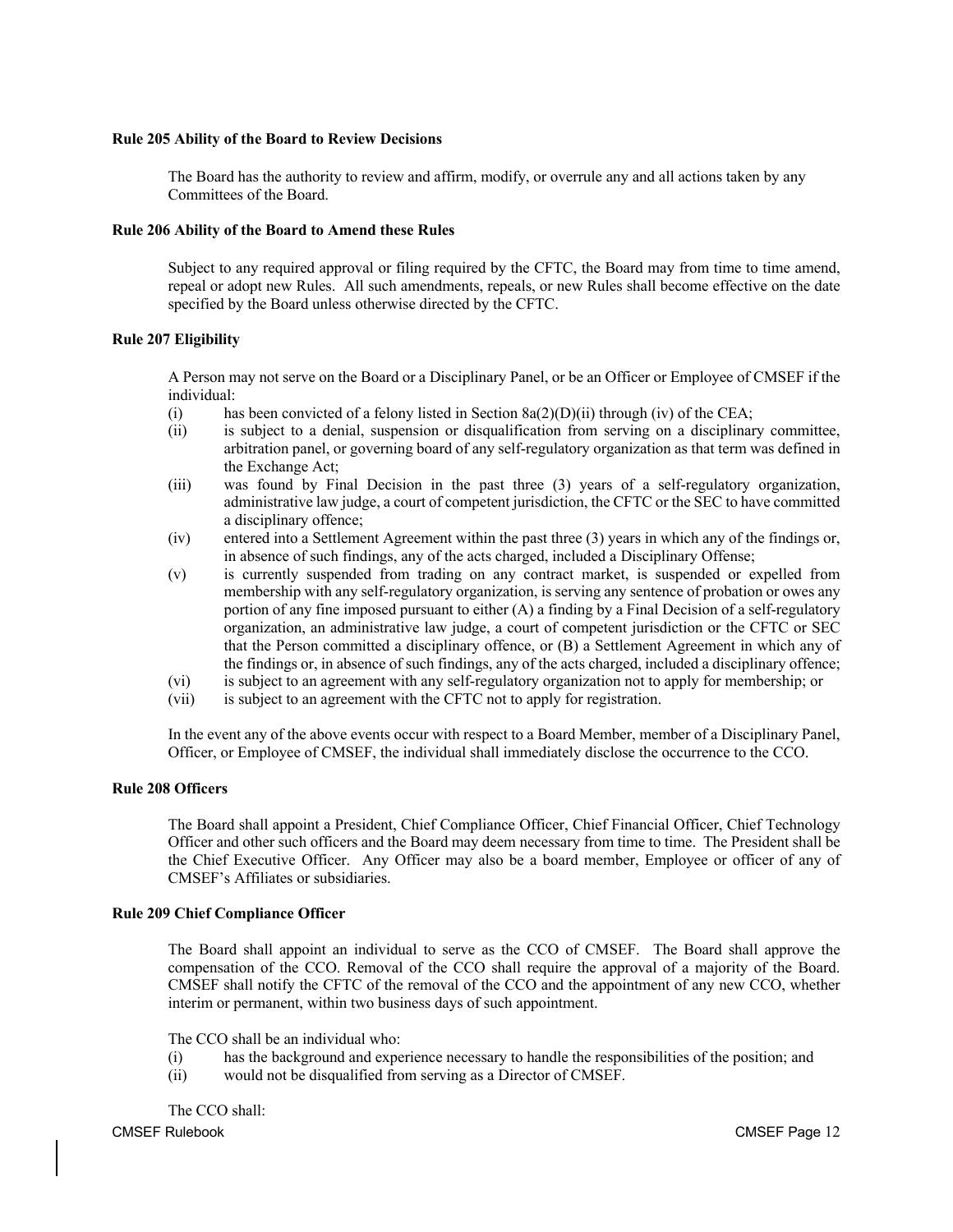- (i) report directly to the Board;
- (ii) meet with the Board at least annually;
- (iii) meet with the Regulatory Oversight Committee at least quarterly (each such meeting may occur in person or by means of conference telephone);
- (iv) provide any information regarding the regulatory program of the SEF operated by CMSEF that is requested by the Board or the Regulatory Oversight Committee;
- (v) report directly to the Chief Executive Officer or President of CMSEF;
- (vi) be responsible for implementing and overseeing the SEF's compliance with the Core Principles set forth in Section 5h of the CEA and Part 37 of the CFTC Regulations;
- (vii) establish and implement written policies and procedures designed to prevent violations of CFTC, and CEA regulations and take reasonable steps to ensure compliance with such regulations;
- (viii) establish and administer a compliance manual which ensures compliance with all applicable laws and rules and is designed to prevent ethical violations;
- (ix) supervise CMSEF's self-regulatory program. This includes market surveillance, trade practice surveillance, real-time market monitoring, compliance with the CEA and CFTC Regulations;
- (x) oversee and manage the CMSEF Compliance Department;
- (xi) act as a point of contact with the CFTC and other regulators regarding requests for information, including books and records requests; and
- (xii) In consultation with the Board or the CEO of CMSEF, resolve any conflicts of interest that may arise, including:
	- a. conflicts between business considerations and compliance requirements;
	- b. conflicts between business considerations and the requirement that the SEF operated by CMSEF provide fair, open, and impartial access as set forth in CFTC Regulation 37.202; and
	- c. conflicts between CMSEF's management and members of the Board.

# **Rule 210 Conflicts of Interest**

CMSEF Officers and members of the Board, Disciplinary Panels or the Regulatory Oversight Committee shall not participate in deliberations or voting in any matter involving a situation where they have a conflict of interest.

A conflict of interest shall include situations where such individual apart from his interest in CMSEF or an affiliate:

- (i) Is a named party in interest;
- (ii) Is an employer, Employee, or fellow Employee of a named party in interest;
- (iii) Is associated with a named party in interest through a "broker association" as defined in CFTC Regulation 156.1;
- (iv) Has any other significant, ongoing business relationship with a named party in interest, not including relationships limited to executing futures or option transactions opposite of each other or to clearing futures or option transactions through the same clearing member; or
- (v) Has a family relationship with a named party in interest.

It shall also include situations where the individual has a direct financial interest in the result of the deliberations or vote or has any other personal interests, which may be affected by the outcome of the vote or deliberations.

Prior to the commencement of deliberations, each member of the deliberating body shall disclose to the CCO whether such member has or believes that he may have a conflict of interest. All conflicts of interest must be documented by the CCO.

The CCO shall then determine whether any member of the relevant deliberating body has a conflict of interest.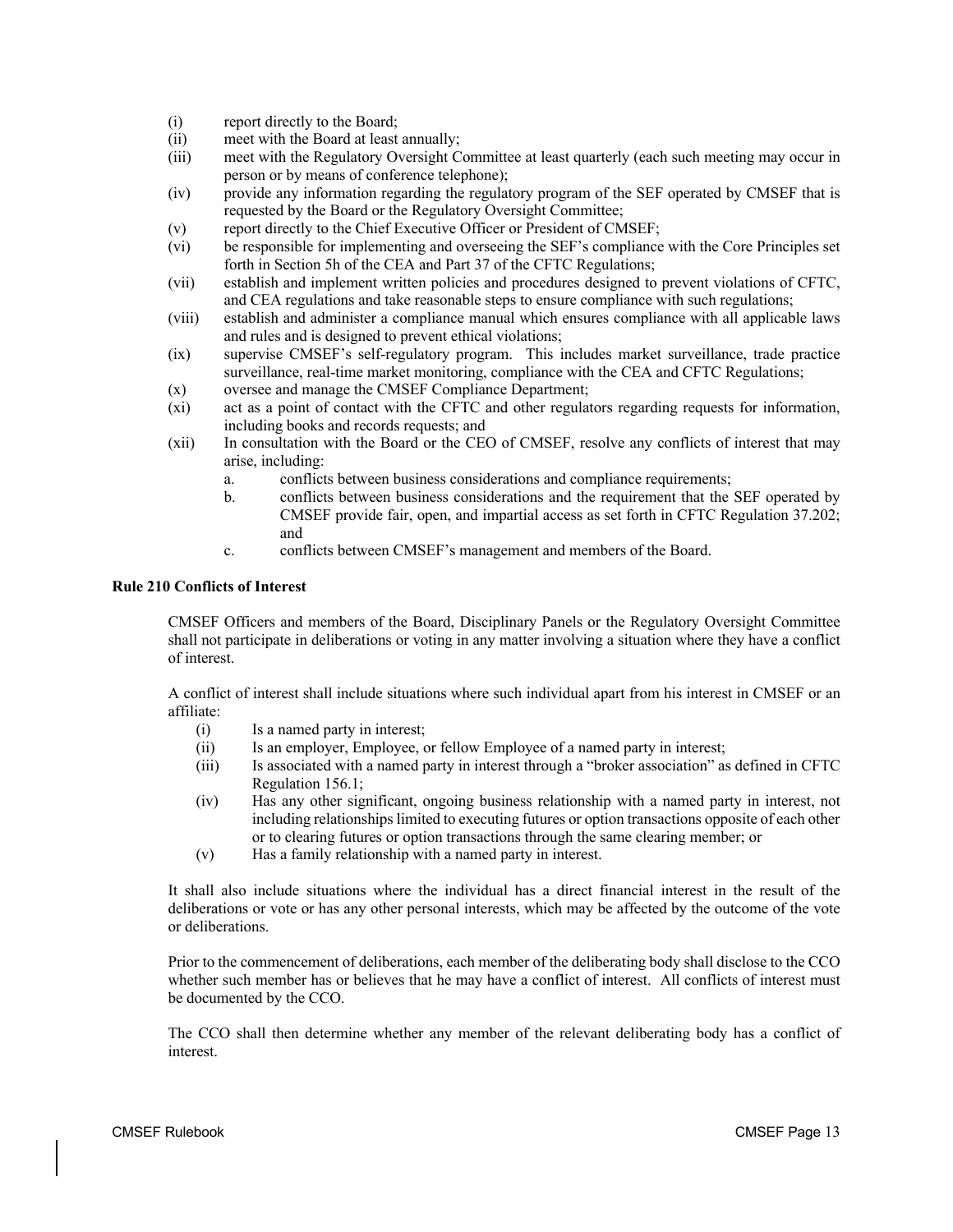Regardless of the determination of the CCO, no Officer or member of the Board, Disciplinary Panel or the Regulatory Oversight Committee shall take part in deliberations and voting on any significant action if such Person has a direct or indirect substantial financial interest in the result of the deliberation or vote.

Individuals who are required to abstain from deliberations and voting pursuant to the above may participate in discussions and provide information if the other members unanimously determine that such individual's information is relevant but such individual but may not vote nor be present for voting. In determining whether the individual shall be included in discussions, the members shall consider the following:

- (i) whether the individual's participation is consistent with the public interest; and
- (ii) whether the member has a unique or special expertise, knowledge or experience in the matter under consideration.

Prior to any determination pursuant to the above, the deliberating body must fully consider the position information which is the basis for the member's direct and substantial financial interest in the result of a vote on a significant action pursuant to the above. No Person who is a named party or has a relationship with a named party may participate in any deliberations, regardless of any other factors.

The Board shall document that the conflicts determination procedures required by this section have been followed. Such records shall include:

- (i) The names of all members who attended the meeting in person or who otherwise were present by electronic means;
- (ii) The name of any member who voluntarily recused himself or herself or was required to abstain from deliberations and/or voting on a matter and the reason for the recusal or abstention, if stated; and
- (iii) Information on the position information that was reviewed for each member.

In determining whether a conflict of interest exists regarding a significant action, the determining body must include a review of the following:

- (i) Gross positions held at CMSEF in the member's personal accounts or "controlled accounts," as defined in CFTC Regulation 1.3(j);
- (ii) Gross positions held at CMSEF in proprietary accounts, as defined in CFTC Regulation 1.17(b)(3), at the member's affiliated firm;
- (iii) Gross positions held at CMSEF in accounts in which the member is a principal, as defined in CFTC Regulation 3.1(a);
- (iv) Net positions held at CMSEF in "Customer" accounts, as defined in CFTC Regulation 1.17(b)(2), at the member's affiliated firm; and,
- (v) Any other types of positions, whether maintained at CMSEF or elsewhere, held in the member's personal accounts or the proprietary accounts of the member's affiliated firm that CMSEF reasonably expects could be affected by the significant action.

Taking into consideration the exigency of the significant action, such determinations should be based upon:

- (i) The most recent large trader reports and clearing records available to CMSEF;
- (ii) Information provided by the member with respect to positions pursuant to CFTC Regulation  $1.69(b)(2)(ii)$ ; and
- (iii) Any other source of information that is held by and reasonably available to CMSEF.

Each Disciplinary Committee or Hearing Panel shall include sufficient different membership interests in order to ensure fairness and to prevent special treatment or preference for any Person in the conduct of its respective responsibilities.

At least one member of any Disciplinary Panel or Hearing Panel shall be a Person who is not a Participant of CMSEF whenever a Disciplinary Panel or Hearing Panel is acting with respect to a disciplinary action in which

- (i) the subject of the action is a member of CMSEF's Board or a Disciplinary Panel or Hearing Panel;
- (ii) any of the charged, alleged or adjudicated contract market rule violations involve: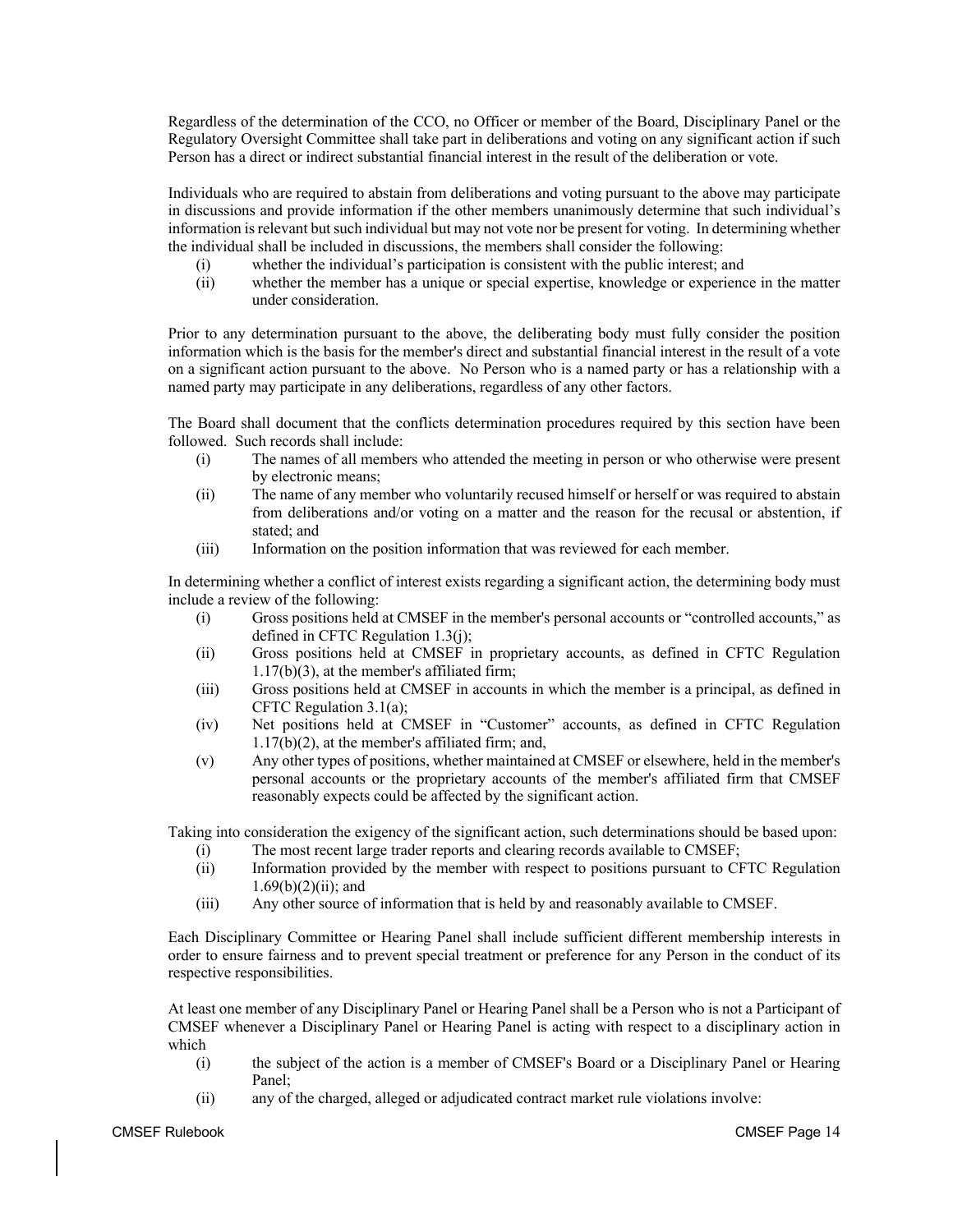- a. Manipulation or attempted manipulation of the price of a commodity, a futures contract or an option on a futures contract, or
- b. Conduct which directly results in financial harm to a non-Participant of CMSEF.

This Rule governing Conflicts of Interest shall apply in an Emergency, as described in Rule 419.

The Board shall determine by majority vote the Person that shall fill in for the CCO in all cases where the CCO is unable to fulfill his responsibilities as CCO due to a conflict of interest. The CCO shall not participate in such deliberations.

# **Rule 211 Non-Public Information**

No Officer, Employee, consultant, or member of the Board, a Committee, or a Disciplinary Panel shall use or disclose any non-public information obtained in connection with his or her official duties for any purpose other than the performance of his or her official duties.

When necessary or required by the CFTC or other regulators, CMSEF may share non-public information with one or more regulators, or SEFs, DCMs, or DCOs registered with the CFTC with which the member has a connection.

CMSEF is required to share information with the CFTC upon request, in a form and manner that is acceptable to the CFTC. CMSEF is also required to share any necessary information in order to perform the functions described in Section 5h of the CEA.

# **Rule 212 Reporting to the CFTC**

The Board shall submit a written report about any of the following to the CFTC:

- (i) Board rejection of a recommendation or action of the Regulatory Oversight Committee; or
- (ii) the removal of a member of the Board or an Officer due to his becoming ineligible under Rule 207.

# **Rule 213 Reserved**

# **Rule 214 Reserved**

# **Rule 215 Reserved**

# **Rule 216 Information Sharing Agreements**

CMSEF shall enter into information sharing agreements or other arrangements necessary to permit CMSEF to obtain necessary information, which will enable CMSEF to establish and enforce rules, which will enable the motoring of trading and trade processing. CMSEF will provide information to the CFTC upon request. CMSEF will also participate in international information sharing agreements as may be required by the CFTC from time to time. As part of any information sharing agreements, CMSEF may:

- (i) share information and documents concerning current and past Participants and/or Customers as necessary for SEF to comply with its SRO obligations, to other markets;
- (ii) assist in market surveillance with other markets as necessary for SEF to comply with its SRO obligations, to other markets;
- (iii) share information and documents concerning current and past Investigations; and/or
- (iv) require current and past Participants and/or Customers to provide information and documents, which have been requested by other markets or regulators with which CMSEF has an information sharing agreement.

# **Rule 217 Agreements with Regulatory Services Providers**

CMSEF Rulebook CMSEF Page 15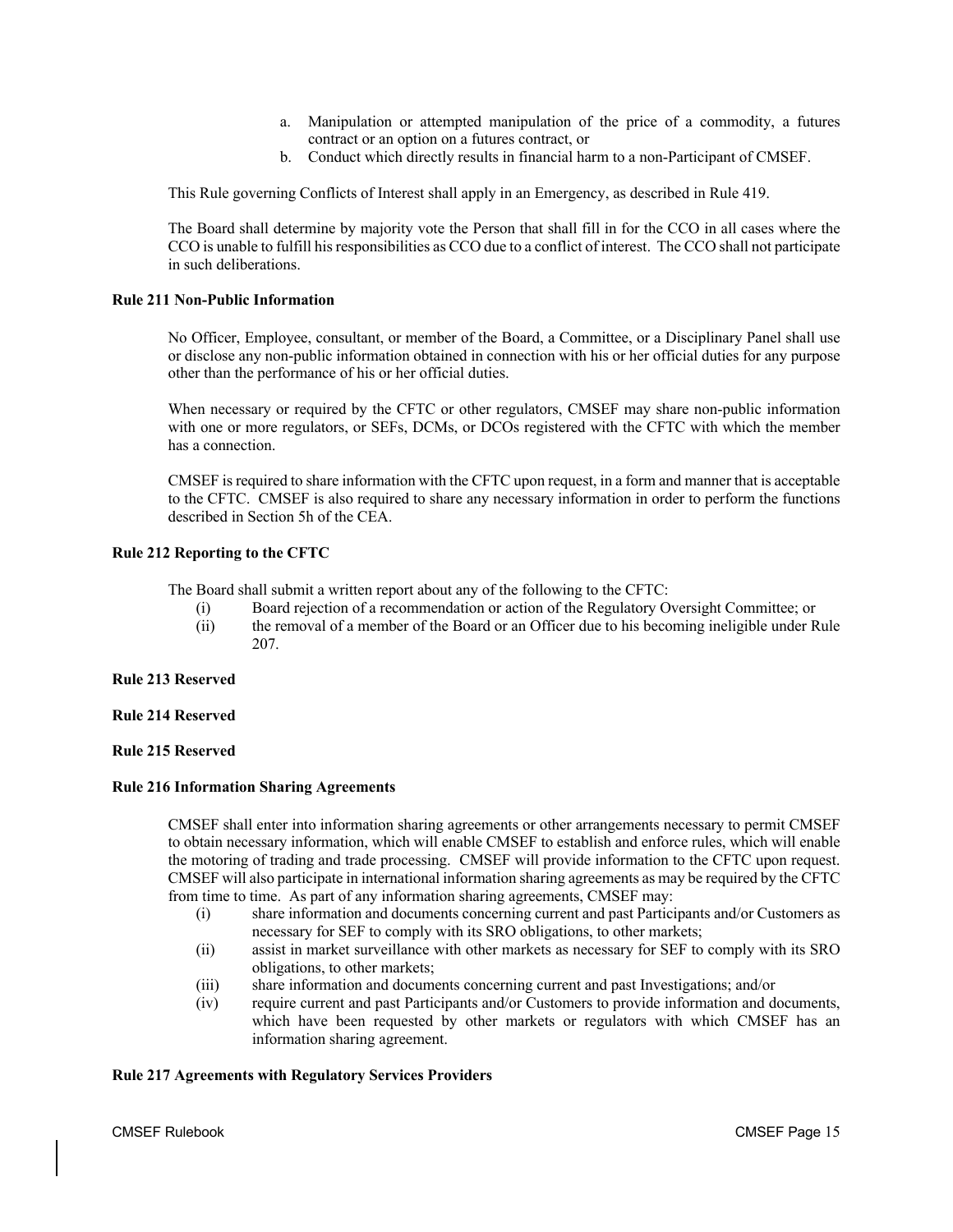In the future, as permitted by CEA and CFTC Rules and Regulations, CMSEF may contract with a Regulatory Services Provider (RSP) to provide some regulatory services to CMSEF. In the event CMSEF contracts with an RSP, the terms and conditions under which an RSP will provide Regulatory Services to CMSEF will be governed by a written Regulatory Services Agreement (RSA) between CMSEF and the RSP being contracted. CEA and CFTC Rules and Regulations permit CMSEF to outsource certain investigative, regulatory, and surveillance functions to an RSP. If CMSEF chooses to outsource such services, CMSEF shall retain the ultimate decision making authority with respect to any regulatory functions that are contracted to an RSP.

# **Rule 218 Maintenance of Books and Records**

- (i) CMSEF and all Participants (and DMA Customers) shall maintain all books and records (including all audit trail data and reconstructions) required to be maintained pursuant to the CEA and CFTC Regulations, including CFTC Regulations 43.3(h) and 45.2(a) and CMSEF and all Participants (and DMA Customers) must provide information to the CFTC upon request, in a form, time and manner acceptable to the CFTC. Such requests may be on a routine or nonroutine basis (i.e. if the Participant is under Investigation pursuant to Chapter 5 of this Rulebook).
- (ii) Such books and records shall be kept for the life of each Swap transacted pursuant to these Rules and five years following the termination of such Swap. Participants and their Customers shall make such books and records readily accessible to CMSEF for inspection, in each case in the form and manner required under the CEA and CFTC Regulations. CMSEF may request records through a written communication from the CMSEF Marketing Department to the Person designated by the Participant as the Compliance Contact. The Participant's Business Contact will serve as a backup. CMSEF requests for books and records may be made on a routine basis and requests may also be made for non-routine data from the Participant.
- (iii) CMSEF may disclose information it obtains from Participants and Customers' books and records, to any government agency, self-regulatory organization or other Person, information concerning or associated with a Participant or other Person if the CMSEF believes such disclosure is necessary and appropriate in exercising a legal or regulatory function, whether or not a formal arrangement governing the disclosure exists or a request for information was made.

# **Rule 219 Swap Recordkeeping**

As prescribed by CFTC Regulation 45.2(a)(1), CMSEF shall keep full, complete, and systematic records, together with all pertinent data and memoranda, of all activities relating to the business of such entity or person with respect to swaps, as prescribed by the Commission. Such records shall include, without limitation, all records required by Part 37 of the CFTC Regulations.

- (i) *Record retention.* As prescribed by CFTC Regulation 45.2(c), all records required to be kept pursuant to CFTC Regulation 45.2 shall be retained with respect to each swap throughout the life of the swap and for a period of at least five years following the final termination of the swap.
- (ii) *Retention form.* As prescribed by CFTC Regulation 45.2(d), records required to be kept pursuant to CFTC Regulation 45.2 must be kept as follows: Records required to be kept by CMSEF may be kept in electronic form, or kept in paper form if originally created and exclusively maintained in paper form, so long as they are retrievable, and information in them is reportable, as required by CFTC Regulation 45.2.
- (iii) *Record retrievability.* As prescribed by CFTC Regulation 45.2(e), records required to be kept by CMSEF pursuant to CFTC Regulation 45.2 shall be retrievable as follows: Each record required by CFTC Regulation 45.2 or any other section of the CEA to be kept by CMSEF shall be readily accessible via real time electronic access by the registrant throughout the life of the swap and for two years following the final termination of the swap, and shall be retrievable by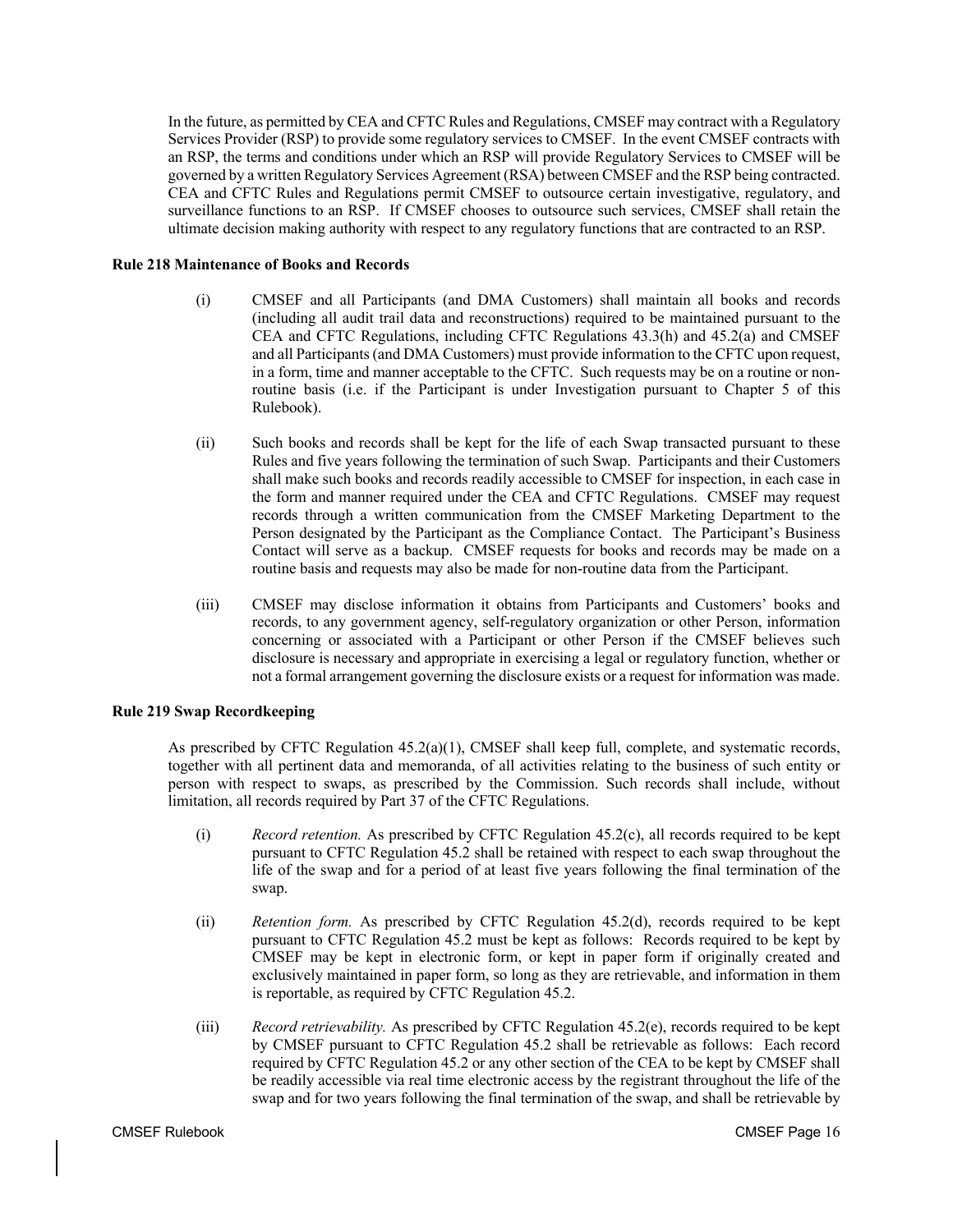CMSEF within three business days through the remainder of the period following final termination of the swap during which it is required to be kept.

(iv) *Record inspection.* As prescribed by CFTC Regulation 45.2(h), all records required to be kept pursuant to CFTC Regulation 45.2 shall be open to inspection upon request by any representative of the Commission, the United States Department of Justice, or the Securities and Exchange Commission, or by any representative of a prudential regulator as authorized by the Commission. Copies of all such records shall be provided, at the expense of CMSEF, to any representative of the Commission upon request. Copies of records required to be kept by CMSEF shall be provided either by electronic means, in hard copy, or both, as requested by the Commission, with the sole exception that copies of records originally created and exclusively maintained in paper form may be provided in hard copy only.

# **Chapter 3 Participants**

# **Rule 301 Jurisdiction**

All applicants of CMSEF must agree to the following in writing:

ALL CLEAR MARKETS SWAP EXECUTION FACILITY PARTICIPANTS AND AUTHORIZED USERS, WHETHER SUCH PARTICIPANT OR AUTHORIZED USER ACCESSES CMSEF DIRECTLY OR THROUGH AN INTERMEDIARY, AND ANY CLEARING MEMBER WHICH GUARANTEES SWAPS TRADED ON CMSEF, HEREBY AGREE THAT THESE RULES ARE BINDING UPON ANY SUCH PERSON OR ENTITY AND ITS EMPLOYEES AND CUSTOMERS. IT IS FURTHER AGREED THAT THESE RULES ARE APPLICABLE AND THAT SUCH PERSONS ARE SUBJECT TO THE JURISDICTION OF CMSEF, THE CFTC, AND ANY RELEVANT SELF-REGULATORY ORGANIZATION. ALL SUCH PERSONS HEREBY AGREE TO COOPERATE FULLY IN THE EVENT CMSEF, THE CFTC, OR A SELF-REGULATORY ORGANIZATION CONDUCTS ANY INQUIRY, INVESTIGATION, OR AUDIT OF ANY PARTICIPANT OR ACTIVITY CONDUCTED ON THIS SWAP EXECUTION FACILITY.

# **Rule 302A Trading Privileges**

Subject to the requirements, procedures and conditions set forth in this Chapter and any limitation, restriction or revocation from time to time imposed by CMSEF, trading privileges and electronic access to the Platform shall be offered to Participants. Trading privileges are non-transferable, non-assignable and may not be sold or leased. By virtue of obtaining trading privileges, a Participant shall not obtain any equity or other interest in CMSEF, including voting rights or rights to receive any dividends or other distributions, whether arising from a dissolution, merger, or consolidation involving CMSEF or otherwise.

Subject to this Rule, CMSEF deny Trading Privileges to any Person:

- (i) if such Person is unable satisfactorily to demonstrate a capacity to adhere to all applicable Rules and Applicable Law;
- (ii) if such Person would bring CMSEF into disrepute; or
- (iii) for such other cause as the CMSEF may decide.

Subject to this Rule, CMSEF may determine not to permit any Person to keep its Trading Privileges, or may suspend, remove or limit such Trading Privileges if such Person:

- (i) fails to meet any of the qualification requirements for Trading Privileges after such Trading Privileges have been approved;
- (ii) fails to meet any condition placed by CMSEF on such Trading Privileges;
- (iii) violates any agreement with the CMSEF, a Clearing Member or a DCO; or
- (iv) has summary action taken against it by CMSEF under these Rules.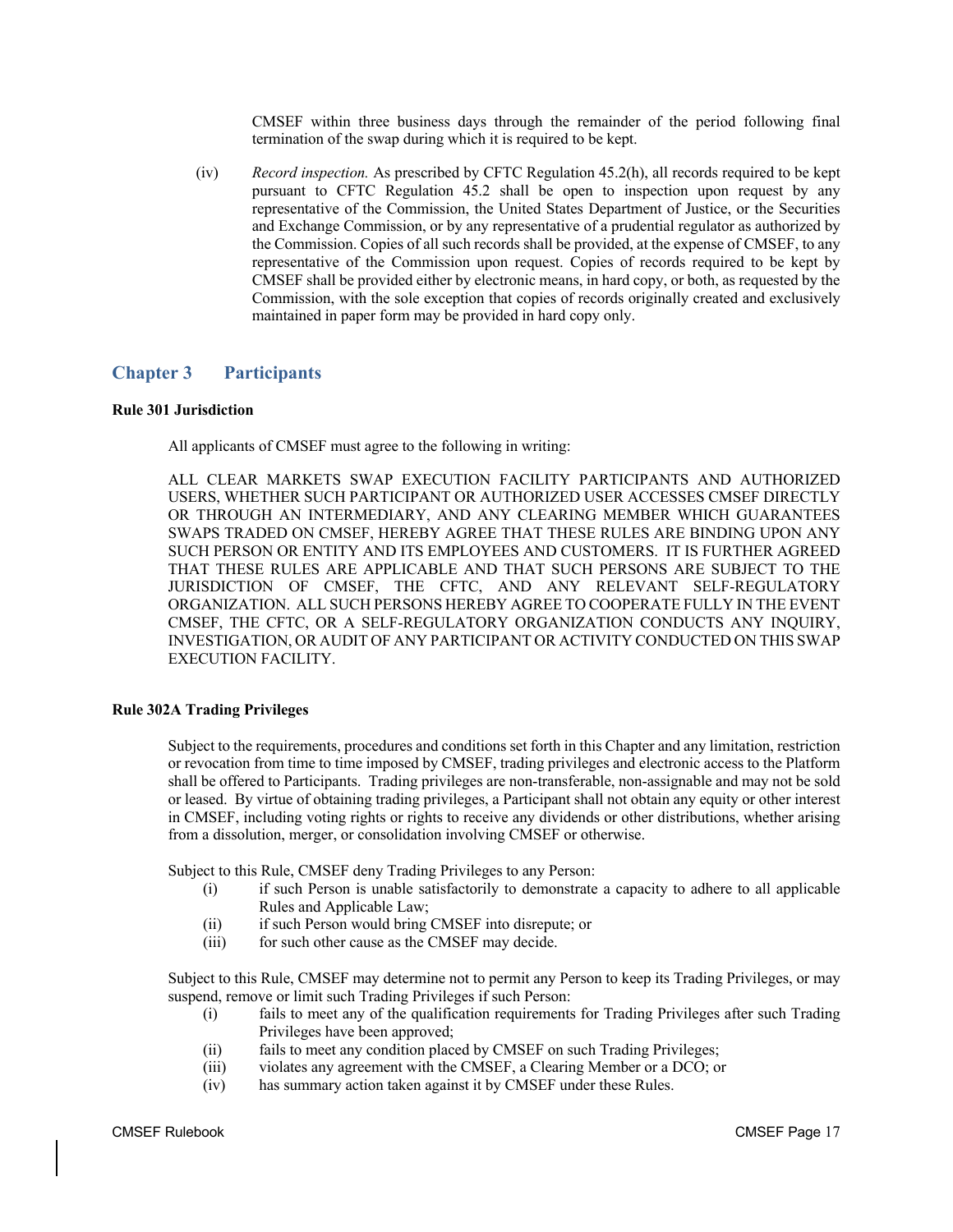In the case of any suspension, revocation or limitation of the Trading Privileges of any Participant pursuant to this Rule, CMSEF may also suspend, revoke or limit the Trading Privileges of such Participant's Authorized Users as CMSEF deems necessary to protect other Participants and the integrity of CMSEF.

In the case of any suspension, revocation or limitation of the Trading Privileges of any Authorized User of any Participant pursuant to this Rule, CMSEF, in its sole discretion, may also suspend, revoke or limit the Trading Privileges of such Participant or such Participant's other Authorized Users as CMSEF deems necessary to protect other Participants and the integrity of the CMSEF.

Any decision by CMSEF to deny, suspend, revoke or limit the Trading Privileges of any Person will be undertaken by CMSEF in an impartial, transparent, fair and nondiscriminatory manner.

#### **Rule 302B Brokered Access to CMSEF**

A Registered Broker, if acting in an agency capacity on behalf of a Participant or Customer, must have an executed agreement with such Participant or Customer, in order to enter Orders on behalf of such Participants or Customers. All Orders entered by the Registered Broker must be entered in a manner consistent with the terms of this agreement.

A Registered Broker may only enter Orders on behalf of a Participant or Customer's Proprietary Account.

#### **Rule 303A Eligibility Criteria for Participants and Access**

Access to CMSEF's Platform to any ECP shall be provided in a fair, impartial and non-discriminatory manner.

To be eligible to be a Participant (including being a party to a Block Trade), an applicant must demonstrate to the satisfaction of CMSEF that it:

- (i) is an ECP that is eligible to enter into Swaps it wishes to trade on CMSEF;
- (ii) completed and submitted the Participant Documentation and any other documentation requested by CMSEF;
- (iii) is validly organized, in good standing, and authorized to trade Swaps on CMSEF;
- (iv) is not in bankruptcy;
- (v) is not an affiliate of CMSEF;
- (vi) holds all necessary licenses and registrations required by applicable law;
- (vii) is in compliance with all registration or authorization requirements of its home country,
- (viii) is in compliance with all recordkeeping requirements in these Rules and Applicable Law;
- $(ix)$  is not disqualified under Section 8a(2) of the CEA;
- (x) distributed the Rules to its Authorized Persons, Authorized Users and Customers;
- (xi) is not an ISV or automated trading system;
- (xii) is a reputable business;
- (xiii) is not an individual;
- (xiv) meets any other CMSEF or CFTC criteria; and
- (xv) is not disqualified in any other way.

In order to be admitted, the Participant shall represent in writing that it meets all of the eligibility criteria set forth in this Rulebook. Once admitted, the Participant shall continue to comply with all eligibility criteria and shall notify CMSEF in writing if it ceases to meet any of the applicable eligibility criteria. CMSEF shall monitor all Participants to ensure that each Participant continues to remain an ECP.

Upon request, all Participants shall provide the names of its Customers and Authorized Users to CMSEF.

Each Participant must represent in writing to CMSEF that it believes, based on reasonable efforts, that all of the Participant's Customers for whom the Participant effects transactions on CMSEF are ECPs. The Participant shall notify CMSEF immediately if it becomes aware that this representation is no longer true.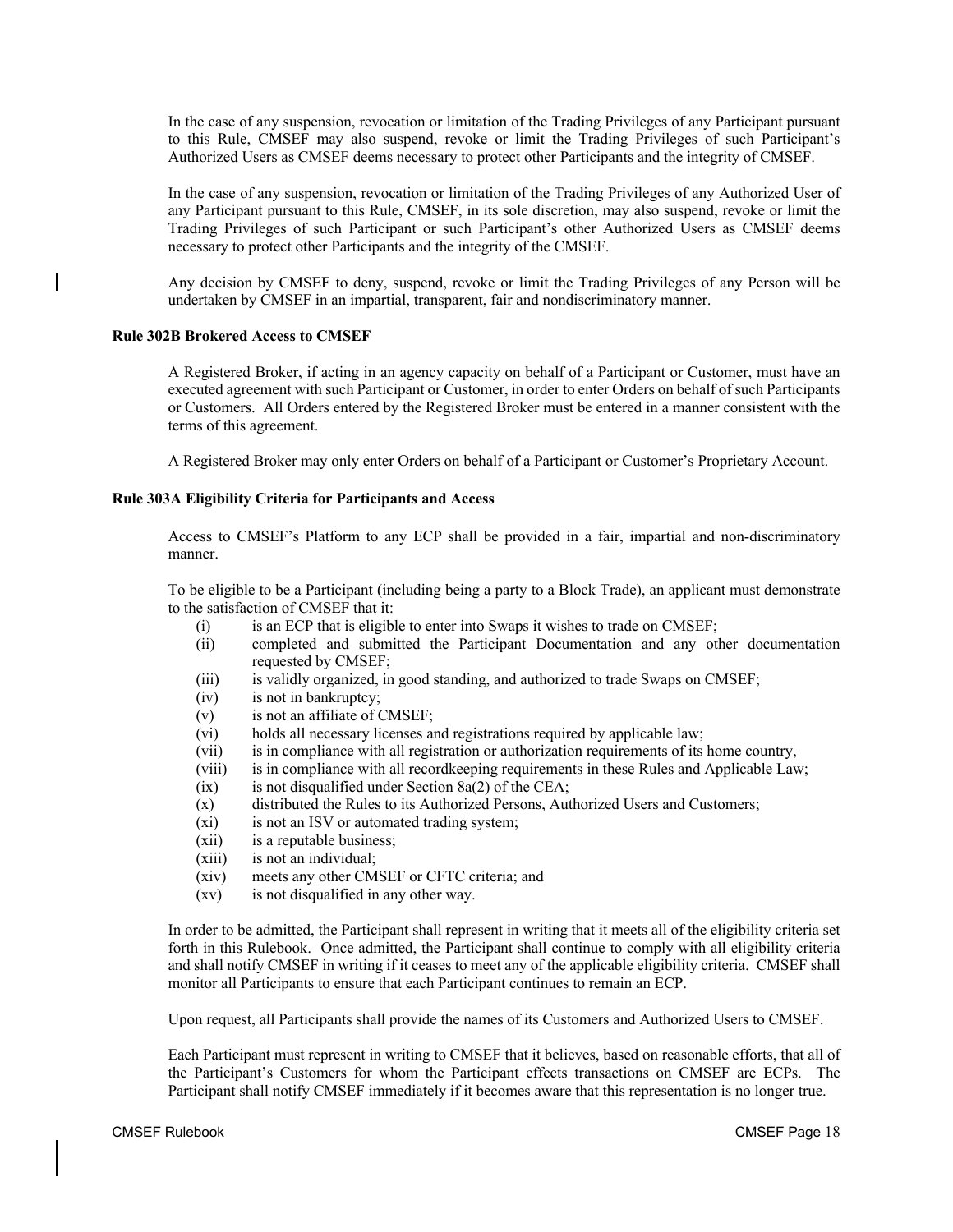All Participants must be members of or have entered into an agreement with a DCO or registered clearing organization to clear Swaps that are executed on or pursuant to the Rules of CMSEF.

A Participant that is a Clearing Member may enter an Order, only if:

- (i) the Participant has entered into any necessary documentation with its counterparty; and
- (ii) the Participant otherwise meets the criteria set forth in these Rules.

Participants that are not Clearing Members shall be eligible to enter an Order pursuant to these Rules, only if:

- (i) the Participant (if the Participant is an Account Manager, only if the Account Manager on behalf of its client account(s)) can verify on a pre-trade basis that a Clearing Member has assumed the financial responsibility to clear such Cleared Swaps for the Participant with the applicable DCO;
- (ii) the Participant has entered into any necessary documentation with its counterparty; and
- (iii) the Participant otherwise meets the criteria set forth in these Rules.

Notwithstanding the above, a Participant shall be eligible to enter an Order in uncleared Swaps pursuant to these rules if:

- (i) the Participant has independently evaluated the creditworthiness of, and entered into necessary credit terms with, its counterparty;
- (ii) the Participant has entered into any necessary documentation with its counterparty, including relevant instructions for settlement of Swaps; and
- (iii) the Participant otherwise meets the criteria set forth in these Rules; and -with respect to Swaps that physically settle in a Cryptocurrency, the Participant represents to CMSEF in writing (such representation having been received before trading commences with each counterparty) that it has entered into necessary documentation in its trading and credit support bilateral agreements with each of its counterparties in order to address:
	- liabilities caused by an event that delays settlement of the Swap;
	- b) settlement of a Swap where the settlement occurs in a Cryptocurrency that has been subject to a Hard Fork; and
	- (iii)c) when Settlement Finality occurs.

A Participant that is registered as a Swap Dealer must undertake and be able to discharge:

- (i) any pre-trade disclosure it may owe to such other Participant when engaging in a Swap transaction on a disclosed basis; and
- (ii) any due diligence and analysis obligations it may owe to its counterparty.

# **Rule 303B Eligibility Criteria for Independent Software Vendors**

An Independent Software Vendor (ISV) seeking to provide access to CMSEF must be an entity that is duly organized and in good standing, have no legal restrictions that would prohibit it from operating as an ISV, satisfy CMSEF's technological integrity requirements, complete the necessary ISV access documentation, agree to abide by the Rules and Applicable Law, consent to the jurisdiction of CMSEF, pay the fees that may be established by CMSEF from time to time, and not adversely affect CMSEF's ability to comply with Applicable Law. Access to CMSEF's Platform to any ISV shall be provided in a fair, impartial and nondiscriminating manner. Persons seeking access to CMSEF or a Platform through an ISV must be a Participant or Authorized Person specifically authorized by a Participant to have such access.

ISVs affiliated with a SEF or swap broking operation must also agree to grant ISV access to CMSEF or a CMSEF affiliate chosen by CMSEF.

# **Rule 303C Direct Market Access**

Only a Sponsoring Broker may sponsor a DMA Customer.

CMSEF Rulebook CMSEF Page 19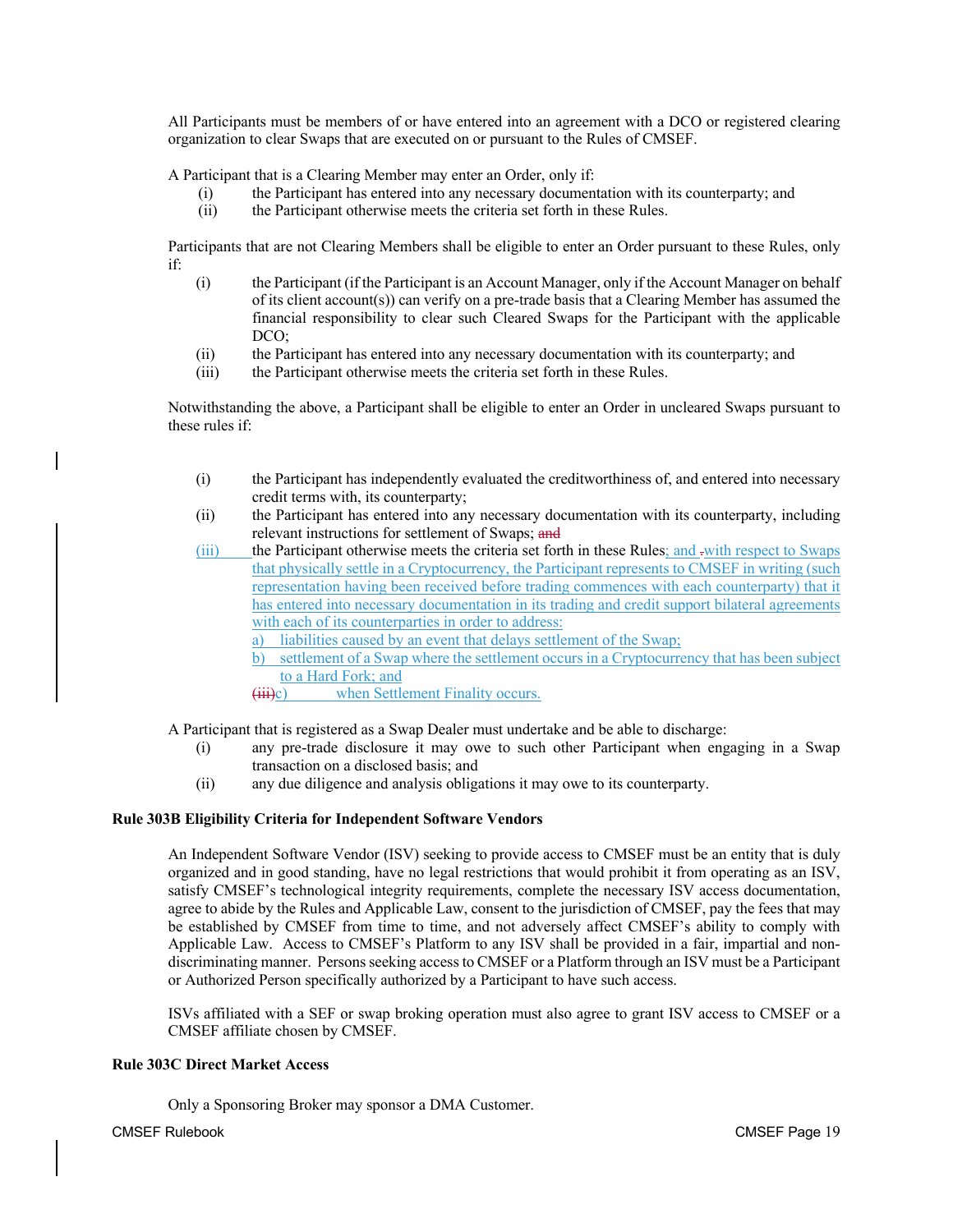All trades in Cleared Swaps executed via DMA connection must be guaranteed by a Sponsoring Broker that assumes financial responsibility for all activity through the DMA connection.

Each DMA Customer must execute the DMA Customer Documentation as a condition of being granted access to CMSEF.

A Sponsoring Broker shall assist CMSEF in any Investigation into potential violations of the CMSEF Rules, CFTC Regulations or the CEA, which occur through or with respect to a DMA connection guaranteed by such Sponsoring Broker. Such assistance must be timely and may include requiring any DMA Customer to produce documents, to answer questions from CMSEF, and/or to appear in connection with an Investigation.

A Sponsoring Broker shall suspend or terminate the Trading Access of a DMA Customer or any Authorized Trader associated with such DMA Customer if CMSEF determines that the actions of the DMA Customer or any of its Authorized Traders threaten the integrity of CMSEF or liquidity of any Swap or violate any CMSEF Rule or if the DMA Customer or any of its Authorized Traders fails to cooperate in an Investigation.

Any trading activity by a DMA Customer using a Participant ID shall be considered to be trading activity by the Participant. Such Participant shall be liable for any violations in connection with such trading activity as if the Participant had engaged in trading activity.

# **Rule 303D Withdrawing from CMSEF**

A Person that has access to CMSEF may withdraw from CMSEF at its own discretion by providing written notice. After withdrawing from CMSEF, the Person's obligations to CMSEF cease, except the Person remains under the jurisdiction of CMSEF with respect to acts and omissions made while such Person had access to CMSEF. The Person remains subject to the Participation Agreement, the CMSEF Rulebook and any other agreements with respect to acts or omissions that occur while the Person has access to CMSEF.

# **Rule 304 Authorized Users**

All Participants must appoint at least one Employee as an Authorized User. Participants may appoint additional Employees, agents or authorized contractors who are individuals to act as Authorized Users. Participants must specify whether additional Authorized Users are entitled:

- (i) to exercise Trading Privileges on behalf of the Participant; or
- (ii) to access CMSEF on "view only" basis.

To add Authorized Users, Participants shall notify the CMSEF in the form and manner prescribed by CMSEF. All Authorized Users must consent to abide by these Rules and Applicable Law prior to accessing the SEF through the Participant. CMSEF may also require each Authorized User to satisfy additional requirements as CMSEF may prescribe from time to time. All Authorized Users shall be subject to the disciplinary authority of CMSEF and subject to possible fine or restriction or revocation of Trading Privileges if they are found to have violated any of these Rules, or the CEA and CFTC Regulations, as they apply to swaps trading on CMSEF.

CMSEF may, in its sole discretion, revoke, suspend, or limit the designation of a Person as an Authorized User, and shall promptly notify the Participant in accordance with the procedures established by CMSEF.

Participants may at any time revoke an authorization granted to an Authorized User or a User ID granted to any other Person by the Participant by providing written notice of such revocation to CMSEF.

Participants shall take immediate and appropriate measures to ensure that, after any such revocation, the affected Authorized User shall not have access to the SEF and the affected Person shall not utilize its User ID.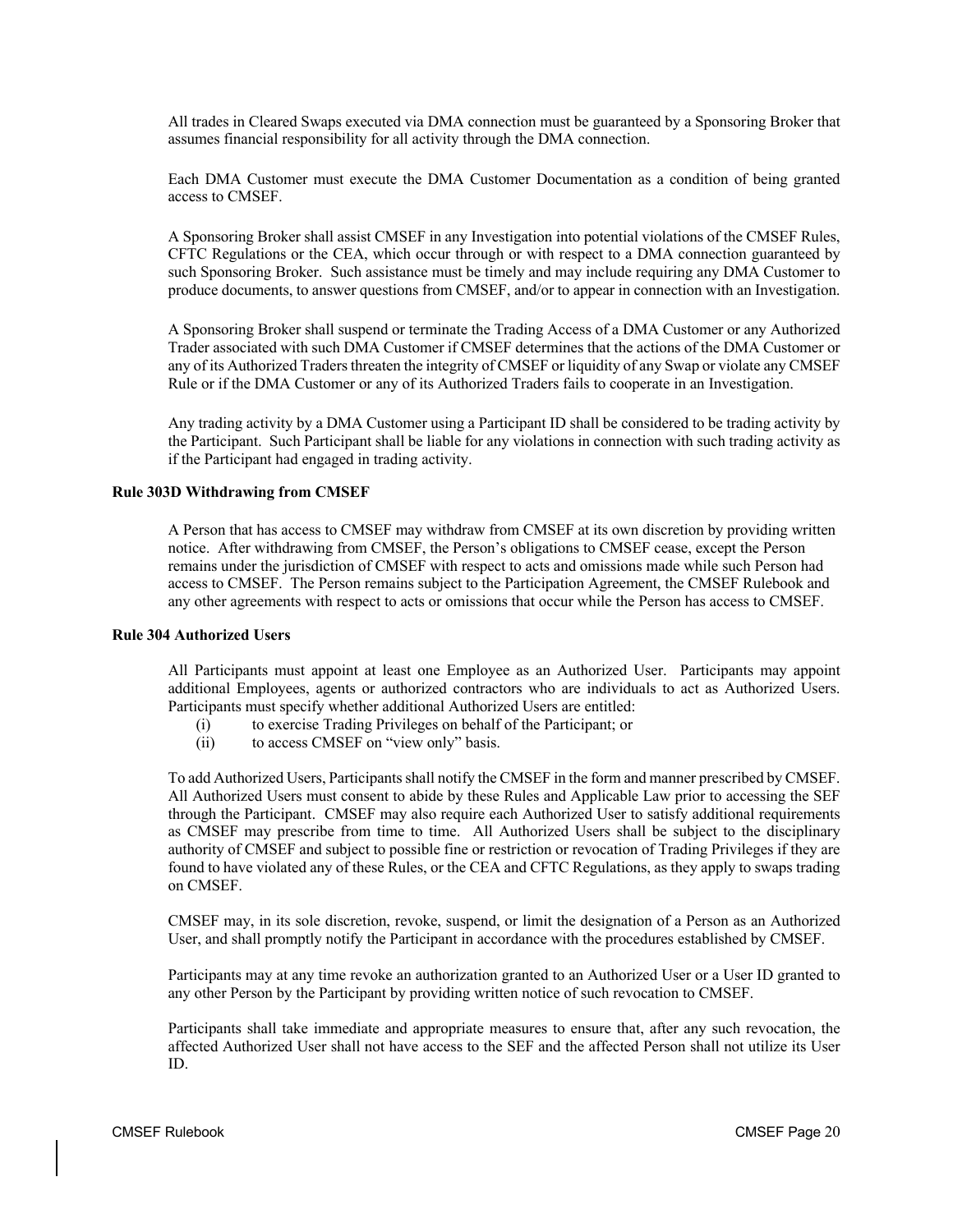All Participants agree to be bound by these Rules and these Rules shall also apply to each of a Participant's Authorized Users. Each Participant is responsible for the actions of its Authorized Users.

# **Rule 305 CMSEF Platform Security**

Each Participant shall:

- (i) be solely responsible for controlling and monitoring the use of all User IDs issued to it, or its Authorized Users by CMSEF;
- (ii) ensure that each Person accessing the SEF using such User IDs is assigned a unique password and that each password is used only by the Person to whom it is assigned; and
- (iii) notify CMSEF promptly upon becoming aware of any unauthorized disclosure or use of User IDs or passwords, or of any other reason for deactivating User IDs or passwords. Each Participant shall be bound by any actions taken through the use of its User IDs or passwords, including the execution of transactions, whether or not such actions were authorized by such Participant or any of its Supervised Persons, or whether or not such transactions are executed by an Authorized User of the Participant.

# **Rule 306 Participant Application Process**

CMSEF shall require Persons who wish to become a Participant on CMSEF to:

- (i) submit a complete and signed CMSEF User Agreement;
- (ii) agree in writing to abide by CMSEF Rules and applicable law;
- (iii) appoint a third-party agent acceptable to CMSEF as its US representative if the Person is located outside the United States as required under CFTC Regulation 15.05; and
- (iv) provide any additional information requested by CMSEF.

CMSEF may conduct an Investigation or verify any information provided by a potential Participant.

CMSEF at its sole discretion, may reject a potential Participant's application or terminate a Participants status if:

- (i) such Person is unable to satisfy the eligibility criteria set forth in these Rules;
- (ii) such Person is unable to demonstrate that they can adhere to all applicable CMSEF Rules and applicable law; and
- (iii) would reflect poorly upon CMSEF or its other Participants.

# **Rule 307 Authorized Representatives**

All Participants shall designate one or more individuals as Authorized Representatives who will be the official points of contact for CMSEF. Authorized Representatives shall:

- (i) meet the eligibility criteria for Rule 207;
- (ii) represent the Participant on CMSEF committees;
- (iii) receive CMSEF notices on behalf of the Participant; and
- (iv) be empowered to act on behalf of the Participant.

Participants are required to keep CMSEF advised of the most current contact information for their Authorized Representatives and to notify CMSEF if an Authorized Representative is no longer qualified under Rule 207.

# **Rule 308 Customers of Participants**

Participants are required to know their Customers and are required to act in the best interests of their Customers at all times. Participants found to not to be acting in the best interests of their Customers shall be subject to suspension or revocation of their access privileges.

Participants shall not enter an Order in the name of a Customer unless that Customer has entered into a written agreement with the Participant authorizing the Participant to enter Orders on terms that may be decided by CMSEF from time to time.

## CMSEF Rulebook CMSEF Page 21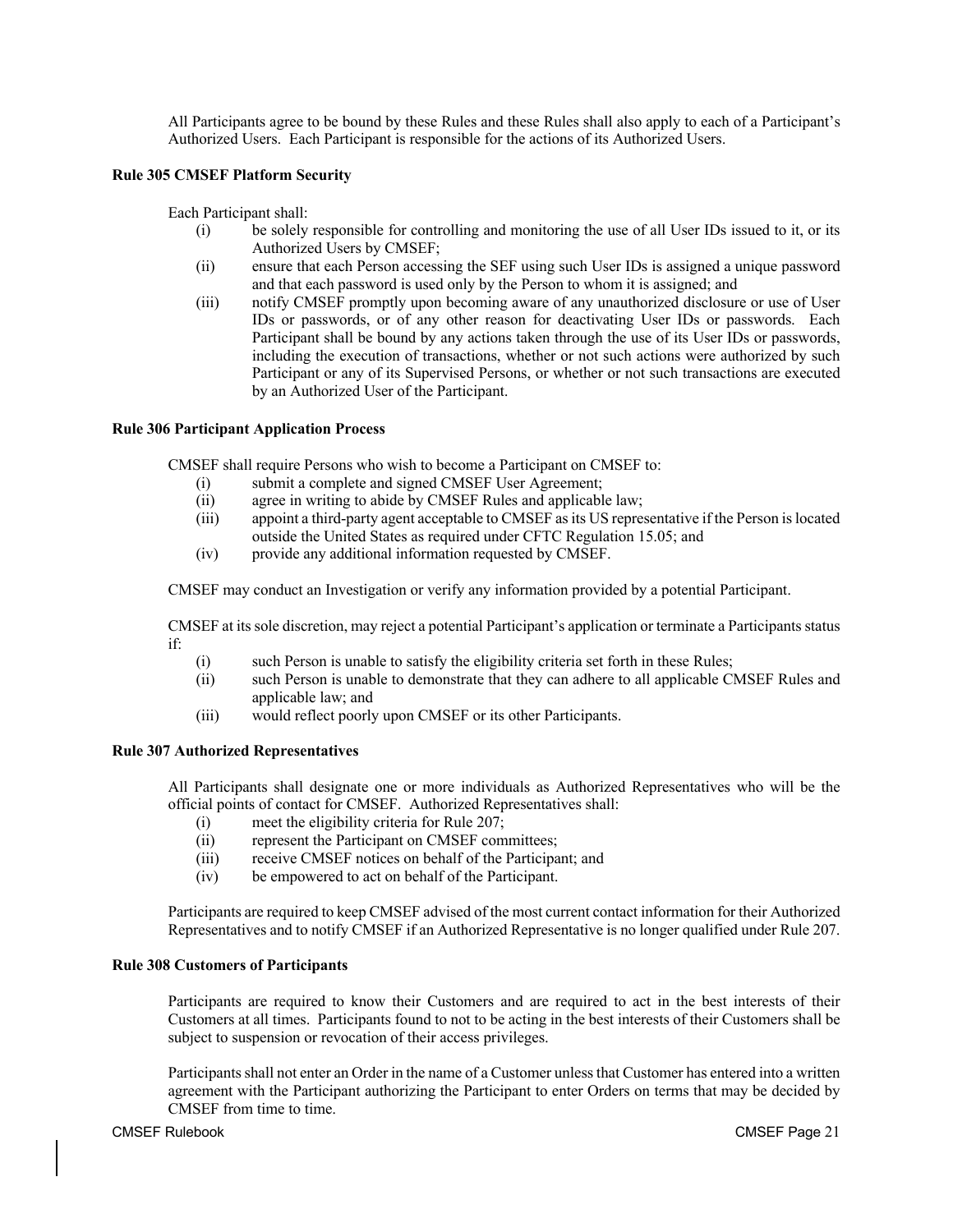Written agreements between Participants and their Customers must contain at least:

- (i) the full legal name and identifying information of the Customer;
- (ii) a description of the Customer's business if acting as agent;
- (iii) a representation from the Customer that it is an ECP;
- (iv) that the Customer consents to the jurisdiction of CMSEF;
- (v) that the Customer will comply with any applicable CMSEF Rules;
- (vi) that the Customer will maintain and make available for inspection its books and records as required to enforce CMSEF Rules as they apply to CMSEF; and
- (vii) consent to monitoring of its trading activities by CMSEF and CMSEF's Regulatory Services provider.

The Customer must notify the Participant if the Customer ceases to meet the applicable ECP criteria.

# **Rule 309A Minimum Financial Standards for Cleared Swaps**

Each Participant shall (with respect to Cleared Swaps):

- (i) maintain an account with a Clearing Member that provides for the clearing of all Trades that such Participant executes on CMSEF for its own account; and
- (ii) cause each Customer on whose behalf it acts to maintain an account with a Clearing Member that provides for the clearing of all Trades that Participant executes on CMSEF on behalf of such Customer.

Each Participant or Authorized User shall stay within the trading limits established for their own account by their Clearing Member. Each Participant or Authorized User shall provide notice to CMSEF of such trading limits. Each Participant or Authorized User shall provide CMSEF with immediate written notice of any change in such trading limits.

# **Rule 309B ECP Status and Minimum Financial Standards Reporting**

At least once a year, each Participant or Authorized User shall provide CMSEF with a written certification that:

- (i) Participant is and continues to be an ECP; and
- (ii) as applicable, all the Customers on whose behalf the Participant or Authorized User has executed or will execute trades are also ECPs.

Each Participant must maintain all records required by the CEA, CFTC Regulations or these Rules, including all records of trading activity in the underlying commodity and related markets as it applies to swaps traded on CMSEF. Participants must make this information available at the request of CMSEF, the CFTC or the Department of Justice.

Each Participant must notify CMSEF immediately upon becoming aware that it fails to satisfy the minimum financial requirements applicable to it, including the requirement to qualify as an ECP.

Participants shall submit financial and related information to CMSEF or the RSP, as applicable, in the form and manner requested. A Participant that is unable to demonstrate to CMSEF that it is in compliance with such minimum financial requirements shall not engage in transactions subject to these Rules except for the purpose of closing open positions.

Participants that are registered with any SRO shall comply with all Applicable Law related to minimum financial reporting and recordkeeping requirements. Participants shall provide CMSEF with copies of any reports they are required to file with the CFTC pursuant to CFTC Regulation 1.12 as it applies to swaps traded on CMSEF.

# **Rule 310 Authority to Impose Restrictions**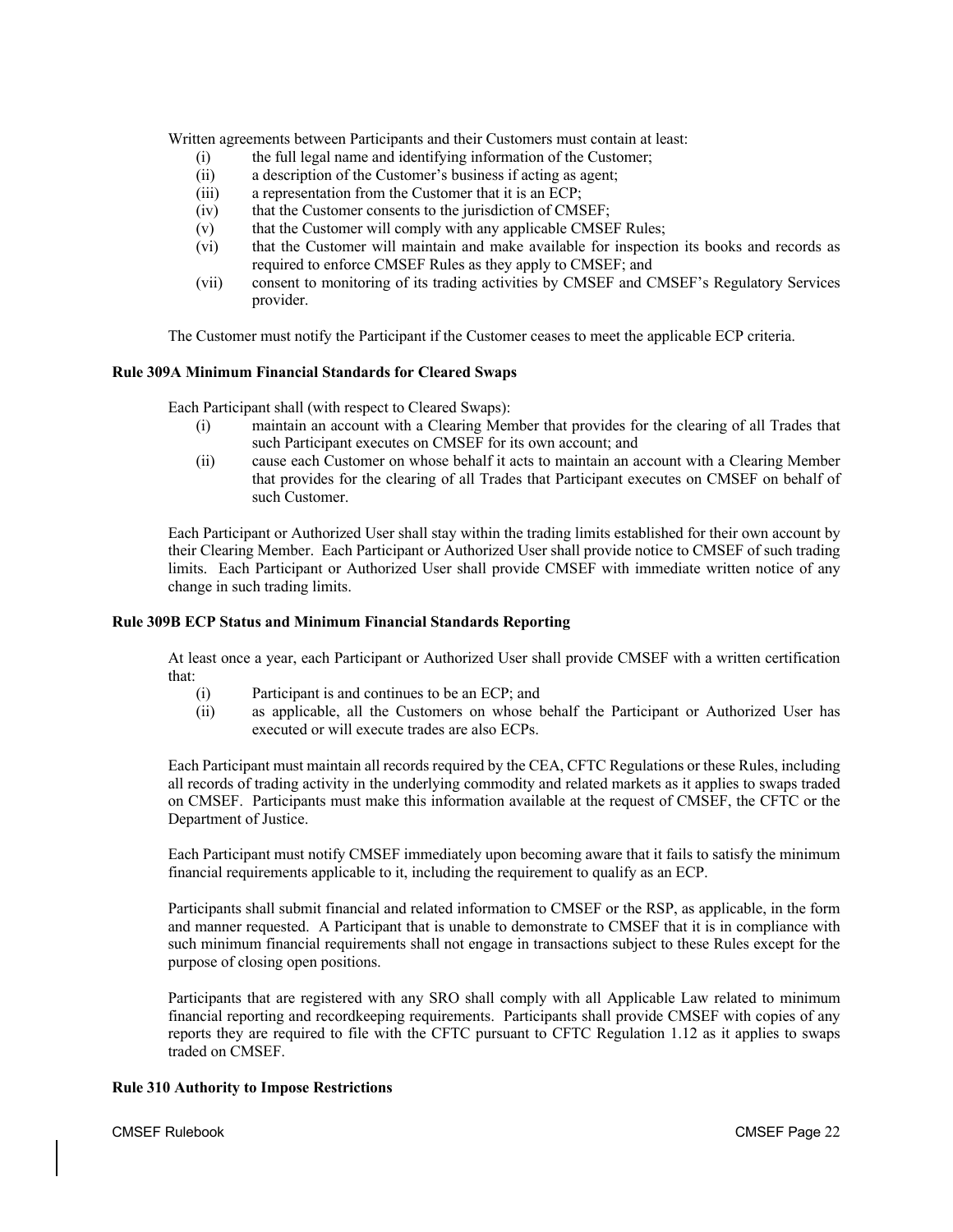In order to ensure the protection of CMSEF, Customers and other Participants, CMSEF may impose restrictions on any Participants subject to early warning requirements under CFTC Regulation 1.12.

## **Rule 311 Mandatory Trading**

Participants that are Swap Dealers or Major Swap Participants are responsible for complying with the mandatory trading requirement as defined under Section 2(h)(8) of the CEA and shall not enter into any Required Transaction outside a SEF that lists a Swap, which is Required to Trade.

# **Rule 312 Reserved**

# **Rule 313 Fees**

CMSEF shall set Participant's fees and payment terms for using the CMSEF platform. CMSEF shall have the right, at its sole discretion, to terminate or suspend a Participant's access or privileges in the event a Participant fails to satisfy such payment obligation within thirty (30) days after its due date.

In the event that CMSEF suspends a Participant's access to CMSEF, a Participant shall continue to be bound by any and all other applicable Rules.

# **Rule 314 Communications between CMSEF and Participants**

Each Participant must provide CMSEF with current contact information for each of its Authorized Persons and Authorized Users. Such information must include the Authorized Persons or Authorized User's full name, electronic mail address, and a telephone number for use during business hours.

CMSEF may, at its sole discretion, record communications between CMSEF and Participants, provided that such recording complies with all applicable regulations. This recording may include, but is not limited to, recorded telephone conversations, emails, copies of faxes or other documents exchanged between CMSEF and Participants. CMSEF's RSP's, as applicable, shall have access to such electronic records in the event it is required pursuant to a Regulatory Services Agreement.

# **Rule 315 Notices**

CMSEF shall publish on its website and electronically notify each Participant of each addition to, modification of, or clarification of, these Rules or of any action to implement any Rules. Participants shall be notified prior to CMSEF notifying the CFTC or the effective date. In the event of an Emergency, CMSEF shall have the right to take actions without notifying its Participants in advance of such action.

# **Rule 316 Reserved**

# **Rule 317 Continuing Applicability of Jurisdiction and Rules**

In the event CMSEF suspends or terminates a Participant or Authorized User's access or privileges, such Participant or Authorized User shall continue to be subject to and bound by these Rules, applicable law, and the jurisdiction of CMSEF for all acts arising from before the Participant or Authorized User's access or privileges were terminated. Participants and Authorized Users who have had access or privileges suspended shall cooperate with any Investigations or Disciplinary Proceedings related to the termination of their access.

# **Rule 318 Participant Trading Records**

Required Records. Each Participant and Customer shall (i) prepare and keep current full, complete and systematic records and information which include all pertinent data and memoranda relating to the complete audit trail all of the Trades it executes and attempts to execute on CMSEF as are required to be kept by it pursuant to applicable law and regulation including, without limitation, all records required by CFTC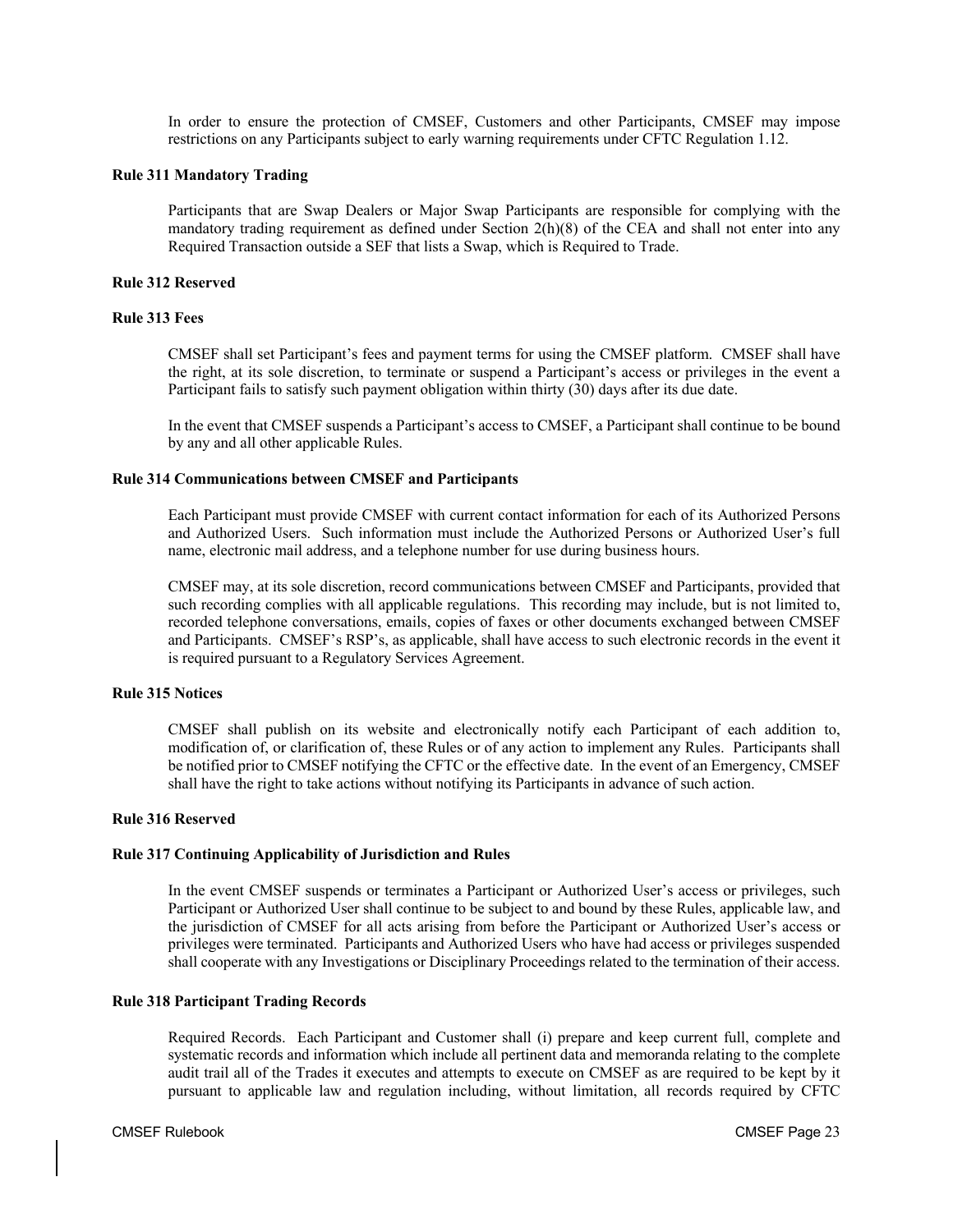Regulation 37.404, and (ii) shall keep current such other records and information and adopt such forms as CMSEF may from time to time require ("Trading Records").

Participants and Customers are required to make available to CMSEF or CMSEF's RSP (if any) any and all position and trading information relating to orders placed and trades executed on CMSEF.

Participants and Customers are also required to keep and provide records of their trading activity in the index or instrument used as a reference price, the underlying commodity and related derivatives markets for any swaps they trade on CMSEF as it applies to those swaps traded on CMSEF. CMSEF may limit the application this requirement to Participants who conduct substantial trading on CMSEF.

# **Rule 319 Participant Maintenance of Records**

- (i) Participants, and as applicable, Authorized Users and Customers that have trading privileges on CMSEF, shall maintain all books and records that are required to be maintained pursuant to the CEA and CFTC Regulations (including, but not limited to, CFTC Regulations 1.31 and 1.35). This includes all records related to the trading of Swaps.
- (ii) Such books and records shall be kept for the life of each Swap transacted pursuant to these Rules and five years following the termination of such Swap. Participants shall make copies of such books and records readily accessible to CMSEF for inspection, in each case in the form and manner required under the CEA and CFTC Regulations. During the first two years copies of such Trading Records shall be readily accessible.
- (iii) CMSEF may disclose information it obtains from Participants books and records, to any government agency (foreign or domestic), self-regulatory organization or other Person as required by law, information concerning or associated with a Participant or other Person if the CMSEF believes such disclosure is necessary and appropriate in exercising a legal or regulatory function, whether or not a formal arrangement governing the disclosure exists or a request for information was made.
- (iv) Participants shall make Trading Records available to the CFTC upon request and/or permit onsite inspection by duly authorized CFTC personnel.

# **Rule 320 Legal Certainty for CMSEF Trades**

A transaction entered into on or pursuant to the CMSEF Rules shall not be void, voidable, subject to rescission, otherwise invalidated, or rendered unenforceable as a result of:

- (i) a violation by CMSEF of the provisions of Section 5h of the Act or CFTC Regulations;
- (ii) any CFTC proceeding to alter or supplement a Rule, term, or condition under Section 8a(7) of the Act or to declare an emergency under Section 8a(9) of the Act; or
- (iii) any other proceeding the effect of which is to:
	- a. alter or supplement a specific term or condition or trading rule or procedure; or
	- b. require CMSEF to adopt a specific term or condition, trading rule or procedure, or to take or refrain from taking a specific action.

# **Chapter 4 Trading Standards and Practices**

# **Rule 401 Swaps Traded on CMSEF**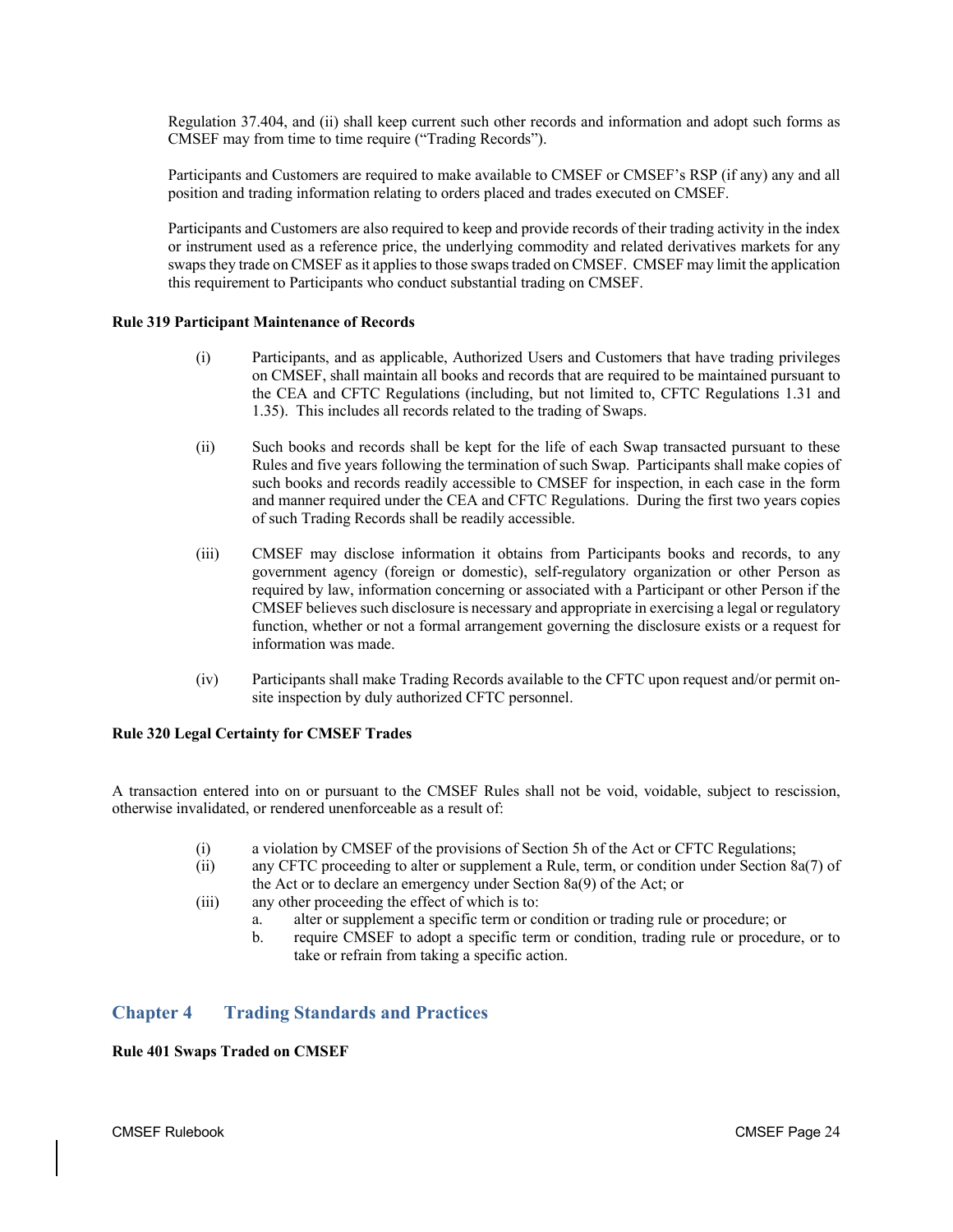CMSEF shall determine which Swaps can be traded pursuant to these Rules and shall submit such Swaps to the CFTC as required by the CEA and CFTC Regulations. Only Swaps permitted by these Rules may be traded on CMSEF, regardless of the method of execution.

CMSEF shall determine the rules and procedures for trading Swaps on CMSEF. This includes Rules and procedures to:

- (i) determine which Swaps can be traded on CMSEF;
- (ii) determine the criteria for listing a Swap for trade;
- (iii) disseminate bids and offers and other trading information;
- (iv) recording and accounting for Swaps traded on CMSEF;<br>(v) monitoring the trading activities of Participants and their
- monitoring the trading activities of Participants and their Customers on CMSEF;
- (vi) establishing limits on the size and number of Orders that a Participant may enter into CMSEF;
- (vii) establish limits on the maximum daily price movements;
- (viii) establish a minimum price quoting increment for each Swap;
- (ix) regulate any administrative matters affecting actives on CMSEF; and
- (x) All orders shall contain the following information:
	- a. the name of the Participant
	- b. the name of Authorized User (Trader)
	- c. the Contract Name (description)
	- d. the Price
	- e. the Quantity
	- f. the Clearinghouse to which it will be sent for clearing, if applicable
	- g. the Customer name, if applicable
	- h. the Account number

CMSEF may amend, at its sole discretion any of these Rules or procedures at any time.

# **Rule 402 Prohibited Trading Activities**

No Participant or any of its Authorized Users or Account Managers shall use the CMSEF Platform to knowingly engage in any of the following abusive trading practices:

- (i) wash or enter or execute non-competitive Swaps transactions;
- (ii) accommodation trading, improper cross trading, front running, trading ahead of Customers, trading against Customers;
- (iii) pre-arranged trading (except for Block Trades permitted by Rule 416 or trades following communication permitted by Rule 417);
- (iv) fraudulent trading or money passes;
- (v) disclose information about Customer orders; or
- (vi) take any action, which will disrupt the trading on CMSEF or another SEF.

No Participant or any of its Authorized Users or Account Managers shall manipulate, or attempt to manipulate, the prices on CMSEF in any form; including, without limitation, engaging in activity in violation of CEA sections  $9(a)(2)$  and  $4c(a)(5)$  and Commission Regulations 180.1(a) and 180.2.

# **Rule 403 Fraudulent Acts and Misstatements**

No Participant or any of its Authorized Representatives, Authorized Users or Account Managers shall knowingly:

- (i) use CMSEF to engage in any fraudulent acts or schemes to defraud or mislead other Participants or CMSEF;
- (ii) withhold Customer orders;
- (iii) engage in fraudulent trading of any form; or
- (iv) engage in an attempt to manipulate the market in any form.

Misstatements by Participants and their Authorized Representatives, Authorized Users or Account Managers shall be grounds for termination of CMSEF access and privileges.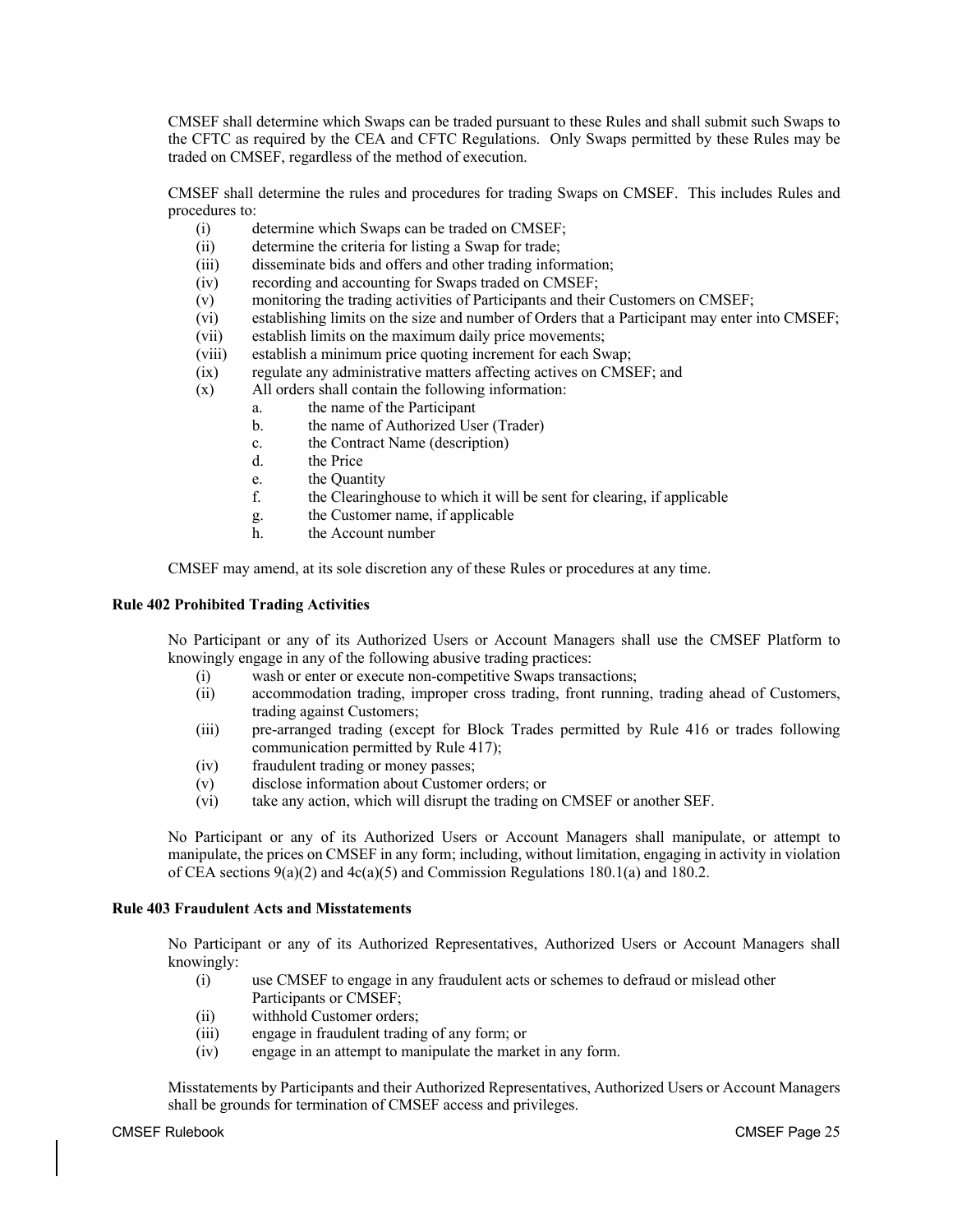#### **Rule 404 Misuse of the CMSEF Trading Platform**

CMSEF strictly prohibits misuse of the CMSEF trading platform. No Participant or any of its Authorized Users or Account Managers shall knowingly engage in unauthorized use or misuse the CMSEF platform or to assist any Person or individual from gaining access for the purposes of misuse or take any actions, which will be detrimental to CMSEF.

Misuse by Participants and their Authorized Representatives and Authorized Users shall be grounds for termination of CMSEF access and privileges.

## **Rule 405 Trading Hours**

CMSEF shall in its sole discretion determine:

- (i) the Business Days on which CMSEF will be open for trading;
- (ii) the Trading Hours on such Business Days during which CMSEF will be open for trading; and
- (iii) the Time Zone in which CMSEF Rules shall apply.

Unless otherwise specified in these Rules:

- (i) all references to time shall be based upon local time in New York, New York;
- (ii) opening times start on the first second of the minute cited; and
- (iii) closing times end on the last second of the minute cited.

CMSEF reserves the right to modify all of the above without advance notice in the event of an Emergency.

#### **Rule 406 Execution of Swaps on CMSEF**

The following are the acceptable methods CMSEF provides Participants in order to execute Swaps on CMSEF:

- (i) Anonymous Central Limit Order Book (Minimum Functionality):
	- a. Acceptable Orders. The following kinds of orders may be entered into the Central Limit Order Book (CLOB) of the CMSEF Platform.
		- I. Limit Orders. A "Limit Order" is an order to buy or sell a contract at a specified price or better.
		- II. Market Orders. A "Market Order" is an order to purchase or sell a contract at the best price on the CMSEF Platform at the time the order is entered on the CMSEF Platform (only available via fix API connection).
		- III. Fill or Kill. A "Fill or Kill" Order must be filled entirely or the Order is cancelled.
		- IV. Immediate or Cancel. An "Immediate or Cancel" Order must be filled instantly
			- or the Order is cancelled.
	- b. Good until Time. An Order may be entered such that the Order is cancelled at a specific time if it is not executed (note that this feature is not available if accessing the system through the CMSEF website).
	- c. Entry of Orders. An anonymous order may be submitted directly by the Participant for its own account or on behalf of a Customer on whose behalf such a Participant is authorized to act. Each order on the CLOB must contain the following information:
		- I. Bid/Offer Indication
		- II. Price
		- III. Notional Amount
		- IV. Instrument
	- d. Time Delay Requirement. All Participants that are a broker or dealer and who, in connection with the execution of a Required Transaction, seek to either execute against a Customer's order or execute two Customers against each other through the CMSEF's CLOB shall use the following procedure: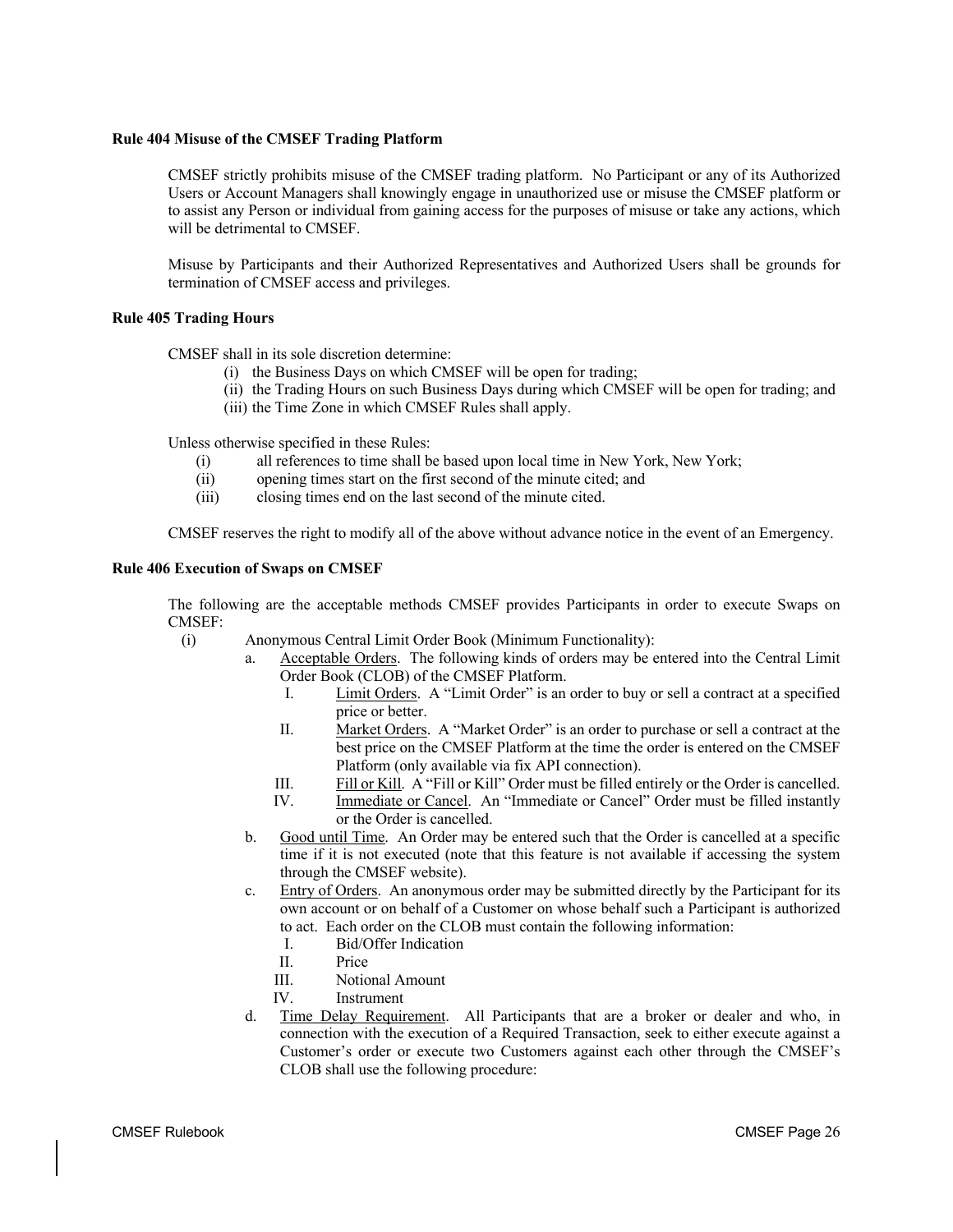- I. If a Participant seeks to execute an order against a Customer order, then such Participant must enter the Customer order into the CMSEF CLOB and then wait at least 15 seconds before entering the Participant's order; or
- II. If a Participant seeks to execute two Customer orders against each other, then such Participant shall enter one side of the trade into the CMSEF CLOB and wait at least 15 seconds before entering the second side of the trade for execution.
- e. Time Delay Exception. The time delay requirement does not apply to DMA Orders where a broker or dealer does not engage in some form of pre-arrangement or pre-negotiation of such order.
- f. Price-Time Priority. All prices received in the CLOB are sorted based on strict price-time priority protocol.
- g. Trading Limits. Participants shall only enter orders for such contracts and for such amounts as is permitted within the scope of their trading limits.
- h. Matching of Orders. Orders submitted will be matched as follows:
	- I. Market Orders. Matching orders will be matched against all pending bids and offers in accordance with a price-time priority protocol. If any portion of the market order is not filled, the unfilled remainder will be canceled.
	- II. Limit Orders. Limit orders will be matched with bids and offers that have a price that is at or better than the price of the limit order, in accordance with the pricetime protocol. If any portion of the limit order is not filled, the unfilled portion of the order will remain in the market at the price and time that the order was entered.
- i. Unfilled Orders.
	- I. After the close of trading each Trading Day, all unfilled bids and offers will be cancelled
	- II. Upon a Participant's logging out from the CMSEF Platform during the Trading Day, all unfilled bids and offers entered by such Participant will be cancelled.
- j. Matching Algorithm. The CMSEF matching engine operates as a market order/limit order system. Orders are handled as follows:
	- I. Market orders are executed at the top of the market and can be matched with multiple standing orders at different prices if necessary to fill the market order volume;
	- II. Limit orders will execute at the requested price or better; and
	- III. Any unmatched limit order (or portion of an order) becomes a standing order in the system.
- k. Counterparty Anonymity.
	- I. Except as otherwise required under the Act or the Commission's regulations, CMSEF shall not directly or indirectly, including through a third-party service provider, disclose the identity of a counterparty to a Swap that is executed anonymously and intended to be cleared.
	- II. It is prohibited for any Participant or Authorized User, directly or indirectly, including through a third-party service provider, to disclose the identity of a counterparty to a Swap that is executed anonymously and intended to be cleared.
	- III. For purposes of subsections I and II above, ''executed anonymously'' shall include a Swap that is pre-arranged or pre-negotiated anonymously, including by a Participant of CMSEF.
	- IV. For a package transaction that includes a component transaction that is not a Swap intended to be cleared, disclosing the identity of a counterparty shall not violate subsections I and II above. For purposes of this paragraph, a ''package transaction'' consists of two or more component transactions executed between two or more counterparties where:
		- 1. Execution of each component transaction is contingent upon the execution of all other component transactions; and
		- 2. The component transactions are priced or quoted together as one economic transaction with simultaneous or near-simultaneous execution of all components.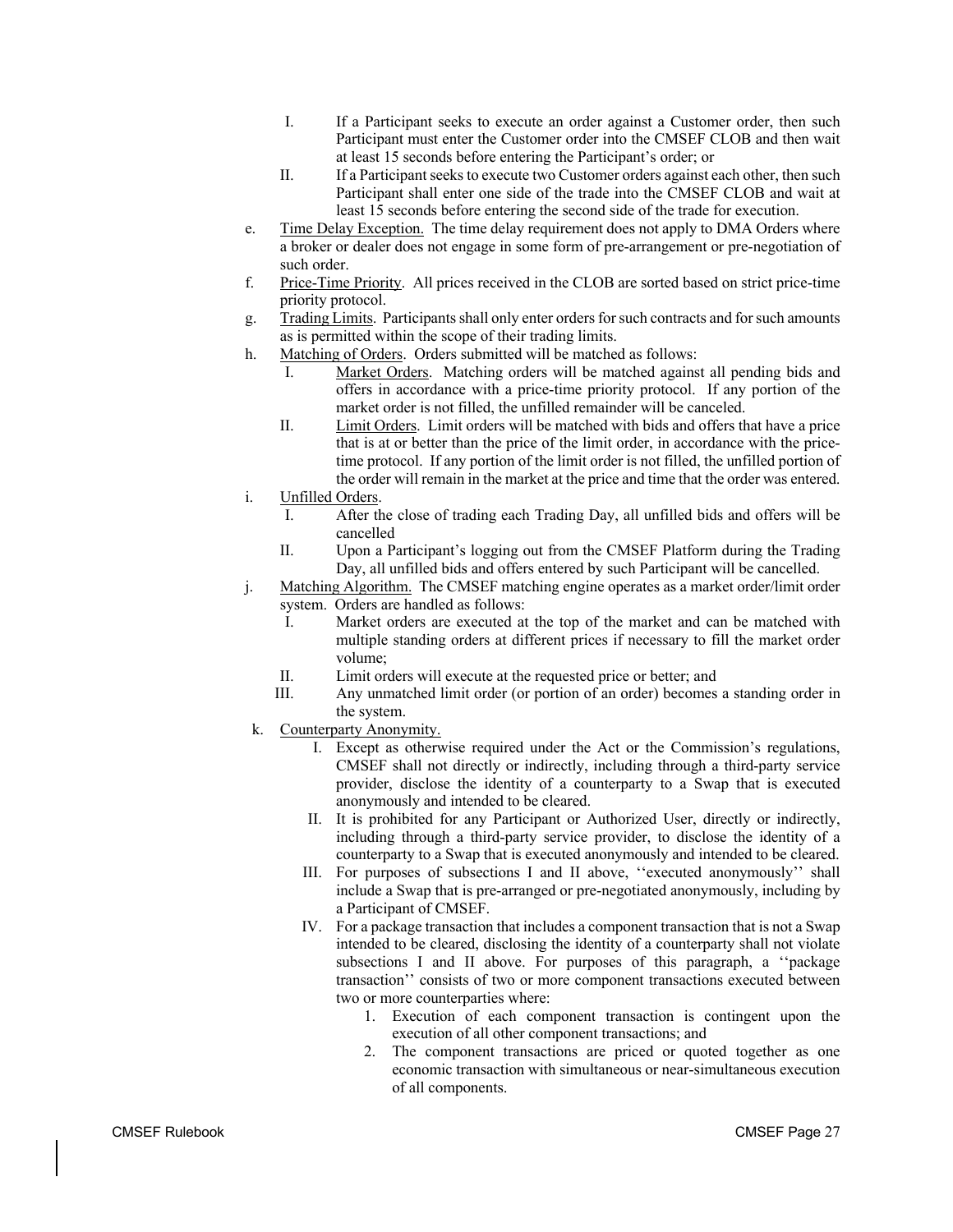- (ii) Request for Quote (RFQ)
	- a. Orders Entry. Participants may submit RFQ inquiries on a name disclosed basis. Unless the Participant is submitting an RFQ pursuant to Rule 416, submission of RFQ inquiries must be sent to minimum of three counterparties; none of which shall be:
		- I. affiliated of or controlled by the counterparty requesting the RFQ inquiry; or
		- II. affiliates of or controlled by each other.
	- b. Bids and Offers. At the same time that the requester receives the first responsive bid or offer, CMSEF shall communicate to the requester any firm bid or offer pertaining to the same instrument resting on the CLOB.
	- c. Responses. CMSEF shall provide the requester with the ability to execute against any firm CLOB bids or offers along with any responsive orders to the RFQ.
	- d. Execution of Orders. The requester may accept any response to the RFQ upon receipt. After the requester accepts an RFQ, the responding party is given a "last look" in order to execute the Order.
	- e. Trading Protocols. CMSEF will ensure that its trading protocols provide each Participant with equal priority in receiving RFQs and in transmitting and displaying for execution responses to RFQs.
	- f. Submitting a Request. Each RFQ shall include the following information regarding the Swap that the Participant is requesting quotes:
		- I. Product
		- II. Pay/Receive Indication
		- III. DCO
		- IV. Currency
		- V. Tenor
		- VI. Frequency
		- VII. Day Count
		- VIII. Instrument(s)
		- IX. Effective Date
		- X. End Date
		- XI. Business Day Conversion
		- XII. Calendar
		- XIII. Roll Conversion
		- XIV. Notional Amount
		- XV. Day Count Fraction
		- XVI. Clearing FCM
	- g. Response to RFQ. Each response to an RFQ must contain a price.
	- h. Last Look. After the RFQ requester receives a quote, the requester will be able to execute. If the requester executes the quote, the Participant that submitted the quote will have a "last look" where such Participant will confirm the quote. The last look will expire in 30 seconds and until the Participant confirms the quote the requester may cancel the quote. Customer. The Customer requesting a quote on the RFQ system must be identified by the

Participant entering the request, regardless if the Customer is the Participant or an Authorized User.

- (iii) Voice Order-Entry. A Participant may enter any order on the CLOB (Rule 406(i)) or RFQ (Rule 406(ii)) systems through communication with a Voice Agent. In this manner, any action that is permissible on the CLOB or RFQ may be taken on behalf of the Participant by the Voice Agent at the direction of the Participant.
- (iv) Priorities of Orders: For any bid or offer on the CLOB, and for any RFQ or response to an RFQ, each Participant shall be given equal priority in terms of when such actions shall be displayed to the relevant Participants on CMSEF. Each order submitted on the SEF shall include the following:
	- a. The Legal Entity Identifier of the Participant or Client placing the order;
	- b. A yes/no indication of whether the Participant or Client is a swap dealer with respect to the product with respect to which the order is placed.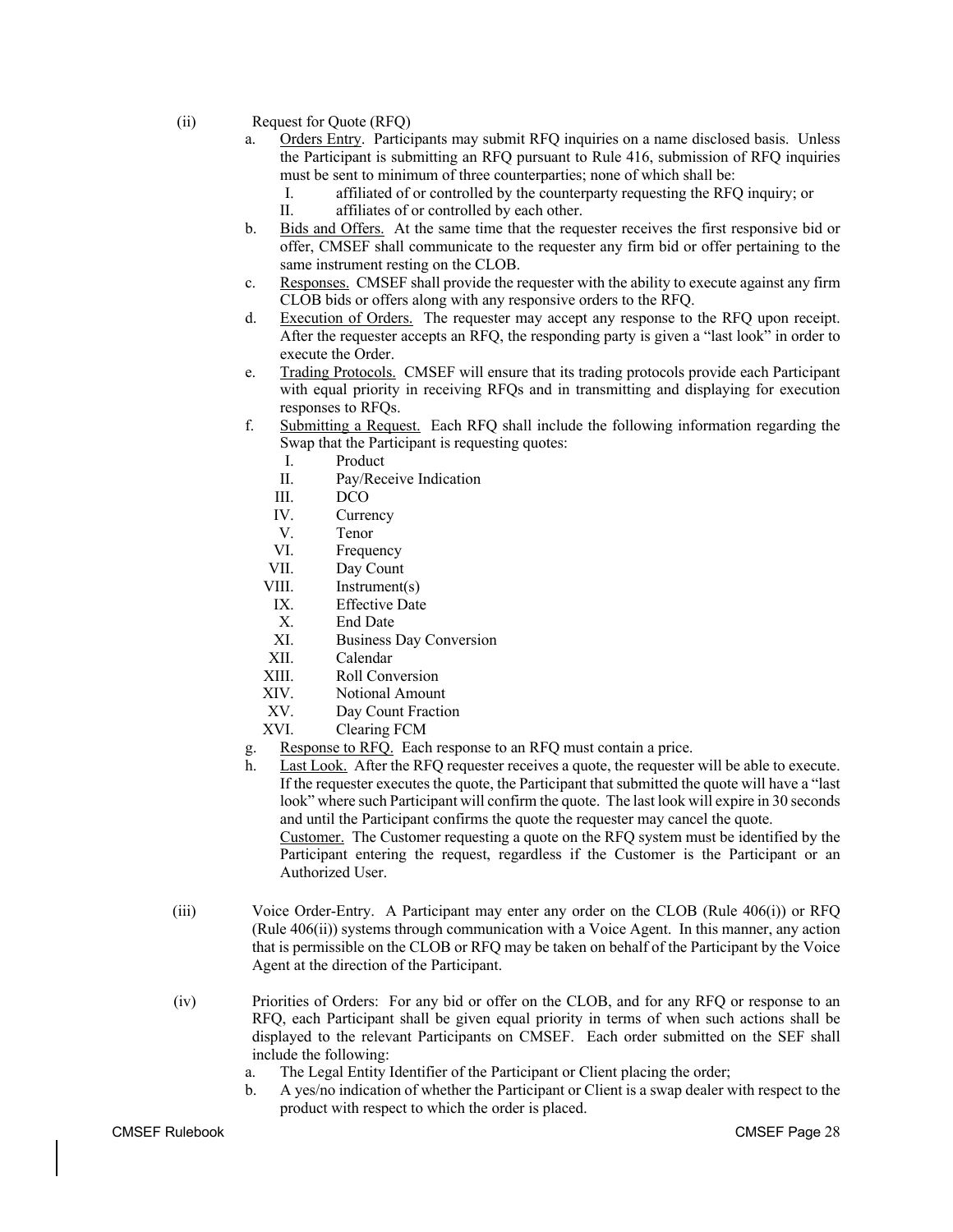- c. A yes/no indication of whether the Participant or Client is a major swap participant with respect to the product with respect to which the order is placed.
- d. A yes/no indication of whether the Participant or Client is a Financial Entity.
- e. A yes/no indication of whether the Participant or Client is a U.S. Person.
- f. If applicable, an indication that the Participant or Client will elect the clearing requirement exception in CEA section  $(2)(h)(7)$  for any swap resulting from the order.
- (v) Brokered Orders: Participants may enter an Order through a Registered Broker for which the Participant has entered into an agreement that permits the Registered Broker to act on behalf of the Participant. Such Order are treated as if the Order was entered directly by the Participant, under the rules of CMSEF.

# **Rule 407A Required Transactions**

Required Transactions that do not qualify as a Block Trade or a Clearing Exception shall be executed on CMSEF according to Rule 406.

# **Rule 407B Permitted Transactions**

Permitted Transactions shall be executed on CMSEF according to Rule 406, with the following qualifications:

- (i) Permitted Transactions may be entered via RFQ to any number of Participants; and
	- (ii) Permitted Transactions negotiated off-SEF may be entered for execution and clearing by the staff of the SEF directly, at the direction of a Registered Broker.

# **Rule 407C Clearing Exception for Swaps**

Each Participant wishing to execute an Order under a Clearing Exception on CMSEF must submit all documentation required by Part 50 of the CFTC Regulations (the Clearing Exception Form) prior to placing an Order subject to the Clearing Exception. A Participant shall submit all required documentation supporting its eligibility (or the eligibility of its relevant Authorized User, as applicable) for the Clearing Exception. Any Order subject to the Clearing Exception shall be rejected if an applicable Clearing Exception Form is not on file with CMSEF.

The Clearing Exception may only be used for Orders that are not executed on the CLOB.

# **Rule 408 Cancellation of Orders by Participants**

Participants may cancel any Order that has been entered on CMSEF, unless it has been executed or has expired.

# **Rule 409 Modification or Cancellation of Orders and Trades by CMSEF**

Before an Order is sent to a Clearinghouse, CMSEF may cancel any Order that, if allowed to remain, would have meaningful adverse effects on the integrity of the market, if the Order is entered in a price outside a range known as the Acceptable Price Range, or a CMSEF system malfunction. The Acceptable Price Range shall be determined by CMSEF based on the market data available to CMSEF. It may change from time to time and shall be published on the CMSEF website.

Once a trade has been cleared by a Clearinghouse, CMSEF may adjust trade prices or cancel if there is a CMSEF system malfunction or with the consent of both Counterparties. Such modification or cancellation shall be effected by a pre-arranged trade or trades, consistent with CFTC No-Action Letter No. 15-24 (published by the CFTC on April 22, 2015; relief last extended May 30, 2017).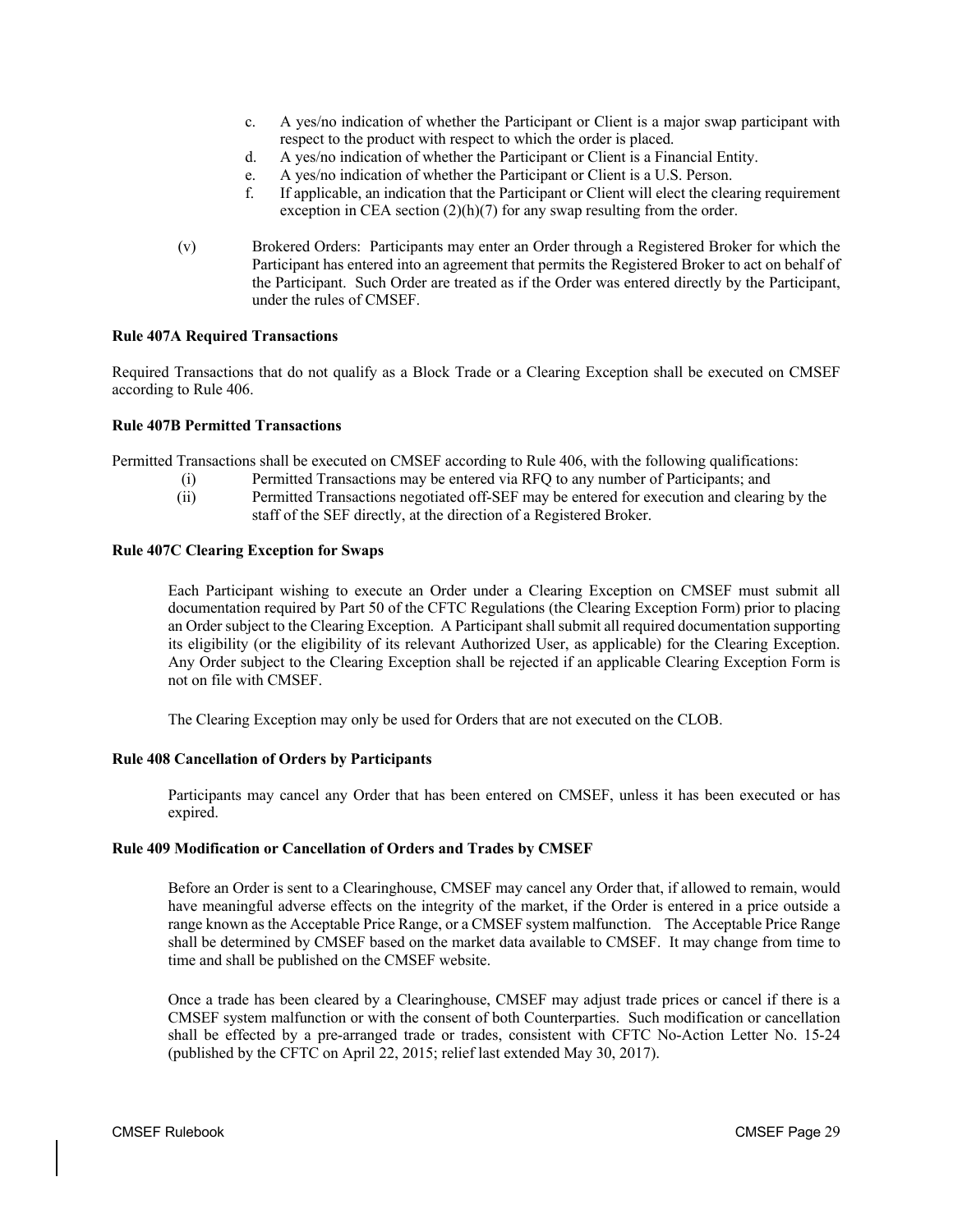At any time, CMSEF may halt or suspend trading on its platform in order to maintain a fair and orderly market, as required by these Rules. Any halt or suspension in trading shall be communicated to Participants as soon as practicable.

If CMSEF takes action pursuant to this Rule, it will give prompt notice to affected Participant or Participants.

# **Rule 410A Pre-Execution Credit Checks**

CMSEF will verify prior to the execution of any Order that the Participants or Authorized User have sufficient credit limits with their Clearing Members so that the trade will be able to be accepted by the Clearing House for Clearing. CMSEF will not permit Participants or Authorized User to execute transactions if their credit limits are insufficient.

All Orders will be prescreened on an order-by-order basis. A Clearing Member may reject an Order preexecution or post-execution. If an Order is rejected by the Clearing Member post-execution, such Order shall be *void ab initio.*

It is the responsibility of the Participants or Authorized User to evaluate the credit quality of their Prime Broker, FCM, and/or Clearinghouse, and their counterparty on uncleared swaps.

# **Rule 410B Confirmation of Agreements Between Counterparties**

The terms of the Swap, which shall serve as a confirmation of the transaction, will be sent at the time of execution of the Swap. Specifically, upon the execution of a Swap, CMSEF will provide each counterparty to a transaction that is entered into on or pursuant to the rules of the SEF with a written record of all of the terms of the Swap, which shall legally supersede any previous agreement and serve as a confirmation of the transaction; provided, that specific Customer identifiers for accounts included in bunched orders involving Swaps will not be included in confirmations provided by CMSEF if the applicable requirements of CFTC Regulation 1.35(b)(5) are met. Confirmations of Swaps delivered to counterparties shall not include any information that violates Rule  $406(i)(k)$ .

# **Rule 411 Cleared Swaps**

The following does not apply with respect to swaps subject to the clearing requirement exception in CEA section  $(2)(h)(7)$  for which a counterparty has elected such exception.

Each Cleared Swap shall be cleared through the Clearing House indicated in the Swap Specification in accordance with the CEA and the CFTC Regulations.

For each Cleared Swap a Participant expects to enter into via the SEF Platform or subject to CMSEF Rules, the Participant or a Client or Customer of the Participant must establish a clearing account with the Clearing House or with a Clearing Member of the Clearing House, in each case, designated in the Swap Specification for such Cleared Swap.

Submission of executed trades to the applicable DCO shall be the responsibility of CMSEF.

# **Rule 412 Position Limits and Accountability**

To reduce the potential threat of market manipulation or congestion, SEF shall adopt for each of the contracts of the facility, as is deemed necessary and appropriate by SEF, position limitations or position accountability levels for speculators.

# **Rule 413A Position Limits**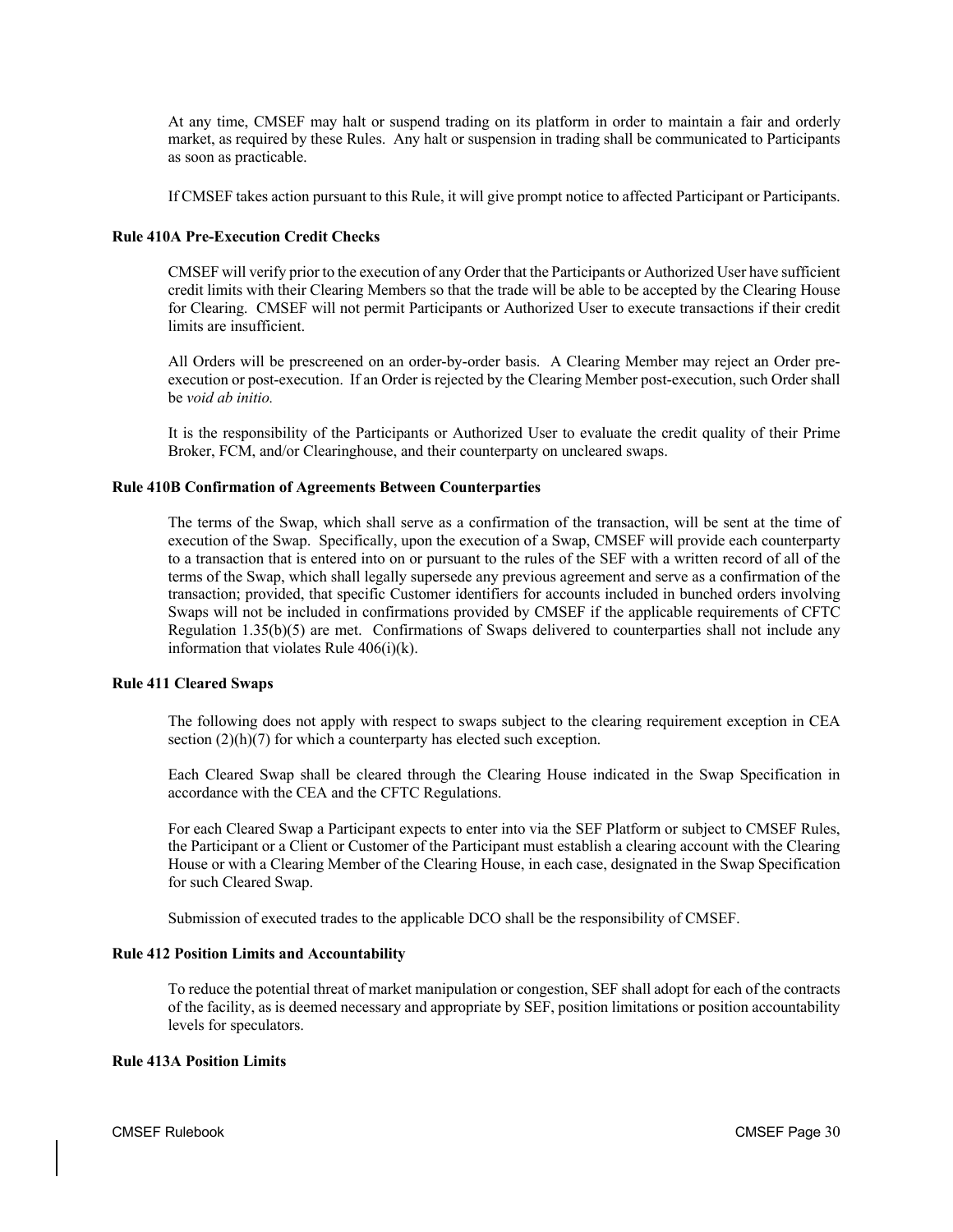In accordance with CFTC Regulations, CMSEF may from time to time adopt position limits and grant exceptions from position limits as may be necessary.

CMSEF shall not set position limits in excess of CFTC limits.

In the event CMSEF adopts position limits, Participants may request and exemption from such limits by filing an application with CMSEF's Market Monitor Team. Participants may not exceed such limits until they have received Written approval from CMSEF. Applications to exceed position limits must be filed in a form acceptable to CMSEF and must at a minimum include:

- (i) the name and contact information of the Participant;
- (ii) a description of the exemption being requested;
- (iii) whether the exemption is for
	- a. bona fide hedging as defined in CFTC Regulation  $\S1.3(z)(1)$ ,
	- b. risk management, or
	- c. arbitrage/spread positions; and
- (iv) a description of the complete underlying exposure related to the exemption request.

In the event that CMSEF agrees to provide the requested exemption, the Participant must agree to:

- (i) provide CFSEF with any information or documentation requested by CMSEF;
- (ii) to comply with any and all terms, conditions or limitations imposed by CMSEF;
- (iii) permit CMSEF modify or revoke the exemption at any time;
- (iv) agree to initiate and liquidate positions in an orderly manner; and
- (v) agree to immediately notify CMSEF of any material change to the information provided to CMSEF.

CMSEF reserves the right to take any actions necessary in response to any Emergency situation that may arise including forcing any Participant to reduce any outstanding positions.

# **Rule 413B Position Accountability**

All Participants shall be bound by CMSEF's position accountability levels for Required Transactions. CMSEF will set these levels in accordance with appropriate CFTC Regulations.

In the event a Participant holds or controls aggregate positions in a Swap in excess of CMSEF position accountability levels, the Participant shall be subject to the following:

- (i) The Participant shall promptly provide any information requested by CMSEF concerning size and type of the position and any efforts to hedge the position.
- (ii) The Participant shall, if directed by CMSEF, liquidate in an orderly manner, or not increase further the positions, which exceed CMSEF's position accountability levels.
- (iii) The Participant shall, upon request by CMSEF, identify the beneficial owner and or any controlling parties for such positions.

CMSEF reserves the right to take any actions necessary in response to any Emergency situation that may arise, including forcing any Participant to reduce any outstanding positions.

# **Rule 414 Real-Time Market Monitoring and Surveillance**

Real-time monitoring of trading on CMSEF for compliance purposes shall be conducted by CMSEF's Compliance Department. CMSEF will monitor and surveil participants and market data on an ongoing and real time basis to ensure compliance with all applicable laws, rules, regulations and the CMSEF rulebook. If CMSEF believes a violation may be occurring or about to occur CMSEF may take actions including, but not limited to, halting a Participant's ability to execute trades on CMSEF.

- (i) CMSEF shall monitor and evaluate data on:
	- a. an ongoing basis in order to detect and prevent manipulation, price distortion, and where necessary disruptions in the cash-settlement process, and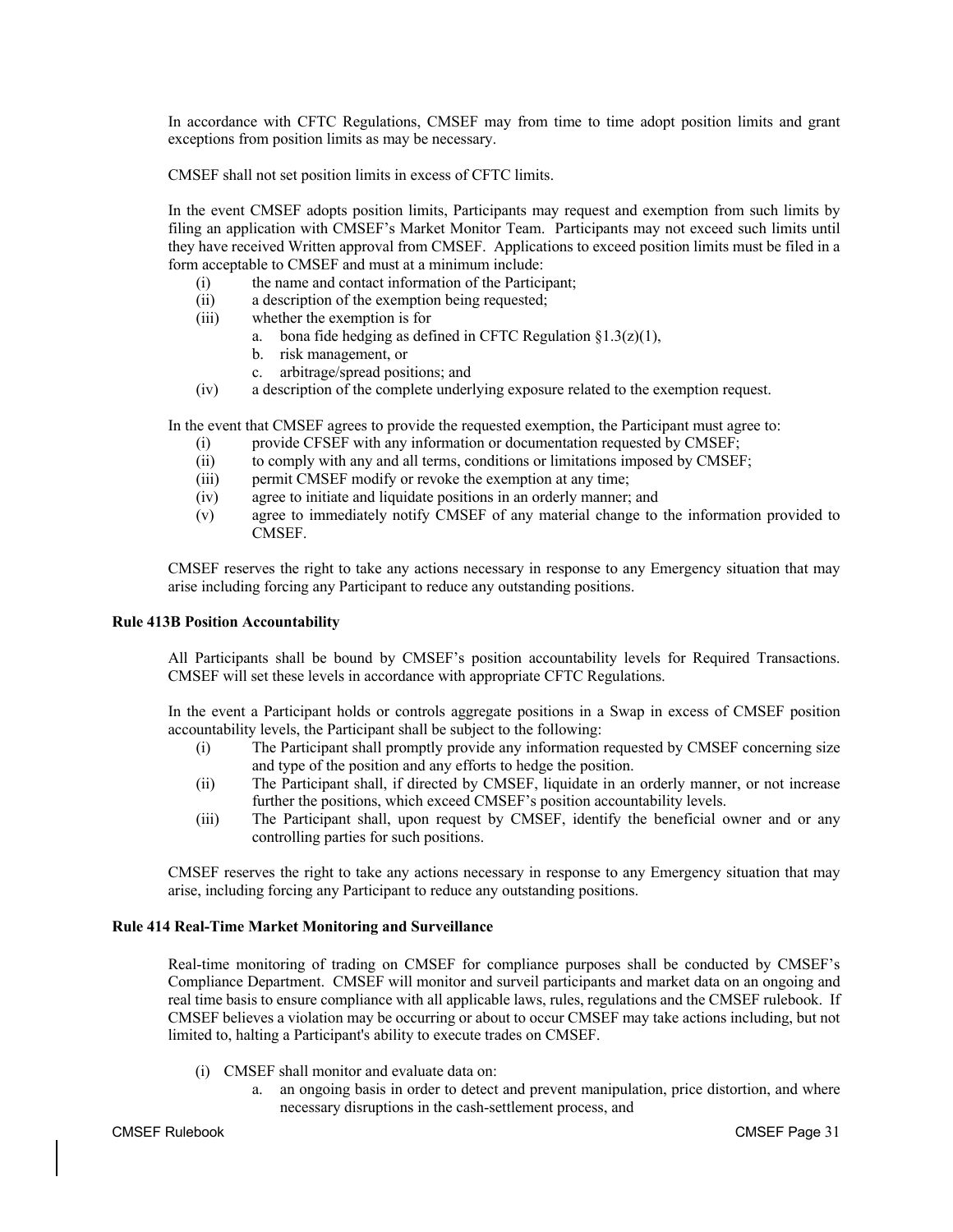- b. general market data in order to detect and prevent manipulative activity that would result in the failure of the market price to reflect the normal forces of supply and demand, unusual trading volumes, and impairments to market liquidity.
- (ii) In addition, CMSEF may protect market integrity through use of the following safeguards to prevent the entry of orders in any of the following circumstances:
	- a. pre-trade quantity limits on individual orders to screen for order quantities not within acceptable parameters;
	- b. pre-trade price collars to screen for orders outside of current market conditions; and
	- c. pre-trade check to screen for risk based limits set by the clearing member.

Such pre trade quantity and risk limits shall be posted on CMSEF's web site.

# **Rule 415 Mishandled Customer Orders**

CMSEF shall not be held liable for any Customer Orders, which are mishandled by Participants. Participants will be solely responsible for all remedial actions in the event a Participant mishandles a Customer Order.

#### **Rule 416A Block Trades**

CMSEF's appropriate minimum block sizes shall be consistent with appropriate minimum block sizes set by the CFTC. CMSEF shall not permit Participants to execute Swaps as Block Trades below the appropriate minimum block size set by the CFTC.

The following Block Trade Rules shall apply to Block Trades executed on CMSEF:

- (i) Block Trades shall be trades that are at or in excess of the appropriate minimum block size set by the CFTC and may be executed on CMSEF by RFQ by requesting a price from fewer than three RFQ Receivers.
- (ii) Block Trades must trade at prices that are fair and reasonable in the context of:
	- (i) market conditions;
	- (ii) other transactions in the market at the time; and
	- (iii) the nature of the Participants to the Block Trade.
- (iii) Block Trades shall not affect resting orders.
- (iv) Participants shall not aggregate Orders for different accounts to create Block Trades unless permitted by CFTC Regulation 43.6(h)(6).
- (v) Block Trades executed off CMSEF must be reported by the Participants to CMSEF as soon as practicable but no later than five (5) minutes before the time such Block Trade would be reported by an SDR. The actual notional or principal amount of the Block Trade shall be reported to CMSEF, which shall report the Block Trade as set forth in CFTC Regulation 43.6 and Appendices B, D, E, and F to Part 43 of the CFTC Regulations.

CMSEF reserves the right to investigate all Block Trades to ensure that they comply with all applicable CMSEF Rules and CFTC Regulations.

A Participant transacting a Block Trade on behalf of a Customer must receive prior written instruction or consent from the Customer in order to do so. Such instruction or consent may be provided in the power of attorney or similar document by which the customer provides the person with discretionary trading authority or authority to direct the trading in its account.

The parties to a publicly reportable swap transaction on CMSEF that has a notional amount at or above the appropriate minimum block size shall notify CMSEF of its election to have the publicly reportable swap transaction treated as a Block Trade. CMSEF, pursuant to these Rules, shall notify the SDR of such a Block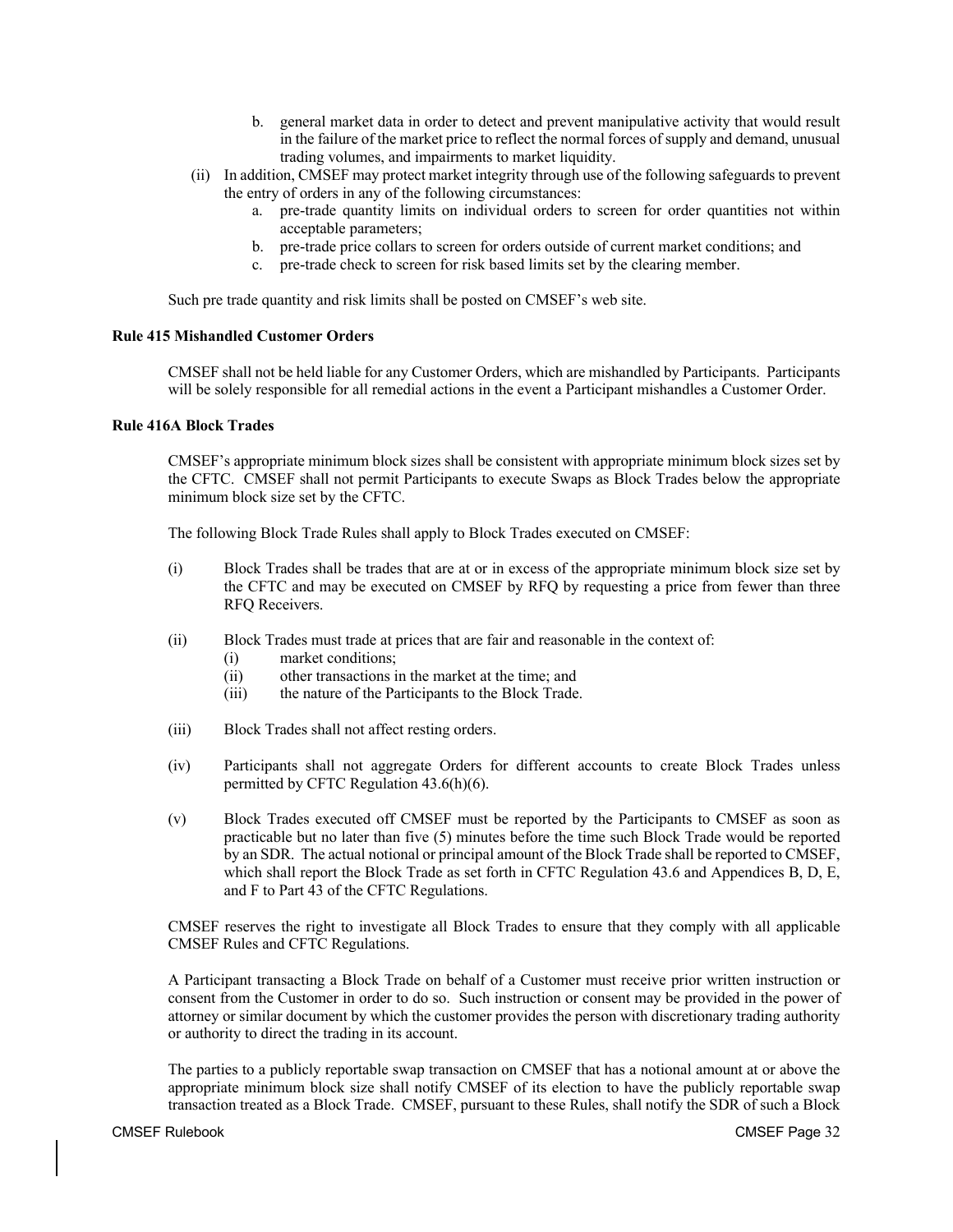Trade election when transmitting swap transaction and pricing data to such SDR in accordance with CFTC Regulation  $43.3(b)(1)$ .

# **Rule 416B Execution of Block Trades Through RFQ**

Block Trades shall only be executed on CMSEF using the RFQ system, and only if the conditions of CFTC No-Action Letter No. 15-60 (published by the CFTC on November 2, 2015; relief expires November 15, 2016) are met. These requirements are as follows:

- (i) the Block Trade must meet the definition found in this Rulebook, and must be executed under the Rules of CMSEF;
- (ii) a pre-trade credit check must be completed at the time the order for a block trade enters the Block Trade on the RFQ system; and
- (iii) all Block Trades are subject to void ab initio requirements if swap is rejected on the basis of credit.

# **Rule 417A Pre-Trade Communications**

A Participant or Authorized User, acting on behalf of a Customer, must have the Customer's consent before engaging in pre-arrangement communication with a counterparty. The Participant or Authorized User may not disclose such communications to any third party and may not use such communications to enter into alternative transactions other than the transaction permitted by this Rule. In any case in which a transaction is agreed upon as the result of pre-arrangement communication, the Participant or Participants must allow a 15-second delay between orders entered on the SEF. There is no mechanism on the CMSEF system that prevents a trade from being submitted before such 15-second delay has occurred and therefore any applicable Order that is executed without the delay shall be a violation of these Rules and CFTC Regulations.

## **Rule 417B Information Obtained in Pre-Trade Communications**

All Participants or Authorized Users party to the pre-arrangement communication permitted by Rule 417A are prohibited from disclosing such communications to any third party and may not use such communications to enter into alternative transactions other than the transaction permitted by this rule.

# **Rule 418A Dissemination of Prices and Trading Information**

CMSEF shall publish information daily on its website regarding prices, volume, and other data as required by the CFTC Regulations.

CMSEF will also make available a central pricing screen on CMSEF with a real-time view of resting bids and offers.

CMSEF may make available to Participants an indicative, non-attributed pricing page on CMSEF for certain types of Swaps of the most commonly traded tenors within such type of Swap.

CMSEF shall choose, at its sole discretion, an SDR. As required by CFTC Regulation 37.901(a), CMSEF shall transmit swap transaction and pricing data for each Swap executed pursuant to these Rules to the appropriate SDR in the form and manner required. At this time, all trades on CMSEF will be reported to DTCC Data Repository (U.S.) LLC.

CMSEF may provide such swap transaction and pricing data to Participants and Authorized Users no earlier than the time it transmits such information to an SDR and in a form that does not disclose the identities, or otherwise facilitate identification, of the parties to the Swap.

# **Rule 418B Publicly Reportable Swap Transactions**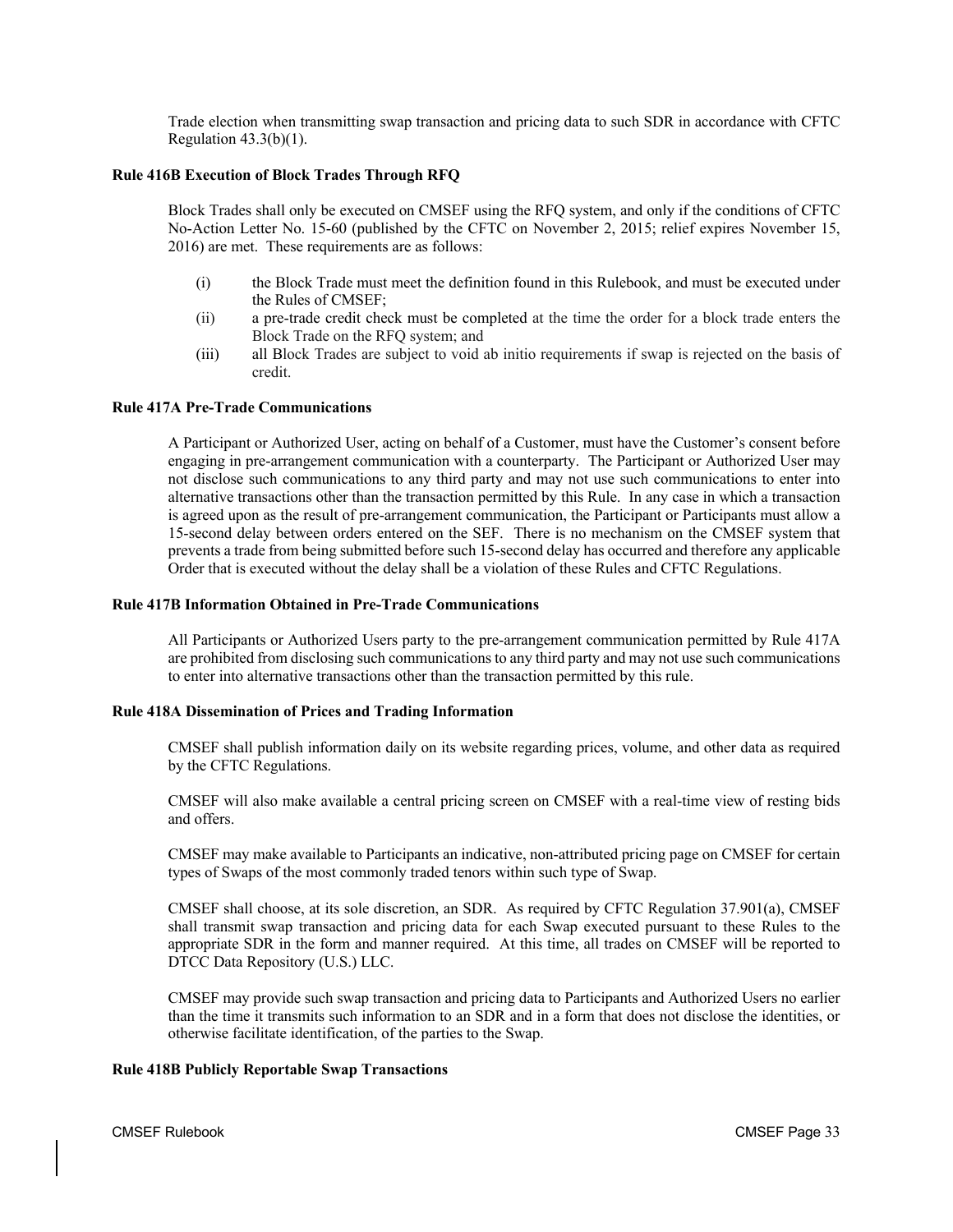Pursuant to Part 43 and Appendix A to Part 43 of the CFTC Regulations and Part 45 and Appendix 1 to Part 45 of the CFTC Regulations, CMSEF shall transmit swap transaction and pricing data and minimum primary economic terms to a registered SDR as soon as technologically practicable after the publicly reportable swap transaction has been executed on or pursuant to the rules of CMSEF.

CMSEF and Participants shall not submit or agree to submit a cancellation or correction for the purpose of re-reporting Swap transaction and pricing data in order to gain or extend a delay in public dissemination of accurate Swap transaction or pricing data or to otherwise evade the reporting requirements in Part 43 of the CFTC Regulations.

# **Rule 418C Reporting Counterparties**

For all swaps executed on CMSEF, each swap counterparty shall provide sufficient information to CMSEF to enable CMSEF to report all Required Swap Creation Data to enable CMSEF to report all Required Swap Creation Data. To achieve this, each Participant placing an order with respect to any Swap traded on CMSEF must include in the order the information required by CMSEF Rule 406(iii).

In the event that the Reporting Counterparty cannot otherwise be determined because either (a) both counterparties are swap dealers, (b) both counterparties are major swap participants, (c) both counterparties are a financial entities as defined by Section  $2(h)(7)(C)$  of the CEA but not a swap dealer or a major swap participant, or (d) both counterparties are neither a swap dealer nor a major swap participants nor a financial entity as defined by Section  $2(h)(7)(C)$  of the CEA, then the reporting counterparty shall be the buyer.

All Reporting Counterparties are required to notify CMSEF in the event the Reporting Counterparty becomes aware that an error or omission in reporting has occurred.

# **Rule 419 Emergency Rules**

In the event of an Emergency, CMSEF may implement temporary Emergency procedures and Emergency Rules, subject to the applicable provisions of the CEA and CFTC Regulations. Implementation of Emergency Rules shall be done in consultation with the CFTC. Emergency Rules may require or authorize CMSEF, the Board, any committee of the Board, the President, or any other Officer to take actions necessary or appropriate to respond to the Emergency, including the following actions:

- (i) suspending or curtailing trading or limiting trading to liquidation only (in whole or in part)
- (ii) extending or shortening the last trading date for Swaps;
- (iii) ordering the fixing of a settlement price;
- (iv) ordering the liquidation or transfer of an open position in any Swap, or the
- (v) reduction of positions;
- (vi) extending, limiting or changing the Trading Hours;
- (vii) imposing or modifying intraday market restrictions;
- (viii) transferring Customer contracts and the margin in an Emergency;
- (ix) imposing special margin requirements;
- (x) extending or shortening the expiration date of a Swap;
- (xi) altering any Swap's settlement terms and conditions;
- (xii) imposing or modifying price limits; and/or
- (xiii) imposing, modifying or reducing position limits.

Before any Emergency Rule may be adopted and enforced, a required vote of the Board must approve the implementation of such Emergency Rule at a duly convened meeting requested by the President or any other Officer. Directors may attend such a meeting by teleconference. Each Director participating in such meeting shall be subject to CMSEF's Conflict of Interest Rules. If the CEO or CMSEF determines that Emergency Rules must be implemented with respect to an Emergency before a meeting of the Board can reasonably be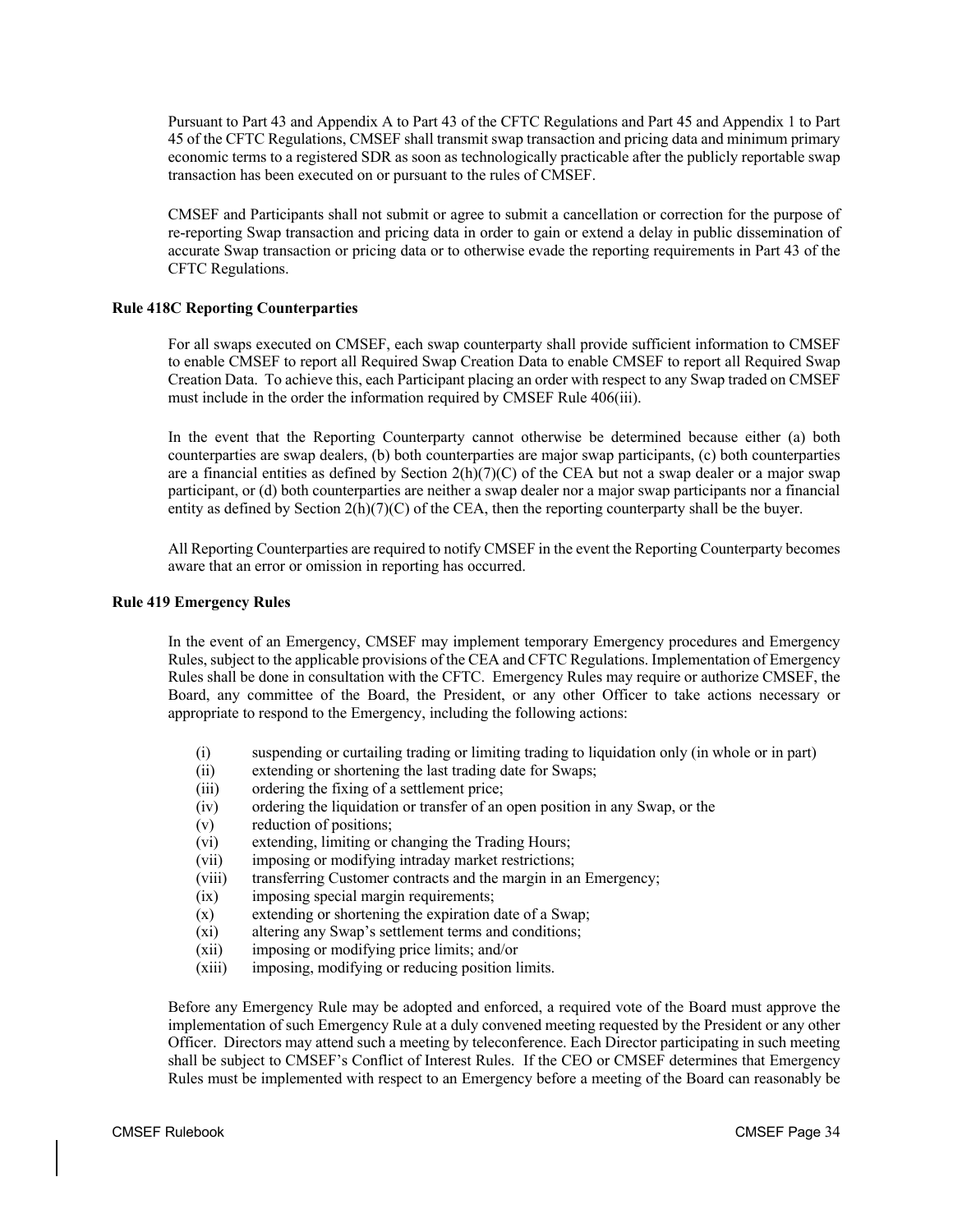convened, then the CEO shall have the authority, without Board action, to implement any Emergency Rules with respect to such Emergency that he or she deems necessary or appropriate to respond to such Emergency.

Whenever CMSEF, the Board, any committee of the Board, or the President takes actions necessary or appropriate to respond to an Emergency (including the actions set forth above), an Authorized Representative of CMSEF will post a Notice to Participants regarding such Emergency, as soon as practicable. When the Board, any committee of the Board or the CEO determines that the Emergency is no longer in effect, permitting the SEF operated by CMSEF to resume normal functioning; any such actions responding to an Emergency will be terminated.

CMSEF will use reasonable efforts to notify the CFTC prior to implementing, modifying or terminating an Emergency Rule. If such prior notification is not possible or practicable, CMSEF will notify the CFTC as soon as possible or reasonably practicable, but in all circumstances within twenty-four (24) hours of the implementation, modification or termination of such Emergency Rule.

Upon taking any action in response to an Emergency, CMSEF will document the decision-making process related to such action. Such documentation will be kept for at least five years following the date on which the Emergency ceases to exist or to affect the SEF operated by CMSEF, and all such documentation will be provided to the CFTC upon request.

# **Chapter 5 Disciplinary Rules**

# **Rule 501 General**

All Participants, Authorized Persons, Authorized Users, Clearing Members, and Participant's Customers shall be subject to the CMSEF's jurisdiction. Participants, Authorized Persons, Authorized Users, Clearing Members, and Participant's Customers are subject to this Chapter 5 if they, or with respect to a Participant, any other Person using any of its User IDs, are alleged to have violated, or to have aided and abetted a violation of, or are about to violate, any Rule or any provision of applicable law for which CMSEF possesses disciplinary jurisdiction.

CMSEF, through its Compliance Department and the Disciplinary Panel, will conduct Investigations, Disciplinary Proceedings and appeals from Disciplinary Proceedings, summary impositions of fines, summary suspensions or other summary actions in accordance with this Chapter.

No CMSEF member of the Board, Officer, Employee, or Agent will interfere or attempt to interfere with any Investigation, disciplinary hearing, or summary imposition of a judgment or other summary action.

CMSEF shall permit Participants, Authorized Persons, Authorized Users, Clearing Members, or Participant's Customers to be represented by counsel during any Investigation, disciplinary hearing, or imposition of a fine or summary judgment.

CMSEF may hold a Participant or Authorized User liable for, and impose sanctions against such Participant or Authorized User for such Person's own acts and omissions, or those of its agents, representatives or any Person or API using a User ID of such Participant or Authorized User. CMSEF may additionally hold a Participant liable for the acts and omissions of its Authorized Users.

CMSEF may delegate any or all of its powers or responsibilities under this Chapter 5 to the RSP, which may take any action on behalf CMSEF that the CMSEF is permitted to take hereunder; provided, however, that the CMSEF shall retain supervisory authority with respect to such powers and responsibilities and will document instances where its actions differ in any material respect from those recommended by the RSP.

# **Rule 502 CMSEF's Right to Inspect Books, Records and Systems**

CMSEF Rulebook CMSEF Page 35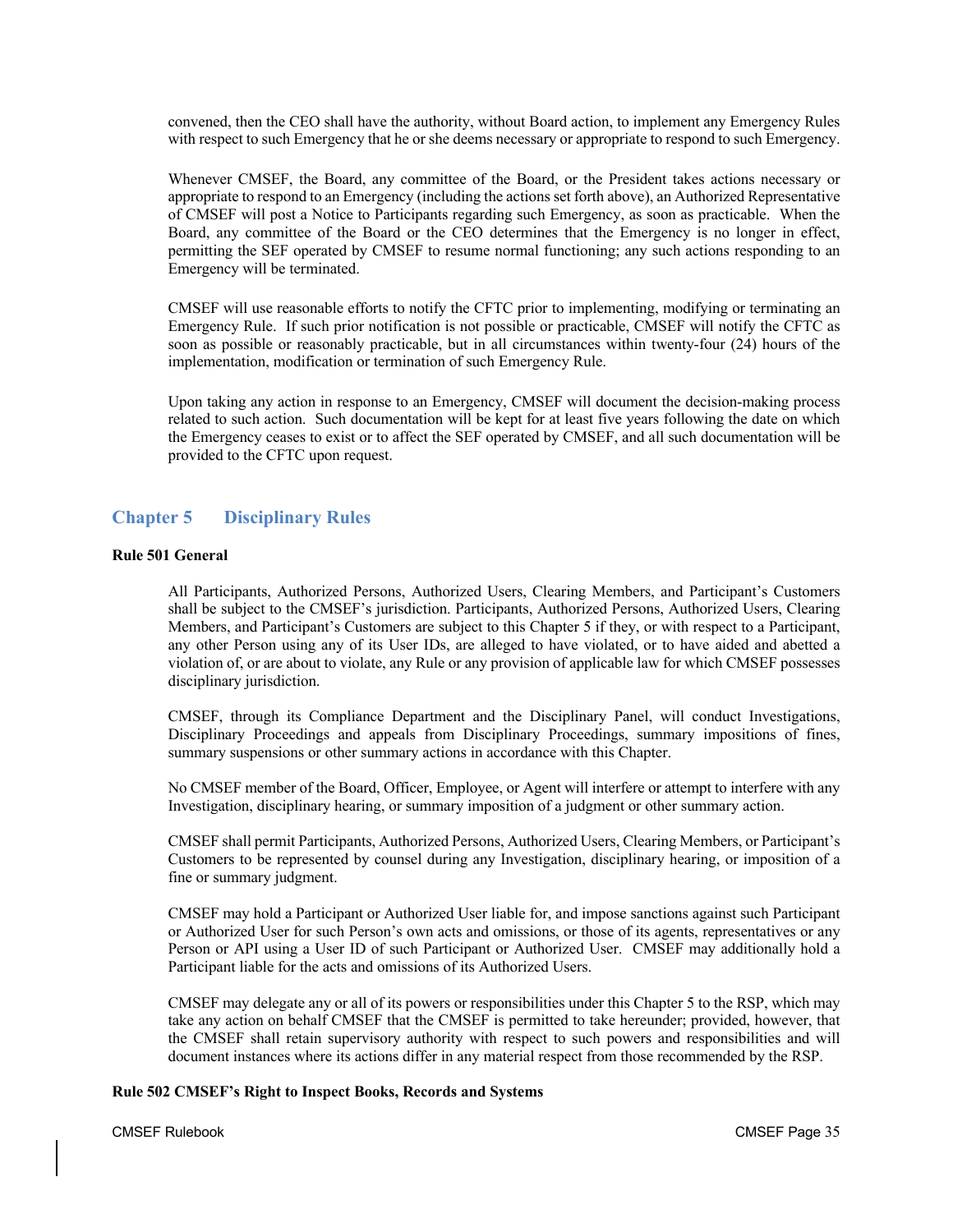CMSEF's Compliance Department and CMSEF's RSP (if any) will have the right to inspect the books, records, systems, equipment, and software of Participants, Authorized Persons, Authorized Users, Clearing Members and Participant's Customers.

CMSEF's Compliance Department and CMSEF's RSP (if any) will have the right to obtain position and trading information directly from Participants as necessary to perform CMSEF's Oversight functions as set forth in this Rulebook.

# **Rule 503 Investigations**

CMSEF's Compliance Department or Disciplinary Panels will investigate any matter within CMSEF's disciplinary jurisdiction of which it becomes aware. The Compliance Department will determine the nature and scope of its Investigations within its sole discretion and will function independently of any commercial interests of CMSEF. An Investigation will be initiated if the Compliance Department or other CMSEF Departments determines that a violation of CMSEF may have occurred. The Compliance Department may informally contact Participants in order to obtain information.

Notwithstanding the above, CMSEF will commence an Investigation at the request of the CFTC.

CMSEF's Compliance Department has the authority to:

- (i) initiate and conduct Investigations;
- (ii) prepare Investigation Reports and make recommendations concerning initiating Disciplinary Proceedings;
- (iii) allege violations within CMSEF's disciplinary jurisdiction;
- (iv) prosecute alleged violations within CMSEF's disciplinary jurisdiction; and
- (v) represent CMSEF on an appeal to an Appeal Panel of any Disciplinary Proceeding, summary imposition of fines, summary suspension or other summary action.

Each Participants, Authorized Persons, Authorized Users, Clearing Members, and Participant's Customers:

- (i) is obligated to appear, testify and respond in writing to interrogatories within the time period required by the Compliance Department in connection with any Rule, any Investigation; or any preparation by and presentation during a Disciplinary Proceeding or appeal from a decision in a Disciplinary Proceeding, summary imposition of fines, summary suspension or other summary action by CMSEF;
- (ii) is obligated to produce books, records, papers, documents or other tangible evidence in his possession, custody or control within the time period required by the Compliance Department in connection with any Rule, any Investigation, any preparation by and presentation during a Disciplinary Proceeding or appeal from a decision in any Disciplinary Proceeding, summary imposition of fines, summary suspension or other summary action by CMSEF; and
- (iii) may not impede or delay any Investigation, Disciplinary Proceeding, appeal from a Disciplinary Proceeding, summary imposition of fines, summary suspension or other summary action.

# **Rule 504 Reports of Investigations**

CMSEF's Compliance Department will maintain a log of all Investigations and their disposition. The Compliance Department will prepare a written report of each Investigation (the "Investigation Report"), regardless of whether the evidence gathered during any Investigation forms a reasonable basis to believe that a violation within CMSEF's jurisdiction has occurred or is about to occur or whether the evidence gathered results in closing the matter without further action or through summary action.

Any Investigation Report will include the reasons for initiating the Investigation (including a summary of the complaint, if any), all relevant facts and evidence gathered and the analysis, conclusions and recommendation of the Compliance Department. For each potential respondent, the Compliance Department will recommend either: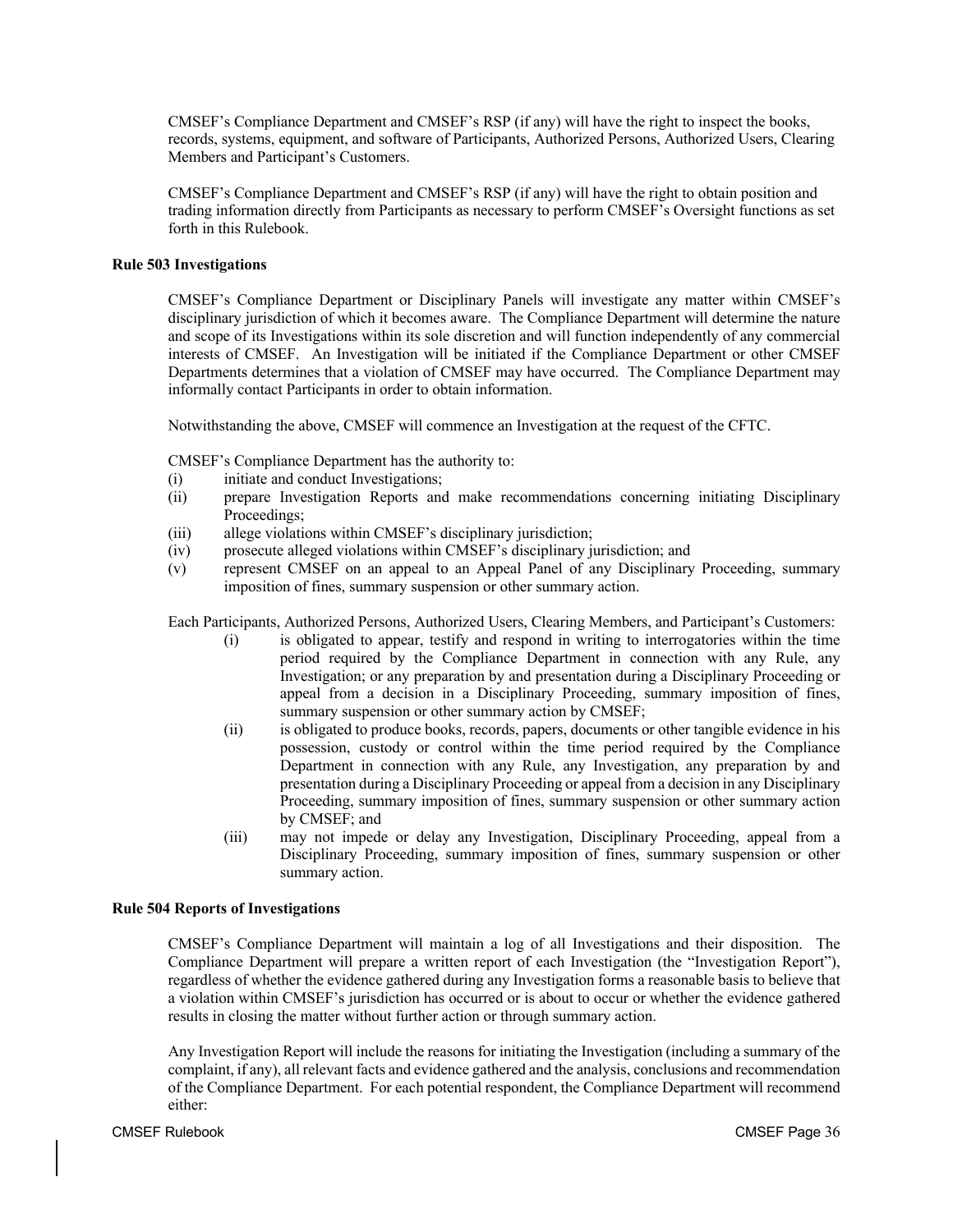- (i) closing the Investigation without further action;
- (ii) entering into a summary action;
- (iii) resolving the Investigation through an informal disposition, including the issuance by the Compliance Department of a warning letter (provided that no more than one warning letter for the same violation may be issued to the same potential respondent during a rolling 12-month period);
- (iv) initiating Disciplinary Proceedings; or
- (v) negotiating a settlement.

An informal disposition (including the issuance of a warning letter by the Compliance Department) will not constitute a finding of a violation or a sanction.

CMSEF's Compliance Department shall provide the Investigation Report to the Chief Compliance Officer, who shall determine whether the Investigation Report is complete.

CMSEF's Compliance Department shall complete each Investigation in a timely manner and, absent mitigating factors, no later than 12 months after the date that such Investigation was opened.

# **Rule 505 Opportunity to Respond to Investigation Reports**

After completing the Investigation Report, if the evidence gathered during an Investigation forms a reasonable basis to believe that a violation within CMSEF's jurisdiction has occurred or is about to occur, CMSEF's Compliance Department may, upon approval of the Chief Compliance Officer, notify each potential respondent that the Compliance Department has recommended formal disciplinary charges against each such potential respondent.

The potential respondents shall be notified in writing and shall have fourteen days to respond, unless extenuating circumstances require a response sooner.

CMSEF's Compliance Department may allow a potential respondent to propose a settlement of the matter or to submit a written statement explaining why either a Disciplinary Proceeding should not be instituted or one or more of the potential charges should not be brought. The potential respondent shall submit such written statement within the time limit established by the Compliance Department.

# **Rule 506 Review of Investigation Reports**

CMSEF's Compliance Department will, within 30 days, take one of the following actions:

- (i) If CMSEF's Compliance Department determines that no reasonable basis exists to believe that a violation within CMSEF's jurisdiction has occurred or is about to occur, it may direct that no further action be taken. Upon such determination, the Compliance Department will provide a written statement setting forth the facts and analysis supporting the decision.
- (ii) If CMSEF's Compliance Department determines that Disciplinary Proceedings are unwarranted, it may issue a warning letter setting forth, in writing, the facts and analysis supporting the decision.
- (iii) If CMSEF's Compliance Department determines that additional inquiries or evidence is needed to decide whether a reasonable basis exists to believe that a violation within CMSEF's jurisdiction has occurred or is about to occur, it will continue the Investigation.
- (iv) If CMSEF's Compliance Department determines that a reasonable basis exists to believe that a violation within CMSEF's jurisdiction has occurred or is about to occur, the potential respondent will be served with a notice of charges and proceed in accordance with this Chapter 5.

# **Rule 507 Warnings**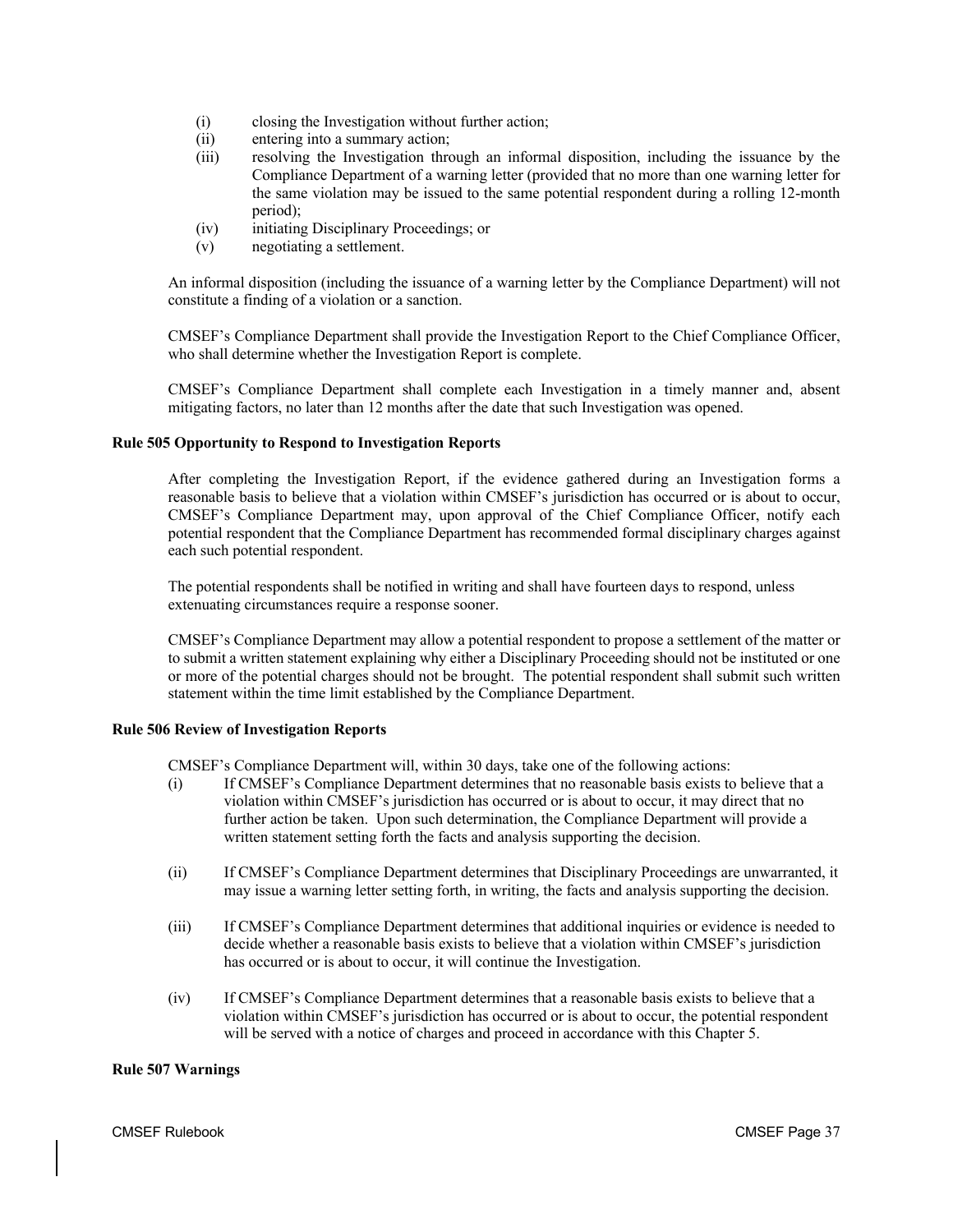CMSEF's Compliance Department is authorized to issue a warning letter to an individual or entity subject to an Investigation. If a warning letter is issued by the CMSEF's Compliance Department, it shall not be considered an indication that a violation has occurred. Only one warning letter may be issued to the same individual or entity per violation per year.

# **Rule 508 Notice of Charges**

If CMSEF's Compliance Department authorizes Disciplinary Proceedings pursuant to these Rules, it will prepare, and serve in accordance with these Rules, a notice of charges.

A notice of charges will:

- (i) state the acts, practices or conduct in which the respondent is alleged to have engaged;
- (ii) state the Rule alleged to have been violated or about to be violated;
- (iii) advise the respondent of its right to a hearing and its right to be represented by legal counsel or any other representative of its choosing (other than a Director, Officer or Employee of CMSEF, any member of the Disciplinary Panel or any Person substantially related to the Disciplinary Proceedings such as a material witness or other respondent) in all succeeding stages of the disciplinary process;
- (iv) state the period of time within which the respondent can request a hearing on the notice of charges, which will not be less than 20 days after service of the notice of charges;
- (v) advise the respondent that any failure to request a hearing within the period stated, except for good cause, will be deemed to constitute a waiver of the right to a hearing; and
- (vi) advise the respondent that any allegation in the notice of charges that is not expressly denied will be deemed to be admitted.

#### **Rule 509 Service of Notice of Charges**

CMSEF shall serve notice of charges or other documents contemplated to be served pursuant to this Chapter 5 to a contact designated by each Participant. CMSEF may serve such notice (and service shall be deemed complete) to the respondent personally, or by deposit in the United States mail, postage prepaid, via registered or certified mail addressed to the respondent at the address as it appears in records of CMSEF. Notice of Charges may also be served by electronic mail to the respondent's electronic mail address as it appears on the books and records of CMSEF, if followed by a hard copy of the document sent promptly thereafter by registered or certified mail addressed to the respondent at the respondent's address as it appears in records of CMSEF.

# **Rule 510 Answer to Notice of Charges**

If the respondent determines to answer a notice of charges, the respondent must file an answer within 20 days after being served with such notice, or within such other time period determined appropriate by the Chief Compliance Officer.

To answer a notice of charges, the respondent must in writing:

- for each allegation set forth in the notice of charges, admit such allegation, deny such allegation, or affirmatively state that the respondent does not have and is unable to obtain sufficient information to admit or deny such allegation, which shall have the effect of a denial of such allegation;
- (ii) specify any specific facts that contradict the notice of charges;
- (iv) specify any affirmative defenses to the notice of charges;
- (iv) sign and serve the answer on the Chief Compliance Officer; and
- (v) if applicable, request a hearing before a Disciplinary Panel.

Any failure by the respondent to serve a timely answer to a notice of charges will be deemed to be an admission to the allegations in such notice. Any failure by the respondent to answer one or more allegations in a notice of charges will be deemed to be an admission of that allegation or those allegations. Any allegation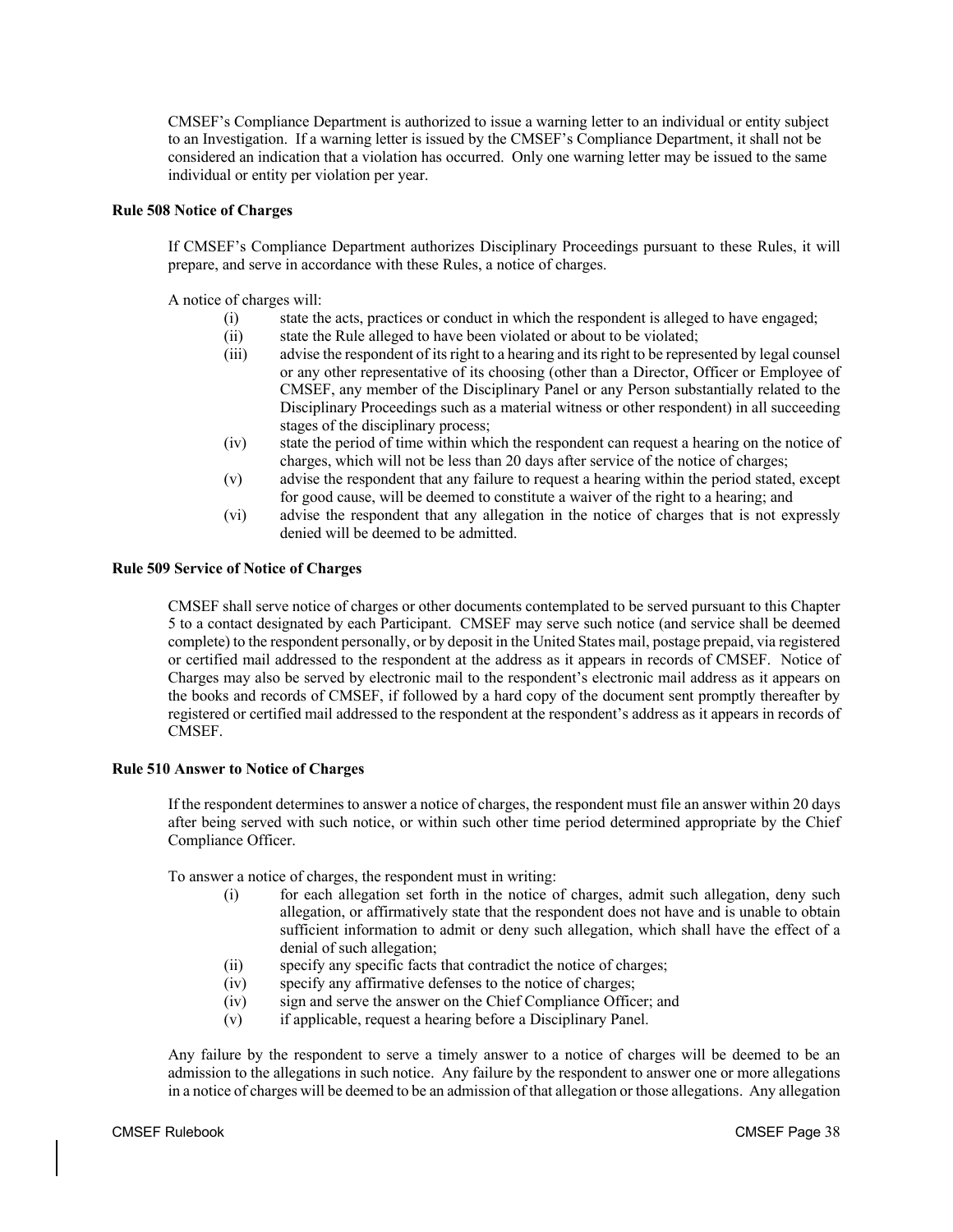in a notice of charges that the respondent fails to deny will be deemed to be admitted. A general denial by the respondent, without more, will not satisfy the requirements of the second paragraph of this Rule.

If a respondent admits or fails to specifically deny any of the allegations in the notice of charges, the Disciplinary Panel shall find that the violations set forth in such allegations have been committed and shall impose a sanction for such violations. The Disciplinary Panel shall promptly notify the respondent in writing of any sanction imposed pursuant to this Rule and advise the respondent that the respondent may request a hearing on such sanction within 20 days of the respondent being served with such notice. Any failure by the respondent to do so will be deemed to be an acceptance of the sanctions in such notice and waiver of any right to appeal such sanctions.

A respondent shall be granted a hearing before a Disciplinary Panel for every instance in which such respondent either denies an allegation and requests a hearing in accordance with this Rule; or requests a hearing in accordance with this Rule.

## **Rule 511 Right to a Hearing**

All respondents who have denied a charge shall be afforded the opportunity for a hearing. The hearing must concern only those charges, which the respondent has denied.

# **Rule 512 Settlements**

A respondent or potential respondent may at any time propose in writing an offer of settlement to anticipated or instituted Disciplinary Proceedings. Any offer of settlement should contain proposed findings and sanctions and be signed by the respondent or potential respondent and submitted to the Compliance Department, and shall take into account, among other things, the disciplinary history of the respondent or potential respondent. A respondent or potential respondent may offer to settle Disciplinary Proceedings without admitting or denying the findings contained in the order of the Disciplinary Proceedings but must accept the jurisdiction of CMSEF over it and over the subject matter of the proceedings and consent to the entry of the findings and sanctions imposed.

If a respondent or potential respondent submits an offer of settlement in accordance with paragraph (a) of this Rule, the Compliance Department will forward the offer to the Disciplinary Panel with a recommendation on whether to accept or reject the offer. The respondent or potential respondent may withdraw such offer of settlement at any time before acceptance by the Disciplinary Panel, but may not withdraw such offer at any time after acceptance by the Disciplinary Panel.

The Disciplinary Panel may accept the offer of settlement, but may not alter the terms of a settlement offer unless the respondent or potential respondent agrees.

If an offer of settlement is accepted by the Disciplinary Panel, it shall issue a written decision specifying:

- (i) the Rule violations it has reason to believe were committed, including the basis or reasons for its conclusions;
- (ii) any sanction to be imposed, which must include full Customer restitution where Customer harm has been demonstrated; and
- (iii) if applicable, that the respondent has accepted the sanctions imposed without either admitting or denying the Rule violations.

In the event that the Disciplinary Panel accepts an offer of settlement without the agreement of the Compliance Department, the decision must adequately support such acceptance.

If an offer of settlement is accepted and the related order of Disciplinary Proceedings becomes final, the respondent's submission of the offer will be deemed to constitute a waiver of the right to notice, opportunity for a hearing and review and appeal under these Rules.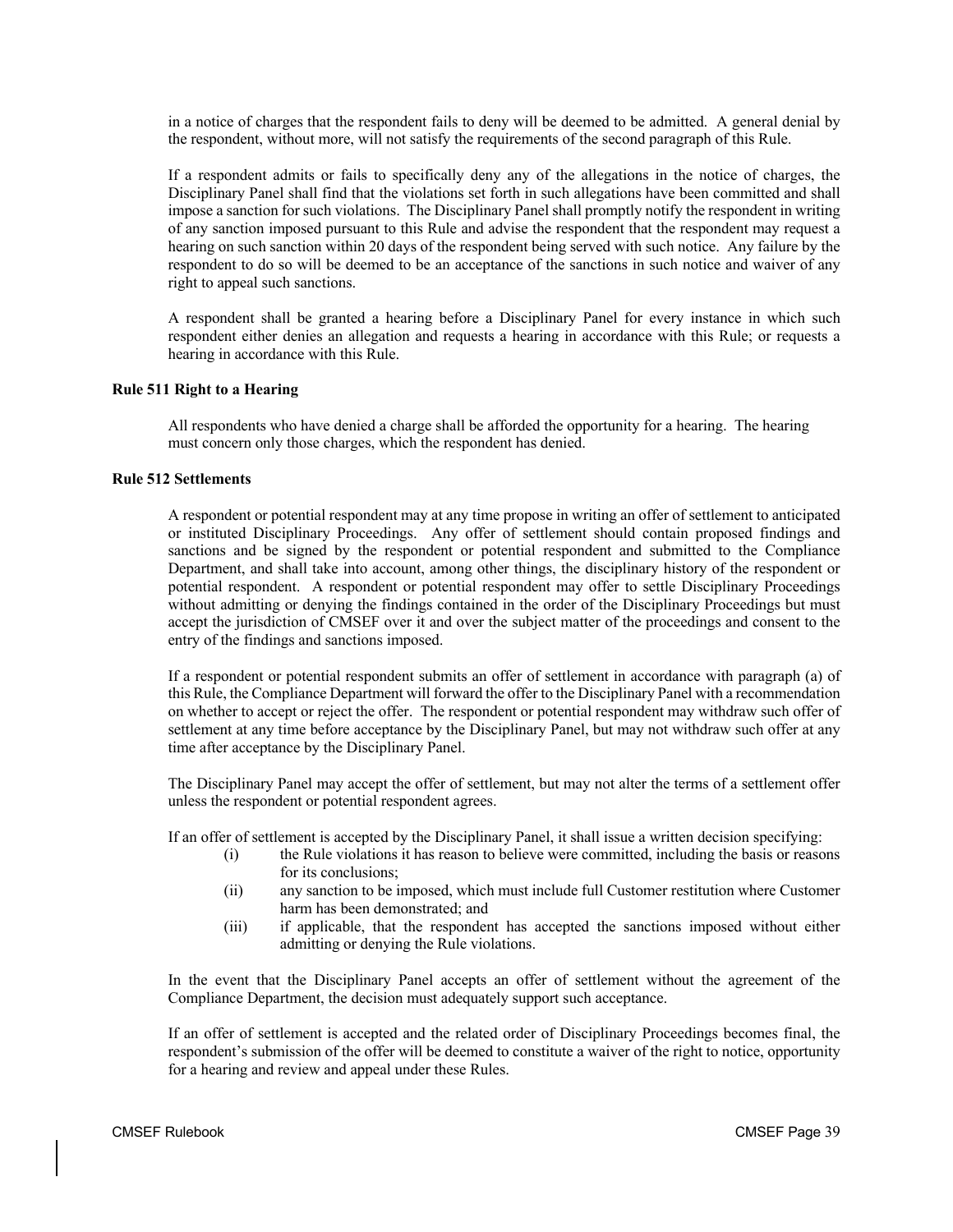If the offer of settlement of a respondent or potential respondent is not accepted by the Disciplinary Panel, fails to become final or is withdrawn by the respondent or potential respondent before its acceptance by the Disciplinary Panel, the matter will proceed as if the offer had not been made and the offer and all documents relating to it will not become part of the record. Neither a respondent or potential respondent nor the Compliance Department may use an unaccepted offer of settlement as an admission or in any other manner at a hearing of, or appeal from, Disciplinary Proceedings.

# **Rule 513 Disciplinary Panels**

The Disciplinary Panel shall conduct hearings in connection with any Disciplinary Proceedings (except for summary impositions of fines pursuant to these Rules), to make findings, render decisions, and impose sanctions pursuant to this Chapter 5.

Each Disciplinary Panel shall be composed of three individuals selected by the Chief Compliance Officer. Except in cases limited to the timely submission of accurate records, each Disciplinary Panel shall consist of an individual who would not be disqualified from serving as a Public Director, who shall chair the Disciplinary Panel.

No member of the Compliance Department may serve on a Disciplinary Panel.

Except as may otherwise be provided in these Rules, the Board may at any time remove any member of a Disciplinary Panel for cause.

Within 10 days of being notified of the appointment of the Disciplinary Panel, a respondent may seek to disqualify any individual named to the Disciplinary Panel for the reasons identified in these Rules, by serving written notice on the Chief Compliance Officer and providing a copy thereof to the chairman of the Disciplinary Panel. By not timely filing a request for disqualification, the respondent will be deemed to have waived any objection to the composition of a Disciplinary Panel. The Chief Compliance Officer will decide in his sole discretion the merits of any request for disqualification. Any such decision will be final and not subject to appeal.

All information, records, materials and documents provided to the Disciplinary Panel and all deliberations, testimony, information, records, materials and documents related thereto shall be treated as non-public and confidential and shall not be disclosed, except as necessary to further an Investigation or as otherwise required by law. No individual shall serve on a Disciplinary Panel unless that individual has agreed in writing that he will not publish, divulge, or make known in any manner facts or information regarding the business of any Person or other information which may come to his or her attention in his official capacity as a member of the Disciplinary Panel, except:

- a. when reporting to the Board or to a Standing Committee concerned with such information;
- b. when reporting to the Compliance Department;
- c. when requested by the CFTC or other government agency; or
- d. when compelled to testify in any judicial or administrative proceeding.

# **Rule 514 Convening Hearings of Disciplinary Proceedings**

All Disciplinary Proceedings (except for summary impositions of fines pursuant to these Rules) will be conducted at a hearing before a Disciplinary Panel. Hearings will be conducted fairly, privately and confidentially. Notwithstanding the confidentiality of hearings, the Disciplinary Panel may appoint an expert to attend any hearing and assist in deliberations if such expert agrees to be subject to an appropriate confidentiality agreement.

After reasonable notice to each respondent, the Disciplinary Panel will promptly convene a hearing to conduct the Disciplinary Proceedings with respect to such respondent. Parties to a Disciplinary Proceeding include each respondent and the Compliance Department.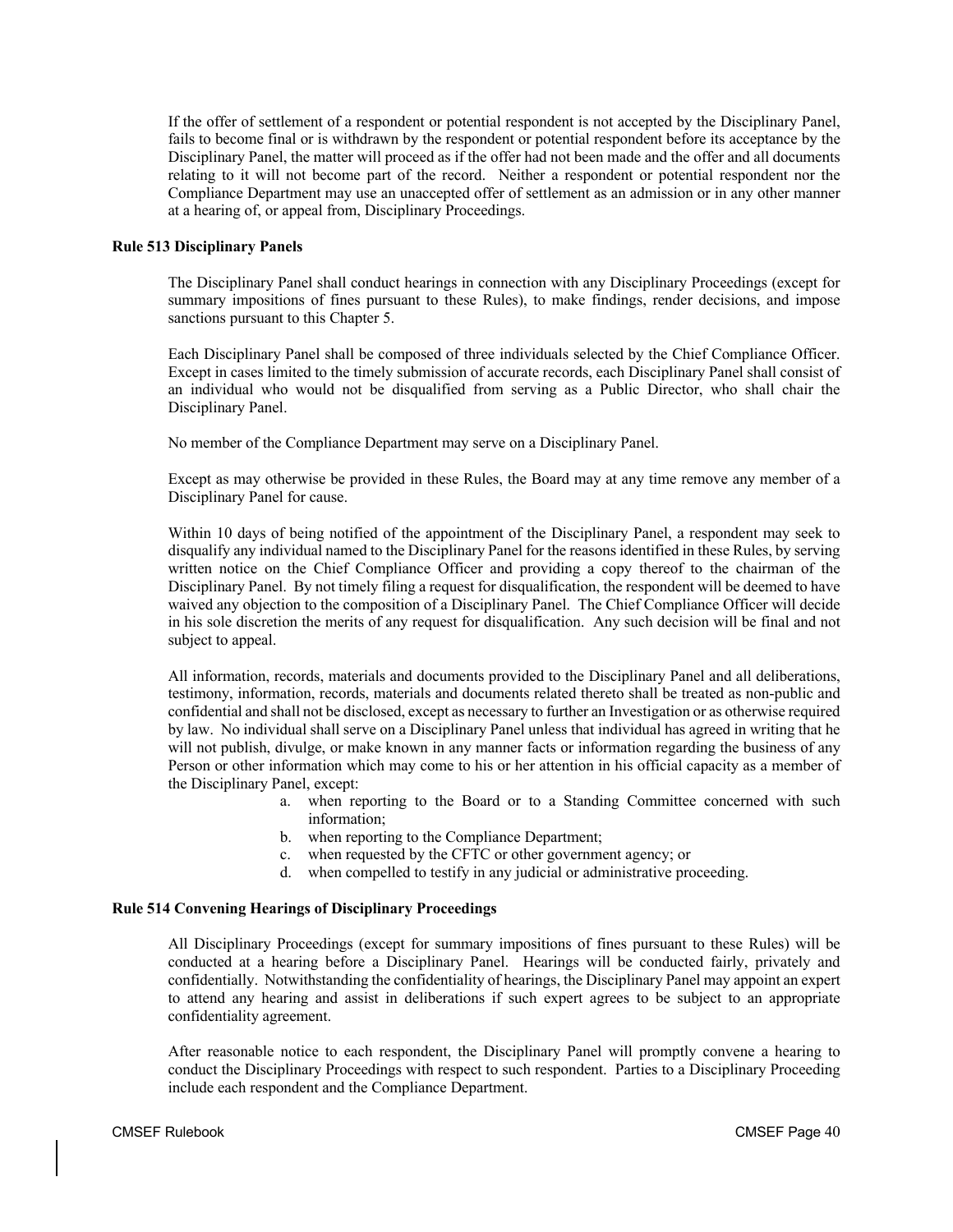The chairman of the Disciplinary Panel may continue, adjourn or otherwise conduct the hearing, as he may deem appropriate. The chairman of the Disciplinary Panel will determine all procedural and evidentiary matters, including the admissibility and relevance of any evidence proffered. In determining procedural and evidentiary matters, the chairman of the Disciplinary Panel will not be bound by any evidentiary or procedural rules of law. Once admitted during the hearing, the Disciplinary Panel may consider, and attach the weight it believes appropriate to, evidence or other materials. CMSEF's Legal Department will provide guidance to the chairman of the Disciplinary Panel on the conduct of the hearing.

Except for procedural and evidentiary matters decided by the chairman of the Disciplinary Panel pursuant to these Rules, unless each respondent otherwise consents, the entire Disciplinary Panel must be present during the entire hearing and any related deliberations.

# **Rule 515 Respondent Review of Evidence**

Prior to the commencement of a hearing, each respondent will be given the opportunity, subject to the sections below, to review all books, records, documents, papers, transcripts of testimony and other tangible evidence in the possession or under the control of CMSEF that the Compliance Department will use to support the allegations and proposed sanctions in the notice of charges or which the chairman of the Disciplinary Panel deems relevant to the Disciplinary Proceedings. Notwithstanding the foregoing, no respondent will have the right to review, and CMSEF will have no obligation to disclose, any information protected by attorney-client privilege. All requests for such information must be made not less than 10 days prior to the scheduled hearing date, unless the chairman of the Disciplinary Panel agrees otherwise.

If any books, records, documents, papers, transcripts of testimony, or other tangible evidence contain information that could adversely affect the competitive position of the Person providing the information or if such information might compromise other Investigations being conducted by the Compliance Department, the Compliance Department may redact, edit or code such information before furnishing it to the respondent.

Notwithstanding anything in this Rule to the contrary, the Compliance Department:

- (i) will not redact, edit or code competitive or investigative information contained in documents in a manner that would materially impair the respondent's ability to defend against the allegations or proposed sanctions in the notices of charges, and
- (ii) will provide the respondent with access to the information and portions of the documents that the Compliance Department intends to rely on to support the allegations or proposed sanctions in the notice of charges.

For purposes of these Rules, information that could adversely affect competitive positions includes positions in Swaps currently held, trading strategies employed in establishing or liquidating positions, the identity of any Participant or Authorized User and the personal finances of the Person providing the information.

The respondent shall treat as confidential all data and information provided to it pursuant to these Rules, and shall not disclose any such data or information, except as necessary to the respondent's defense of notice of charges and any appeal of the decision of the Disciplinary Panel.

# **Rule 516 Conducting Hearings of Disciplinary Proceedings**

At a hearing conducted in connection with any Disciplinary Proceedings, the Compliance Department will present its case supporting the allegations and proposed sanctions in the notice of charges to the Disciplinary Panel. If a respondent has timely filed an answer to the notice of charges in accordance with these Rules, the respondent is entitled to attend and participate in the hearing.

At a hearing conducted in connection with any Disciplinary Proceedings, the Compliance Department and each respondent may:

- (i) present evidence and facts determined relevant and admissible by the chairman of the Disciplinary Panel;
- (ii) call and examine witnesses; and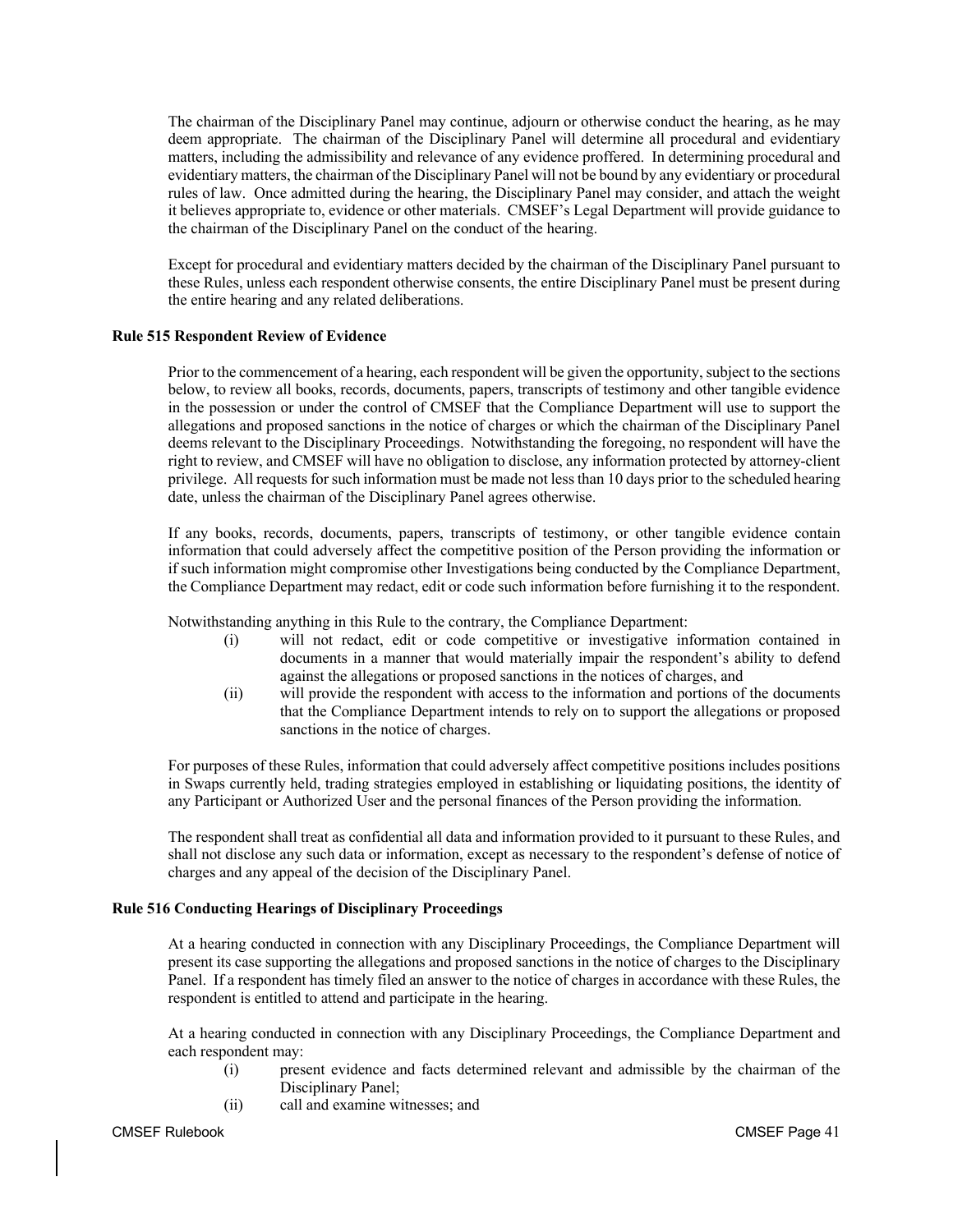(iii) cross-examine witnesses called by other parties.

If the respondent fails to file an answer, has filed a general denial, or if any or all of the allegations in the notice of charges are not expressly denied in the respondent's answer, the chairman of the Disciplinary Panel may limit evidence concerning any allegations not expressly denied in determining the sanctions to impose. If a respondent fails to file an answer but appears at the hearing, the respondent may not participate in the hearing (by calling or cross-examining witnesses, testifying in defense, presenting evidence concerning the notice of charges, or otherwise) unless the Disciplinary Panel determines that the respondent had a compelling reason for failing to file a timely answer. If the Disciplinary Panel determines that the respondent had a compelling reason for failing to file a timely answer, the Disciplinary Panel will adjourn the hearing and direct the respondent to promptly file the written answer in accordance with these Rules.

Any Person entitled, or required or called upon, to attend a hearing before a Disciplinary Panel pursuant to this Rule will be given reasonable notice, confirmed in writing, specifying the date, time and place of the hearing, and the caption of the Disciplinary Proceedings. CMSEF will require all Authorized Persons and Authorized Users that are called as witnesses to appear at the hearing and produce evidence. CMSEF will make reasonable efforts to secure the presence of all other Persons called as witnesses whose testimony would be relevant.

If during any Disciplinary Proceedings the Disciplinary Panel determines that a reasonable basis exists to believe that the respondent violated a Rule or a provision of applicable law other than the violations alleged in the notice of charges, the Disciplinary Panel may consider those apparent violations after providing the respondent with an opportunity to answer the additional allegations in accordance with these Rules. In connection with considering apparent violations pursuant to this Rule, the Disciplinary Panel may request that the Compliance Department provide the Disciplinary Panel with any additional information.

The Disciplinary Panel may summarily impose sanctions on any Participant, Authorized Person, or Authorized User that impedes or delays the progress of a hearing.

CMSEF will arrange for any hearing conducted in connection with Disciplinary Proceedings to be recorded hearing verbatim, or substantially verbatim, in a manner capable of accurate transcription. The record shall not be transcribed unless requested by CTFC staff or the respondent or the decision is appealed. If the respondent requests a copy of all or portions of the recording of a hearing, the chairman of the Disciplinary Panel may within his sole discretion order the respondent to pay the costs for transcribing the recording of the hearing.

No interlocutory appeals of rulings of any Disciplinary Panel or chairman of the Disciplinary Panel are permitted.

# **Rule 517 Decision of Disciplinary Panel**

As promptly as reasonable following a hearing, the Disciplinary Panel will issue an order rendering its decision based on the weight of the evidence contained in the record of the Disciplinary Proceedings. A decision by a majority of the Disciplinary Panel will constitute the decision of the Disciplinary Panel.

CMSEF will serve a copy of the order of the Disciplinary Panel on the respondent and the Compliance Department. The order will include:

- (i) the notice of charges or summary of the allegations;
- (ii) the answer, if any, or a summary of the answer;
- (iii) a brief summary of the evidence introduced at the hearing (or, where appropriate, incorporation by reference of the Investigation Report);
- (iv) findings of fact and conclusions concerning each allegation, including each specific Rule that the respondent is found to have violated;
- (v) the imposition of sanctions, if any, the basis for the sanctions, and effective date of each sanction; and
- (vi) notice of the respondent's right to appeal pursuant to these Rules.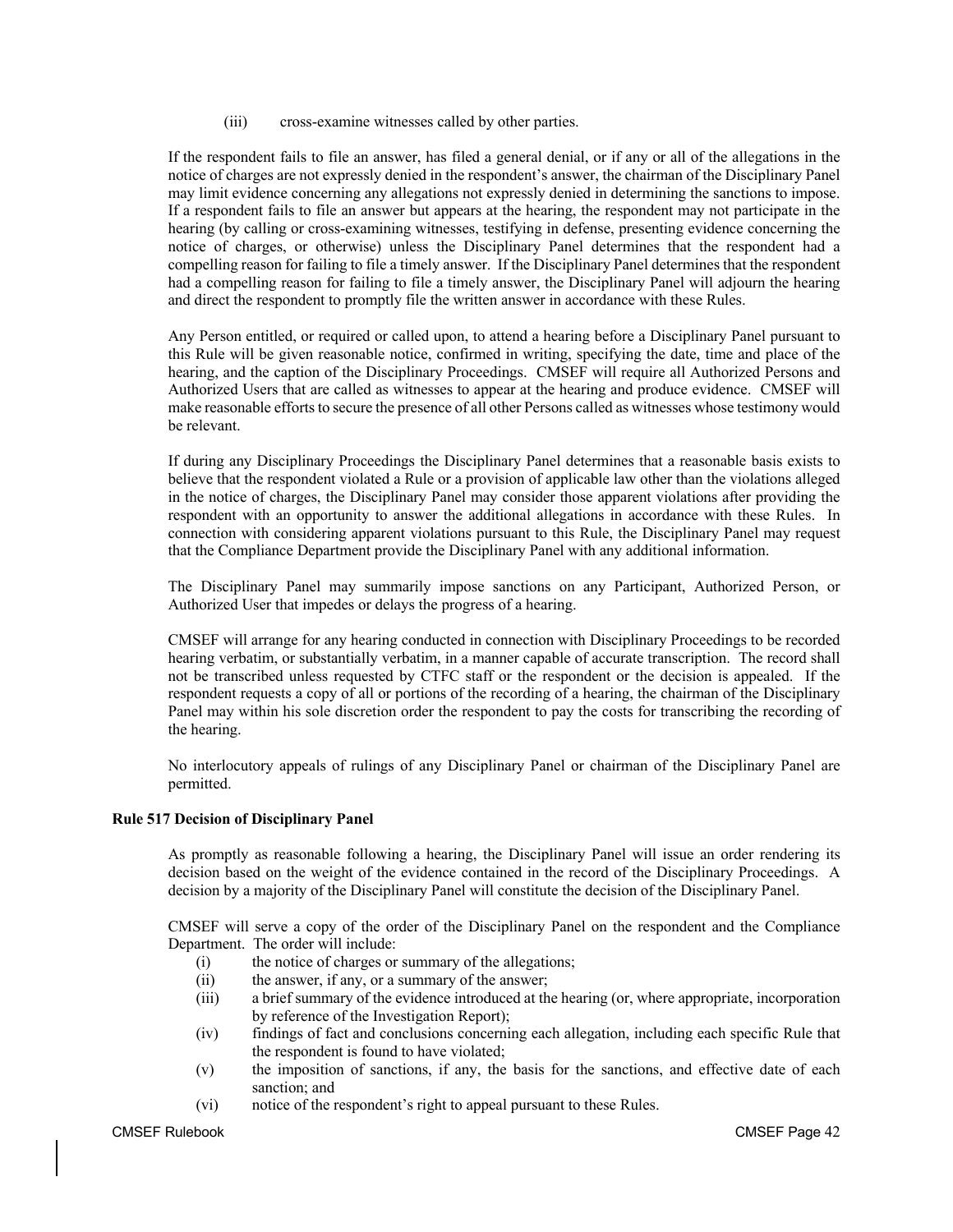A Disciplinary Panel shall be dissolved automatically when it has decided the matter for which it was appointed and has notified the respondent and the Chief Compliance Officer in writing of its decision.

Unless a timely notice of appeal is filed pursuant to these Rules, the order of the Disciplinary Panel will become final upon the expiration of 20 days after the order is served on the respondent and a copy thereof is provided to the Compliance Department.

CMSEF will notify the Person subject to a Disciplinary Panel decision within thirty days of the action taken against such Person.

# **Rule 518 Sanctions**

After notice and opportunity for hearing in accordance with these Rules, CMSEF will impose sanctions if any Participants, Authorized Persons, Authorized Users, Clearing Members, and Participant's Customers, or other Person using any of the Participant's User IDs is found to have violated or to have attempted to violate a Rule or provision of applicable law for which CMSEF possesses disciplinary jurisdiction. Any such sanctions shall take into account the respondent's disciplinary history (if any). CMSEF may impose one or more of the following sanctions or remedies:

- (i) a warning letter, provided that no more than one warning letter may be issued to the same respondent found to have committed the same rule violation within a rolling 12-month period;
- (ii) censure;
- (iii) limitation, restriction or qualification of Trading Privileges or other activities, functions or operations;
- (iv) suspension of Trading Privileges for a period not to exceed 12 months;
- (v) fine (subject to this Rule);
- (vi) restitution or disgorgement (in the event of a Customer harm, full Customer restitution, except where the amount of restitution or to whom it should be provided cannot reasonably be determined);
- (vii) termination of Trading Privileges;
- (viii) expulsion; or
- (ix) any other sanction or remedy deemed to be appropriate.

CMSEF will consider the severity of the violation and the deterrent effect when determining an appropriate sanction.

CMSEF may impose a fine of up to \$100,000 for each violation. If a fine or other amount is not paid within 30 days of the date that it becomes payable, then interest will accrue on the sum from the date that it became payable at the quoted prime rate plus three per cent. CMSEF has sole discretion to select the bank on whose quotations to base the prime rate. Each Participant will be responsible for paying any fine or other amount imposed on, but not paid by, any of its Authorized Persons or Authorized Users.

# **Rule 519 Appeal from Disciplinary Panel Decision, Summary Impositions of Fines and Other Summary Actions**

Each respondent found by the Disciplinary Panel to have violated (or, in the case of a Participant, whose Authorized User, Clearing Member or other Person using its User ID was found to have violated) a Rule or who is subject to any summary fine imposed pursuant to these Rules or any summary action imposed pursuant to these Rules may appeal the decision within 20 days of receiving the order of the Disciplinary Panel or the notice of summary action, as the case may be, by filing a notice of appeal with the Chief Compliance Officer.

The Compliance Department may appeal all or any part of a decision of the Disciplinary Panel, including any sanctions that may or may not have been imposed by the Disciplinary Panel, within 20 days of receiving the order of the Disciplinary Panel, by filing a notice of appeal with the Chief Compliance Officer.

While an appeal is pending, the effect of the order of the Disciplinary Panel or the summary action (including any sanctions, remedies or costs imposed thereby) shall be suspended.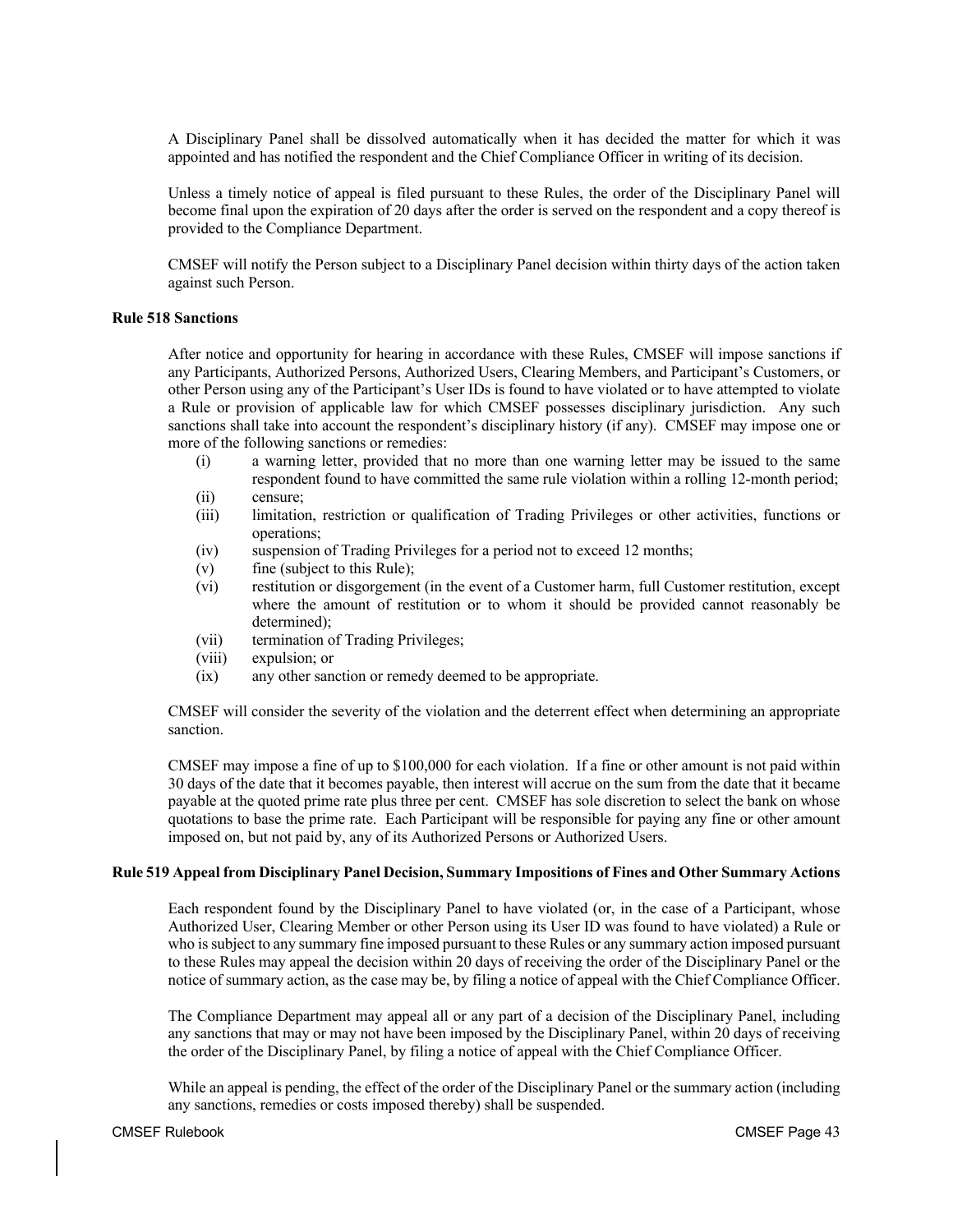The notice of appeal must state in writing the grounds for appeal, including the findings of fact, conclusions or sanctions to which the respondent objects. An appellant may appeal the order of the Disciplinary Panel or any summary action on the grounds that:

- (i) the order or summary action was arbitrary, capricious, an abuse of discretion, or not in accordance with these Rules;
- (ii) the order or summary action exceeded the authority or jurisdiction of the Disciplinary Panel, the Chief Compliance Officer or CMSEF;
- (iii) the order or summary action failed to observe required procedures;
- (iv) the order or summary action was unsupported by the facts or evidence; or
- (v) the sanctions, remedies or costs, which were imposed, were inappropriate or unsupported by the record.

The Chief Compliance Officer will forward copies of any notice of appeal received by it to all parties to the Disciplinary Proceeding or summary action, as the case may be, except the appellant. On or before the 20th day after filing a notice of appeal, the appellant must file with the Chief Compliance Officer and serve on the Compliance Department a brief supporting the notice of appeal and documents supporting the brief. On or before the 20th day after the date on which the appellant serves their supporting brief, the appellee must file and serve its brief in opposition. On or before the 10th day after the date on which the appellee serves its brief in opposition, the appellant must file and serve a brief in reply on the Compliance Department.

In connection with any appeal, the Compliance Department will furnish to the Chief Compliance Officer and to the respondent/appellant a transcript of the hearing, any exhibits introduced at the hearing, the notice of appeal and briefs filed to support and oppose the appeal.

No later than 30 days after the last submission filed pursuant to this Rule, the Chief Compliance Officer will appoint an Appeals Panel to consider and determine the appeal. An Appeals Panel shall be comprised of three individuals, none of whom shall be a member of the Compliance Department or have been a member of any Disciplinary Panel involved in the matters on appeal. The chairman of the Appeals Panel shall be an individual who would not be disqualified from serving as a Public Director.

Within 10 days of being notified of the appointment of the Appeals Panel, a respondent may seek to disqualify any individual named to the Appeals Panel for the reasons identified in these Rules, by serving written notice on the Chief Compliance Officer. By not filing a timely request for disqualification, the respondent will be deemed to have waived any objection to the composition of the Appeals Panel. The Chief Compliance Officer will decide the merits of any request for disqualification within his or her sole discretion. Any such decision will be final and not subject to appeal.

The Appeals Panel may hold a hearing to allow parties to present oral arguments. Any hearing will be conducted privately and confidentially. Notwithstanding the confidentiality of hearings, the Appeals Panel may appoint an expert to attend any hearing and assist in the deliberations if such individuals agree to be subject to appropriate confidentiality agreements. In determining procedural and evidentiary matters, the Appeals Panel will not be bound by evidentiary or procedural rules or law.

The Appeals Panel will only consider on appeal the record before the Disciplinary Panel or, in the case of a summary action, the record considered by the Chief Compliance Officer, the notice of appeal, the briefs filed in support and opposition of the appeal, and any oral arguments of the parties. The Appeals Panel may only consider new evidence when the Appeals Panel is satisfied that good cause exists for why the evidence was not introduced during the Disciplinary Proceeding or when imposing the summary action.

After completing its review, the Appeals Panel may affirm, modify or reverse any order of the Disciplinary Panel or summary action under appeal, in whole or in part, including increasing, decreasing or eliminating any sanction or remedy imposed, imposing any other sanction or remedy authorized by these Rules, or remanding the matter to the same or a different Disciplinary Panel for further Disciplinary Proceedings or for reconsideration by the Chief Compliance Officer in the case of summary action. The Appeals Panel may order a new hearing for good cause or if the Appeals Panel deems it appropriate.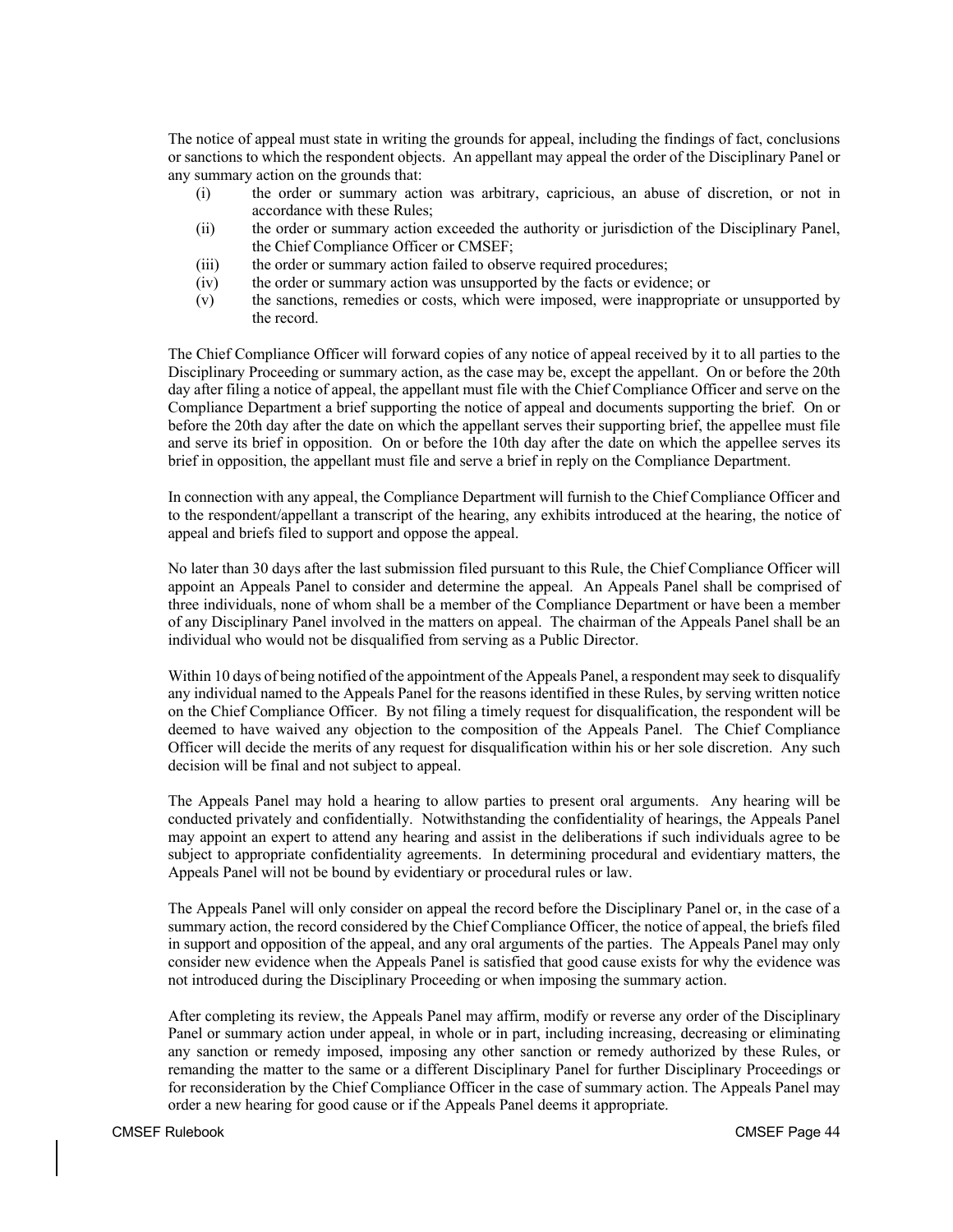As promptly as reasonably possible following its review, the Appeals Panel will issue a written decision on appeal rendering its decision based on the weight of the evidence before the Appeals Panel. The decision of the Appeals Panel will include a statement of findings of fact and conclusions for each finding, sanction, remedy and cost reviewed on appeal, including each specific Rule and provision of applicable law that the respondent is found to have violated, if any, and the imposition of sanctions, remedies and costs, if any, and the effective date of each sanction, remedy or cost.

The Appeals Panel's written order on appeal (including findings of fact and conclusions and the imposition of sanctions, remedies and costs, and the effective date of any sanction, remedy cost) will be the final action of CMSEF and will not be subject to appeal within CMSEF.

# **Rule 520 Summary Imposition of Fines**

The Chief Compliance Officer may summarily impose a fine against a Participant (on behalf of itself or any of its Authorized Persons, Authorized Users, or Customers, or other Persons using any of its User IDs), Clearing Member, or Authorized User for failing:

- (i) to timely pay fees, cost, charges or fines to CMSEF or a DCO;
- (ii) to make timely and accurate submissions to CMSEF of notices, reports or other information required by these Rules; and
- (iii) to keep any books and records required by these Rules.

The Compliance Department, acting on behalf of the Chief Compliance Officer, will give notice of any fine imposed pursuant to this Rule to each Participant or Authorized User subject thereto. The notice will specify:

- (i) the violation of these Rules for which the fine is being imposed;
- (ii) the date of the violation; and
- (iii) the amount of the fine. Within 20 days of serving the notice of fine, the Participant, or Authorized User, as the case may be, must either pay or cause the payment of the fine or file notice of an appeal pursuant to these Rules. Unless timely notice of appeal is filed pursuant to these Rules, the fine will become final upon the expiration of 20 days after the notice of fine is served on the Participant, or Authorized User, as the case may be.

CMSEF will set the amount of any fines imposed pursuant to this Rule, with the maximum fine for each violation not to exceed \$5,000. Summary imposition of fines pursuant to this Rule will not preclude CMSEF from bringing any other action against the Participant, or Authorized User, as the case may be.

#### **Rule 521 Summary Suspensions and Other Summary Actions**

Notwithstanding anything in these Rules to the contrary, if the Chief Compliance Officer reasonably believes that immediate action is necessary to protect the best interests of CMSEF or the marketplace, the Chief Compliance Officer may, after consultation with the Regulatory Oversight Committee summarily suspend, revoke, limit, condition, restrict or qualify the Trading Privileges of a Participant or Authorized User and take other summary action against a Participant or any of its Authorized Users in accordance with these Rules.

Whenever practicable, the Compliance Department, acting on behalf of the Chief Compliance Officer, shall provide prior written notice to the party against whom any action in accordance with this Rule shall be taken. If prior notice is not practicable, CMSEF will give notice at the earliest possible opportunity to the respondent against whom the action is brought. The Compliance Department, acting on behalf of the Chief Compliance Officer, will prepare a notice of summary action (which will state the action, the reasons for the action, and the effective time, date and duration of the action) and serve the notice on such party and advise the recipient of the notice of its right to a prompt hearing before a Disciplinary Panel and its right to be represented by legal counsel or other representative at such hearing. A request by the recipient of the notice for such a hearing shall not delay the effectiveness of the summary action.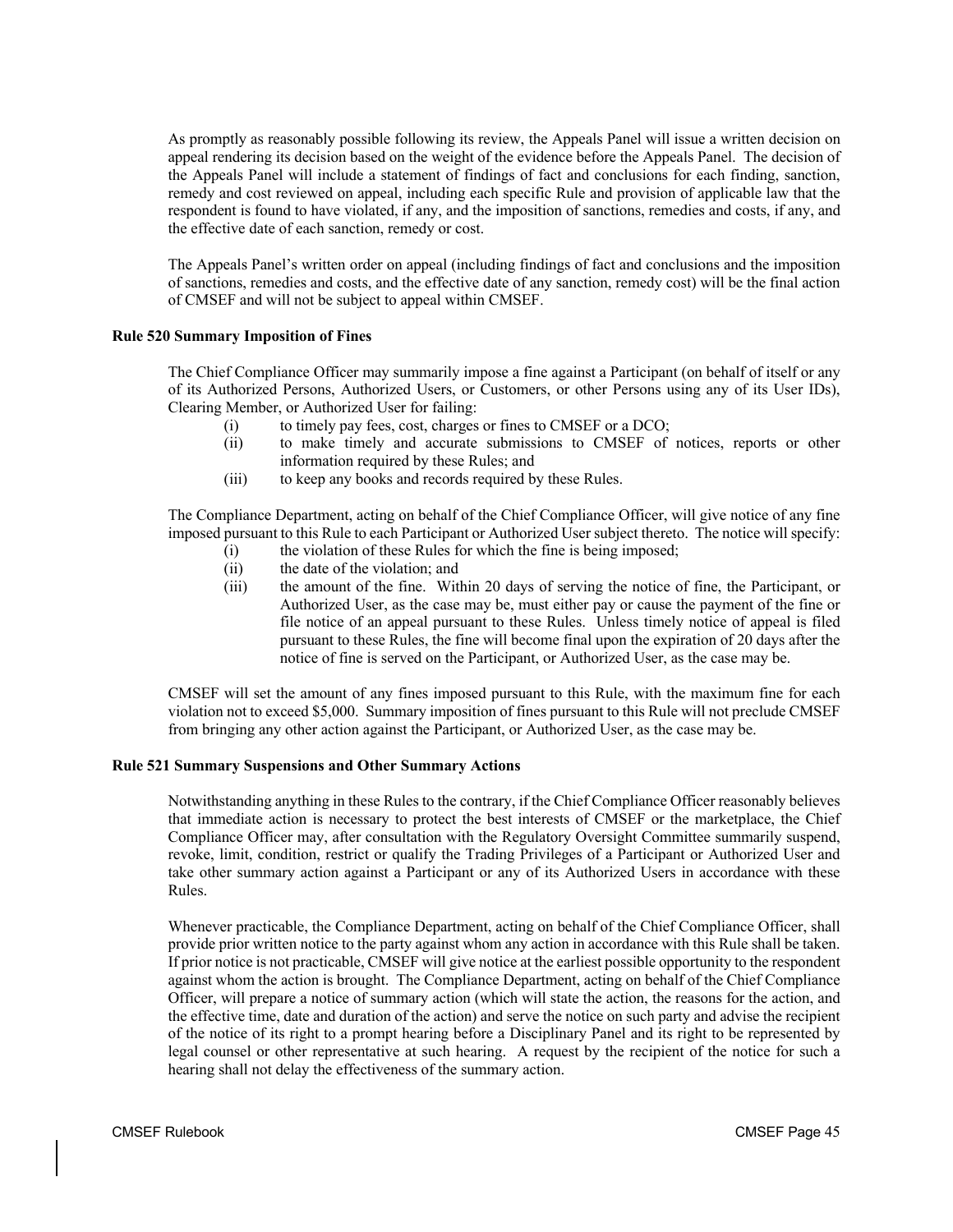At the request of CMSEF, a respondent against whom a summary action is brought pursuant to this Rule must provide books and records over which the respondent has access or control and must furnish information to, or appear or testify before, CMSEF or the Disciplinary Panel with the enforcement of any Rule.

If a hearing is requested pursuant to this Rule, the Disciplinary Panel will promptly convene a hearing to be conducted in accordance with these Rules.

As promptly as reasonably possible after the hearing, the Disciplinary Panel will issue to the respondent a written order affirming, modifying, or reversing the summary action. The order will include a description of the summary action taken, a summary of the evidence introduced at the reinstatement hearing, a statement of findings of fact and conclusions, a description of any action taken or to be taken by CMSEF, and the effective date, time and duration thereof.

Any decision of a Disciplinary Panel pursuant to this Rule will be the final action of CMSEF, and not subject to appeal within CMSEF upon serving the respondent with a copy of the decision.

#### **Rule 522 Reinstatement after Summary Suspension**

A respondent whose Trading Privileges are suspended, revoked, limited, conditioned, restricted or qualified pursuant to these Rules may apply for reinstatement by filing with the Compliance Department a written request stating the applicant's reasons for seeking reinstatement. CMSEF will not consider a respondent's request for reinstatement if the respondent

- (i) owes any fines, fees, charges or costs to CMSEF,
- (ii) continues to fail to appear at Disciplinary Proceedings without good cause or
- (iii) continues to impede the progress of Disciplinary Proceedings.

Within a reasonable period after the filing of a request for reinstatement, the Appeals Panel will conduct a hearing to consider the request. At the hearing for reinstatement, the respondent will present its, his case supporting the reinstatement and the Compliance Department, acting on behalf of the Chief Compliance Officer may, in its discretion, present its case opposing or supporting the reinstatement and each may present relevant and admissible evidence and facts and call, examine and cross-examine witnesses. At the hearing for reinstatement, CMSEF may require Participants, Authorized Persons, Authorized Users, Clearing Members, or Participant's Customers to appear as witnesses and produce evidence if the Appeals Panel determines that the evidence is relevant.

As promptly as reasonably possible after a reinstatement hearing, the Appeals Panel will issue an order reinstating, denying the reinstatement, or placing conditions on the reinstatement of the Trading Privileges of the respondent. The order will include a brief summary of the evidence introduced at the reinstatement hearing; and, if applicable, findings of fact and conclusions not contained in the notice of summary action issued pursuant to these Rules. The order of the Appeals Panel may not be appealed.

# **Rule 523 Rights and Responsibilities after Suspension or Termination**

When the Trading Privileges of a Participant or Authorized User are suspended for a period of 12 months or less, none of its rights and Trading Privileges (including the right to hold oneself out to the public as a Participant or Authorized User or enter Orders or RFQs into the SEF and receive Participant rates for fees, costs, and charges and deposit margin at Participant levels) will apply to such Participant, Authorized Person or Authorized User during the period of the suspension, except for the right to assert claims against others as provided in these Rules. Any such suspension will not affect the rights of creditors under these Rules or relieve the Participant or Authorized User of its obligations under these Rules to perform any Swaps entered into before the suspension, or for any Company fees, costs, or charges incurred during the suspension. CMSEF may discipline a suspended Participant, Authorized Person or Authorized User under this Chapter 5 for any violation of a Rule or provision of applicable law committed by the Participant or Authorized User before, during or after the suspension.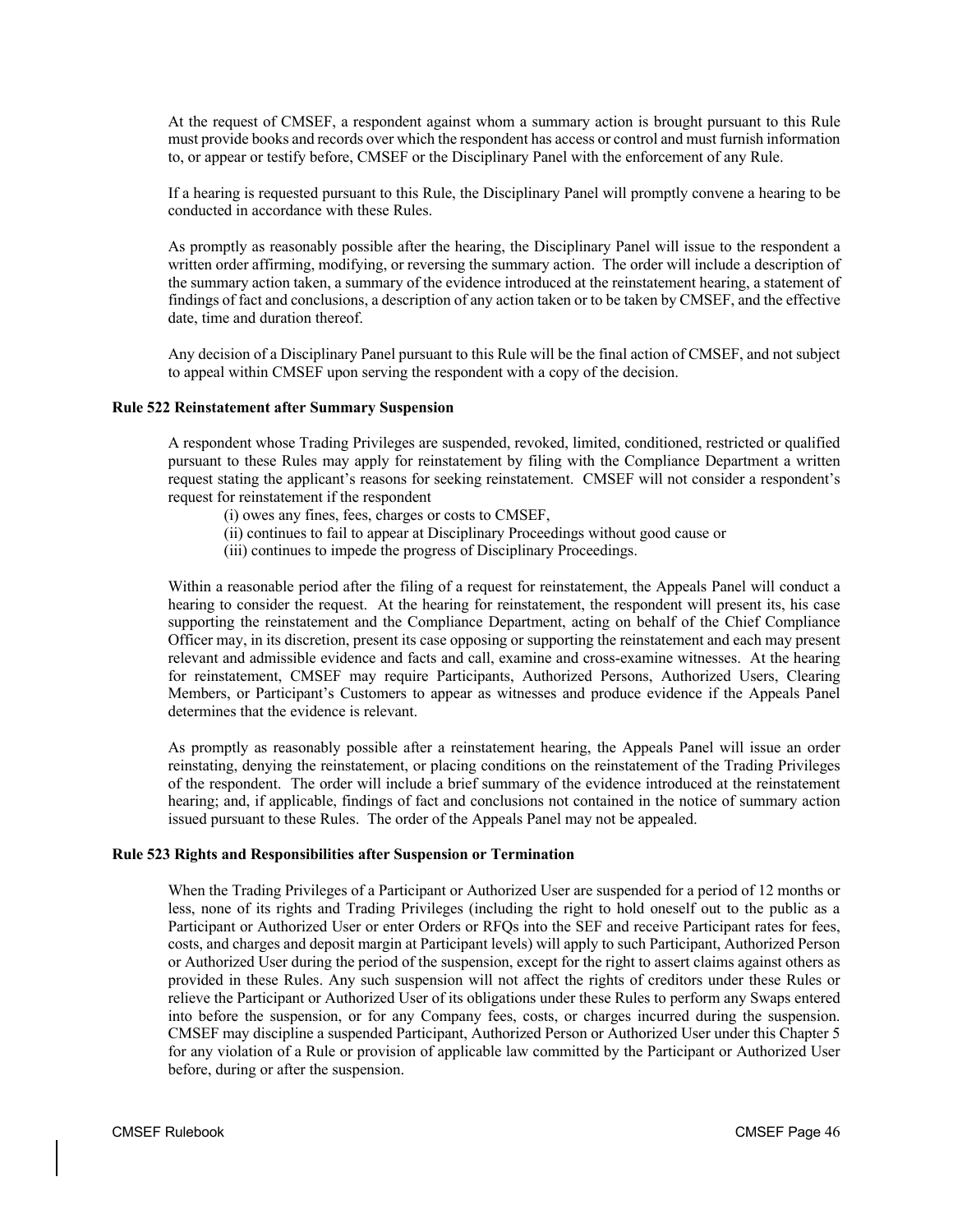When the Trading Privileges of a Participant or Authorized User are terminated, all of its rights and Trading Privileges will terminate, except for the right of the Participant, Authorized Person or Authorized User in question to assert claims against others, as provided in these Rules. Any such termination will not affect the rights of creditors under these Rules. A terminated Participant or Authorized User may only seek to reinstate his Trading Privileges by providing CMSEF with satisfactory evidence that he complies with these Rules. CMSEF will not consider the application of a terminated Participant or Authorized User if such Participant or Authorized User, as the case may be, fails to appear at Disciplinary Proceedings without good cause or impedes the progress of Disciplinary Proceedings.

A suspended or terminated Participant or Authorized User remains subject to these Rules and the jurisdiction of CMSEF for any acts or omissions prior to the suspension or termination, and must cooperate in any Investigation, Disciplinary Proceeding, appeal from Disciplinary Proceedings, summary suspension or other summary action as if the suspended or terminated Participant or Authorized User still had Trading Privileges.

#### **Rule 524 Notice of Disciplinary Proceedings**

CMSEF will provide written notice of Disciplinary Proceedings to the parties and the RSP consistent with applicable CFTC Regulations. Whenever CMSEF suspends, expels, fines or otherwise disciplines, or denies any Person access, to CMSEF, CMSEF will make the public disclosures required by CFTC Regulations.

# **Rule 525 CFTC Review of CMSEF Actions**

The review by the CFTC, pursuant to section 8c of the Act, as amended, of any suspension, expulsion, disciplinary or access denial action, or other adverse action by CMSEF, shall be governed by Part 9 of the CFTC's Regulations.

# **Chapter 6 Miscellaneous**

#### **Rule 601 Gifts and Gratuities**

Except with the prior written approval of the Chief Compliance Officer, no Participant, Authorized Person, or Authorized User shall, directly or indirectly, give or permit to be given anything of value, including gifts and gratuities, to any CMSEF member of the Board, Officer, Employee, or Agent of CMSEF.

# **Rule 602 Rule Violations**

CMSEF shall consider it a violation of these Rules for a Participant, Authorized Person, Authorized User, or Customer of a Participant to knowingly violate the terms of any agreement made with CMSEF.

#### **Rule 603 Market Data**

CMSEF owns all rights, title and interest in and to all intellectual property and other proprietary rights (including all copyright, patent, trademark or trade secret rights) in any and all Market Data, and all derivative works based thereon, generated in the course of the operations of CMSEF.

Participants, and other Persons affiliated with any of the foregoing may not distribute, sell or retransmit Market Data to any third party without the consent of CMSEF, with the exception of information about specific trades executed on CMSEF by the Participant or other Person affiliated with the Participant.

CMSEF may share such proprietary data or personal information with one or more registered entities (as such term is defined in CFTC Regulations).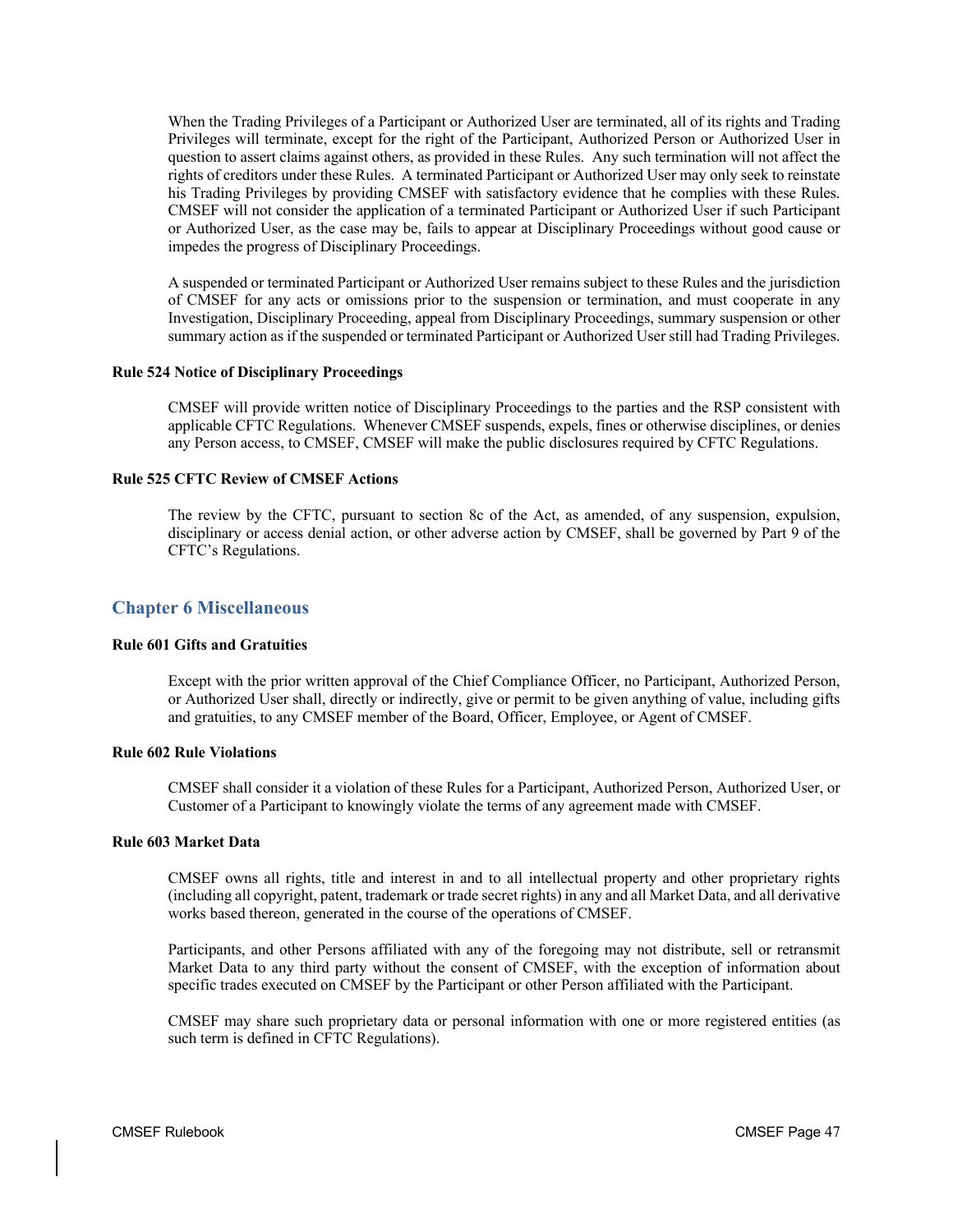CMSEF is prohibited from the use any proprietary data or personal information obtained through the course of its regulatory role to further any commercial any business interest, without express permission. Such information includes, but is not limited to:

- 1. Records or data obtained through CMSEF's surveillance of Participants;
- 2. Records or data obtained related to a CMSEF Enforcement Action or Investigation; and<br>3. Records or data obtained from Participants by request
- Records or data obtained from Participants by request

Access to the SEF may not in any way be conditioned upon the Participant agreeing to allow CMSEF to use its proprietary records or data. Such agreement must be in the form of independent, affirmative consent via separate signature from the Participant that CMSEF is collecting data or personal information for CMSEF's regulatory role.

# **Rule 604 Publication of Trading Information**

As required by SEF Core Principle 9 and Parts 37 and 16 of the CFTC Regulations, CMSEF will publish information about trading activities on CMSEF. CMSEF will publish such information in a timely manner.

# **Rule 605 Anti-Money Laundering**

CMSEF requires all of its Participants to ensure that they "know their Customers and Employees". CMSEF requires that all Participants, their Approved Persons and Approved Users agree to not knowingly assist any money laundering or other illicit business and will not knowingly assist or be a conduit for terrorist financing.

CMSEF may require that Participants provide evidence to prove that Participants' Customers are not Specifically Designated Nations or Blocked Persons as designated by the Office of Foreign Assets Control of the U.S. Department of the Treasury.

# **Rule 606 Swaps Trading by CMSEF Officials**

CMSEF prohibits members of the Board, Officers, Employees, and independent contractors from trading, directly or indirectly, any Swap traded on CMSEF or any other SEF where such individual has access to material non-public information concerning such Swap. Swaps traded by retirement plans or retirement investments where the individual is not involved in the decision making process shall not be deemed to constitute trading directly or indirectly in a Swap.

# **Rule 607 Confidentiality**

With the following exceptions, CMSEF shall hold in confidence all non-public information provided by a Participant, Customer of a Participant or Authorized User:

- (i) when legally requested by a Government Agency or the regulatory authority (foreign or domestic);
- (ii) to a SDR, DCO, or other entity for the purposes of clearing a Swap;
- (iii) to a Regulatory Services Provider;
- (iv) when required as part of a legal proceeding;
- (v) as part of an Investigation into market abuses or Disciplinary Proceedings;
- (vi) with the consent of the Participant; and
- (vii) any other reason permitted by these Rules.

# **Rule 608 Information-Sharing Agreements**

As required by applicable law, from time to time CMSEF may enter into information-sharing agreements to coordinate surveillance with domestic or foreign regulators, self-regulatory organizations, clearing organizations, exchanges, markets or other execution facilities to share information.

Under such information-sharing agreements, CMSEF may: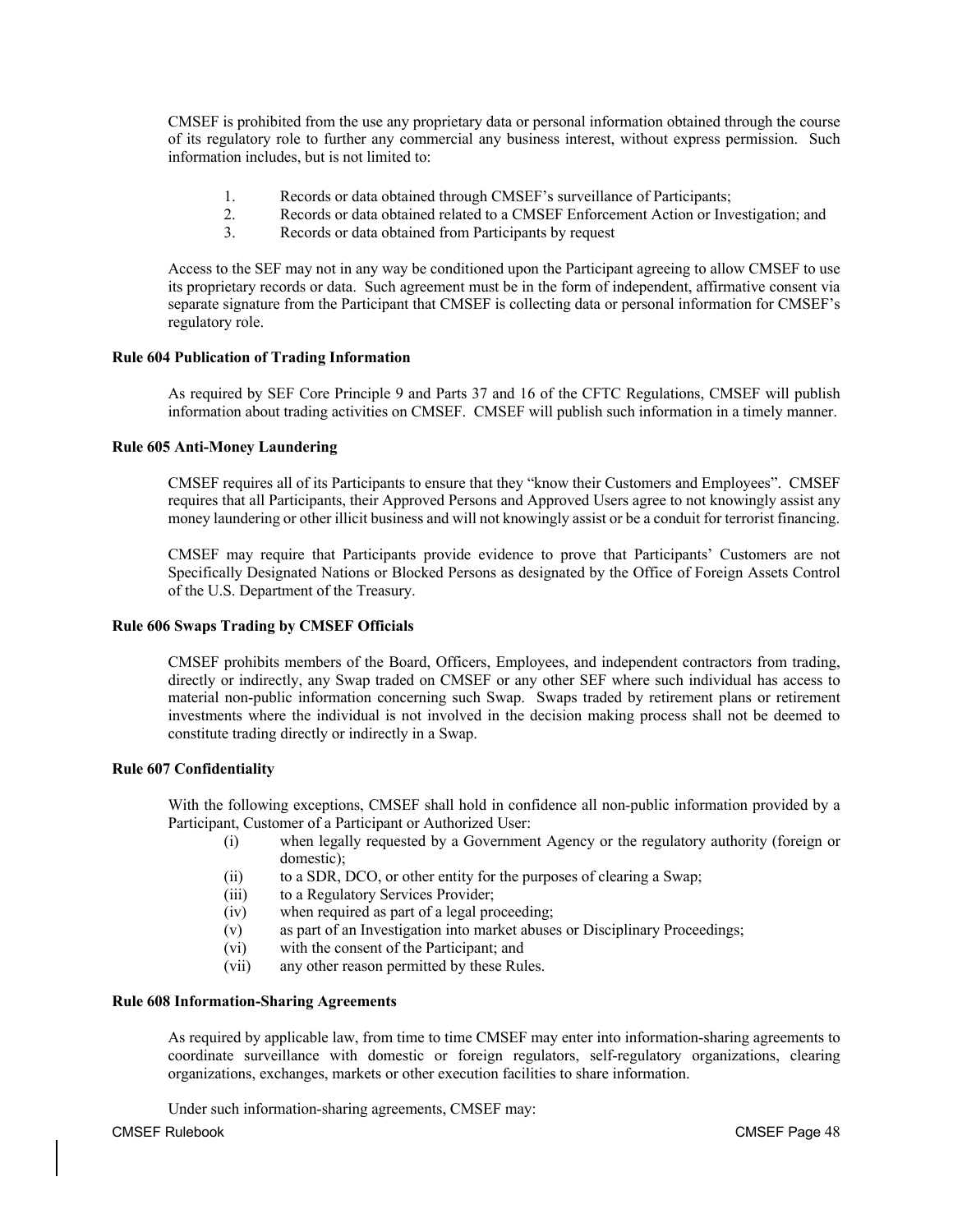- (i) share information about current and former Participants;
- (ii) share information about current and ongoing Investigations;
- (iii) share information about CMSEF market activity; and
- (iv) require Participants to provide detailed information about their activities, Customers and staff.

# **Rule 609 Rule Changes Due to Changes in Government Regulations**

CMSEF may, from time to time, amend or repeal any Rule and/or adopt new Rules as required to remain in compliance with a CFTC or CEA Rules or Regulations. All new Rules, amendments or repeals of a Rule or adoption of a new Rule, shall take effect upon the effective date adopted by CMSEF.

Any and all such changes shall be binding on all Participants, Authorized Officials, Authorized Users, and Customers of Participants of the CMSEF.

CMSEF may, in its sole discretion, waive, or extend the time period for performing, any act or acts designated by these Rules, but only to the extent that such waiver or extension is not inconsistent with the CEA or CFTC Regulations

# **Rule 610 Governing Law**

Any disputes between CMSEF and a Participant, a Participant's Authorized Person or Authorized User or a Customer of a Participant shall be governed by, and construed in accordance with, the laws of the State of New York applicable to contracts executed and performed wholly within the State of New York, without regard to any provisions of New York law that would apply the substantive law of a different jurisdiction.

Any legal actions against CMSEF, its members of the Board, Officers, Employees, or agents must be brought within one year from the date of the event that caused the accrued. Legal actions against CMSEF shall be brought in the State or Federal courts located within the Borough of Manhattan in the City of New York.

Participants, Authorized Persons, Authorized Users, and Customers of Participants who fail to prevail in a lawsuit or other legal proceeding against CMSEF or its members of the Board, Officers, Employees or Agents shall reimburse CMSEF for all expenses, including reasonable attorneys' fees, incurred by CMSEF or its members of the Board, Officers, Employees or Agents by CMSEF in the defense of such proceedings.

# **Rule 611 Force Majeure**

CMSEF shall not be obligated to perform its obligations under these Rules or any agreement with a Participant, or to compensate any Participant or a Participant's Customer for losses as a result of any circumstances that CMSEF determines, in its sole discretion, may have an adverse effect upon the functions and facilities of CMSEF. For the avoidance of doubt, this includes acts of God, fire or other natural disasters, bomb threats, acts of terrorism or war, severely inclement weather, power outages, interruption in telecommunications or Internet services or services by network service providers, work stoppages, severe market disruptions, disputes with service providers, or other unforeseen events.

# **Rule 612 Extension or Waiver of CMSEF Rules**

The Chief Compliance Officer of CMSEF may, in his sole discretion, waive, or extend the time period for performing, any act or acts designated by CMSEF Rules, but only to the extent that such waiver or extension is not inconsistent with the CEA or CFTC Regulations.

# **Rule 613 Trading Restrictions of CMSEF Employees**

Employees of CMSEF are prohibited from:

- (i) Trading, directly or indirectly, in any commodity interest traded on CMSEF;
- (ii) Trading, directly or indirectly, in any related commodity interest;
- (iii) Trading, directly or indirectly, in a commodity interest traded on contract markets or SEFs or

CMSEF Rulebook CMSEF Page 49